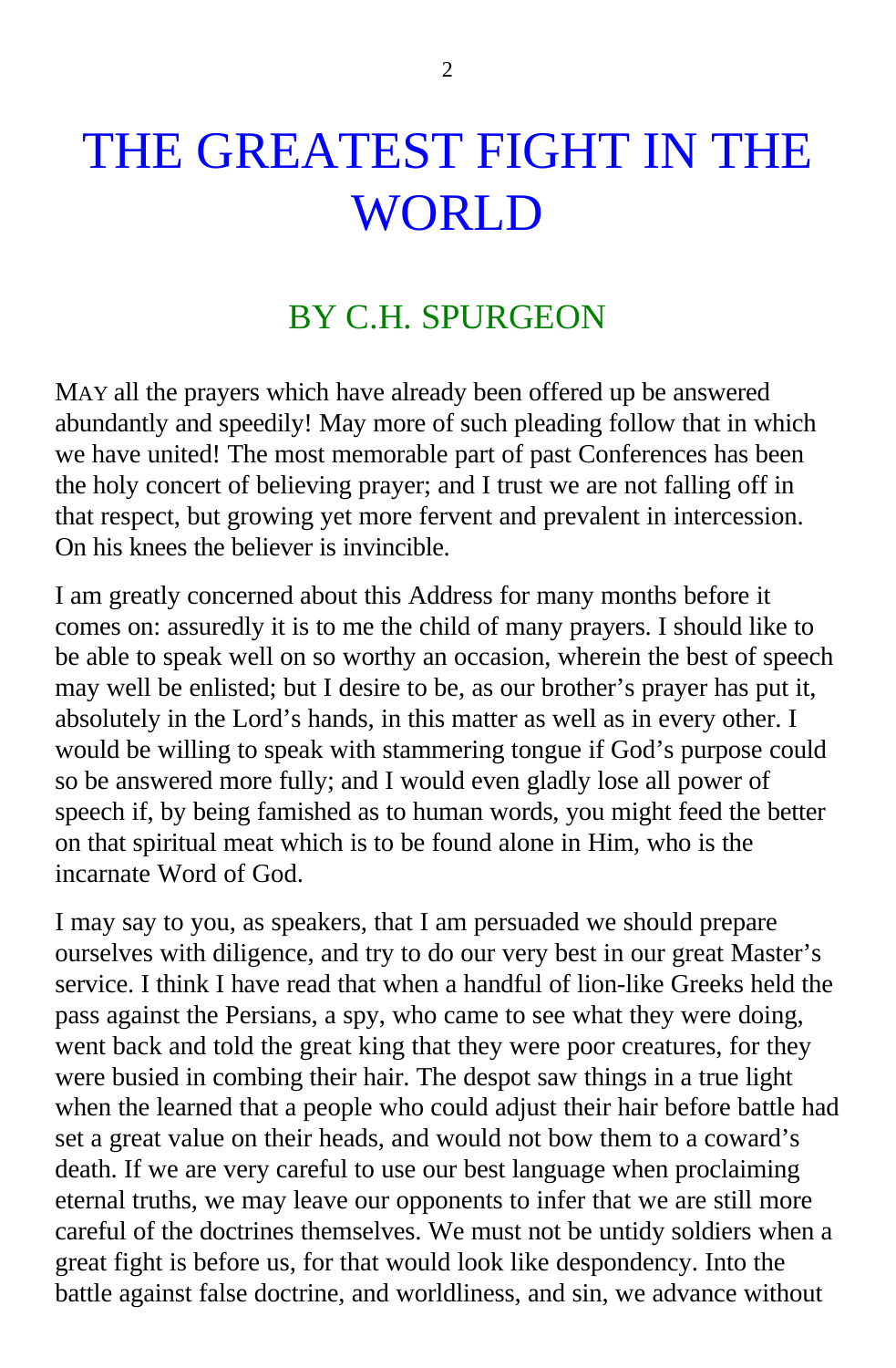a fear as to the ultimate issue; and therefore our talk should not be that of ragged passion, but of well-considered principle. It is not ours to be slovenly, since we look to be triumphant. Do you work well at this time, that all men may see that you are not going to be driven from it. The Persian said, when on another occasion he saw a handful of warriors advancing, "That little handful of men! Surely, they cannot mean fighting!" But one who stood by said, "Yes, they do, for they have burnished their shields, and brightened their armor." Men mean business, depend upon it, when they are not to be hurried into disorder. It was the way amongst the Greeks, when they had a bloody day before them, to show the stern joy of warriors by being well adorned. I think, brethren, that when we have great work to do for Christ, and mean doing it, we shall not go to the pulpit or the platform to say the first thing that comes to the lip. If we speak for Jesus we ought to speak at our best, though, even then, men are not killed by the glitter of shields, nor by the smoothness of a warrior's hair; but a higher power is needed to cut through coats of mail. To the God of armies I look up. May He defend the right! But with no careless step do I advance to the front; neither does any doubt possess me. We are feeble, but the Lord our God is mighty, and the battle is the Lord's, rather than ours.

Only one fear is upon me to a certain degree. I am anxious that my deep sense of responsibility may not lessen my efficiency. A man may feel that he ought to do so well that, for that very reason, he may not do as well as he might. An overpowering feeling of responsibility may breed paralysis. I once recommended a young clerk to a bank, and his friends very properly gave him strict charge to be very careful in his figures. This advice he heard times out of mind. He became so extremely careful as to grow nervous, and whereas he had been accurate before, his anxiety caused him to make blunder after blunder, till he left his situation. It is possible to be so anxious as to how and what you shall speak, that your manner grows constrained, and you forget those very points which you meant to make most prominent.

Brethren, I am telling some of my private thoughts to you, because we are alike in our calling; and having the same experiences, it does us good to know that it is so. We who lead have the same weaknesses and troubles as you who follow. We must prepare, but we must also trust in Him without whom nothing begins, continues, or ends aright.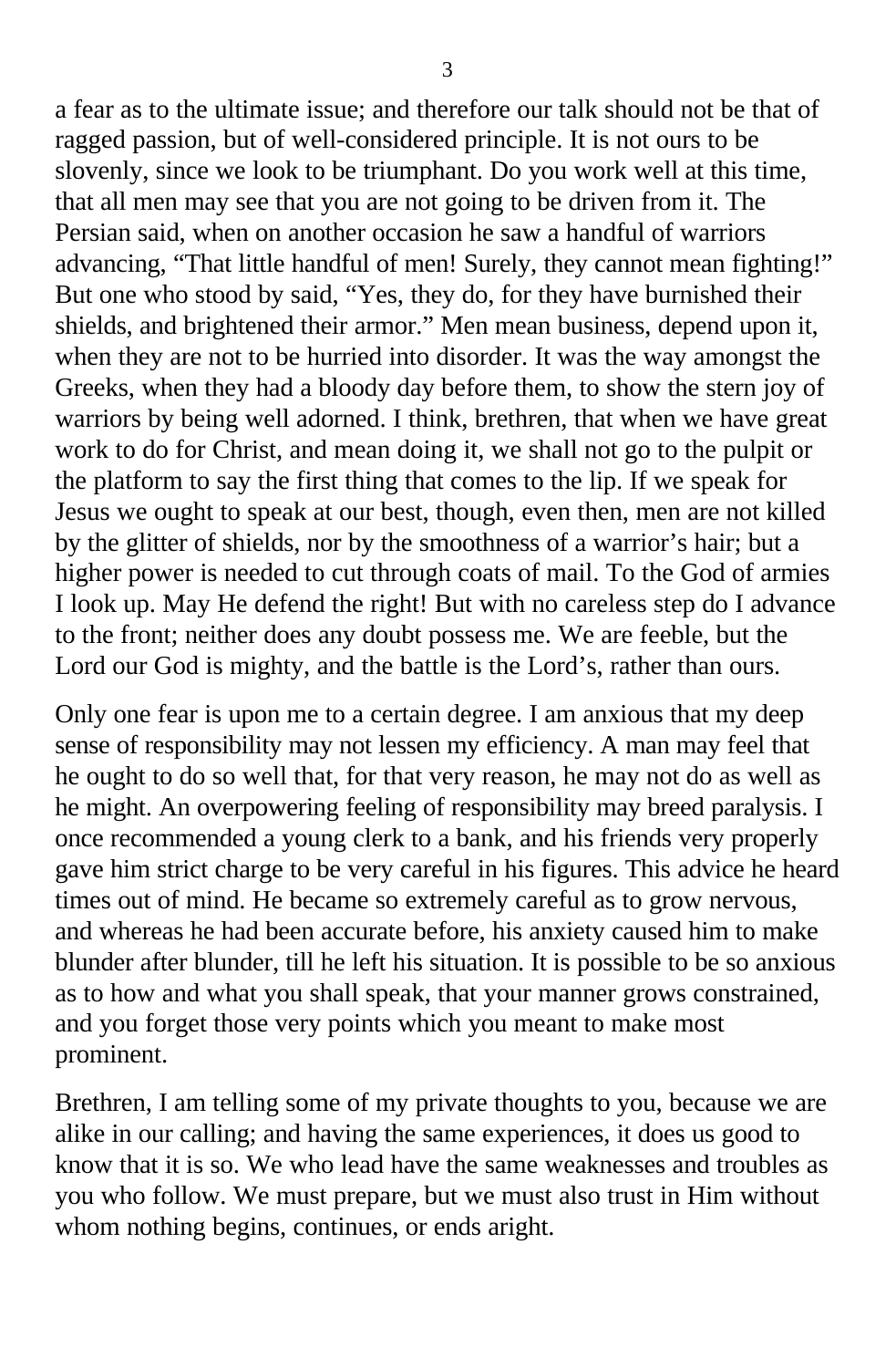I have this comfort, that even if I should not speak adequately upon my theme, the topic itself will speak to you. There is something even in starting an appropriate subject. If a man speaks well upon a subject which has no practical importance, it is not well that he should have spoken. As one of the ancients said, "It is idle to speak much to the point upon a matter which itself is not to the point." Carve a cherry-stone with the utmost skill, and at best it is but a cherry-stone; while a diamond if badly cut is still a precious stone. If the matter be of great weight, even if the man cannot speak up to his theme, yet to call attention to it is no vain thing. The subjects which we shall consider at this time ought to be considered, and to be considered just now. I have chosen present and pressing truths, and if you will think them out for yourselves, you will not lose the time occupied by this address. With what inward fervor do I pray that we may all be profited by this hour of meditation!

Happily the themes are such that I can exemplify them even in this address. As a smith can teach his apprentice while making a horseshoe; yes, and by making a horseshoe; so can we make our own sermons examples of the doctrine they contain. In this case we can practice what we preach, if the Lord be with us. A lecturer in cookery instructs his pupils by following his own recipes. He prepares a dish before his audience, and while he describes the viands and their preparation, he tastes the food himself, and his friends are refreshed also. He will succeed by his dainty dishes, even if he is not a man of eloquent speech. The man who feeds is surer of success than he who only plays well upon an instrument, and leaves with his audience no memory but that of pleasant sound. If the subjects which we bring before our people are in themselves good, they will make up for our want of skill in setting them forth. So long as the guests get the spiritual meat, the servitor at the table may be happy to be forgotten.

My topics have to do with our life-work, with the crusade against error and sin in which we are engaged. I hope that every man here wears the red cross on his heart, and is pledged to do and dare for Christ and for his cross, and never to be satisfied till Christ's foes are routed and Christ himself is satisfied. Our fathers used to speak of "The Cause of God and Truth"; and it is for this that we bear arms, the few against the many, the feeble against the mighty. Oh, to be found good soldiers of Jesus Christ!

Three things are of the utmost importance just now, and, indeed, they always have stood, and always will stand in the front rank for practical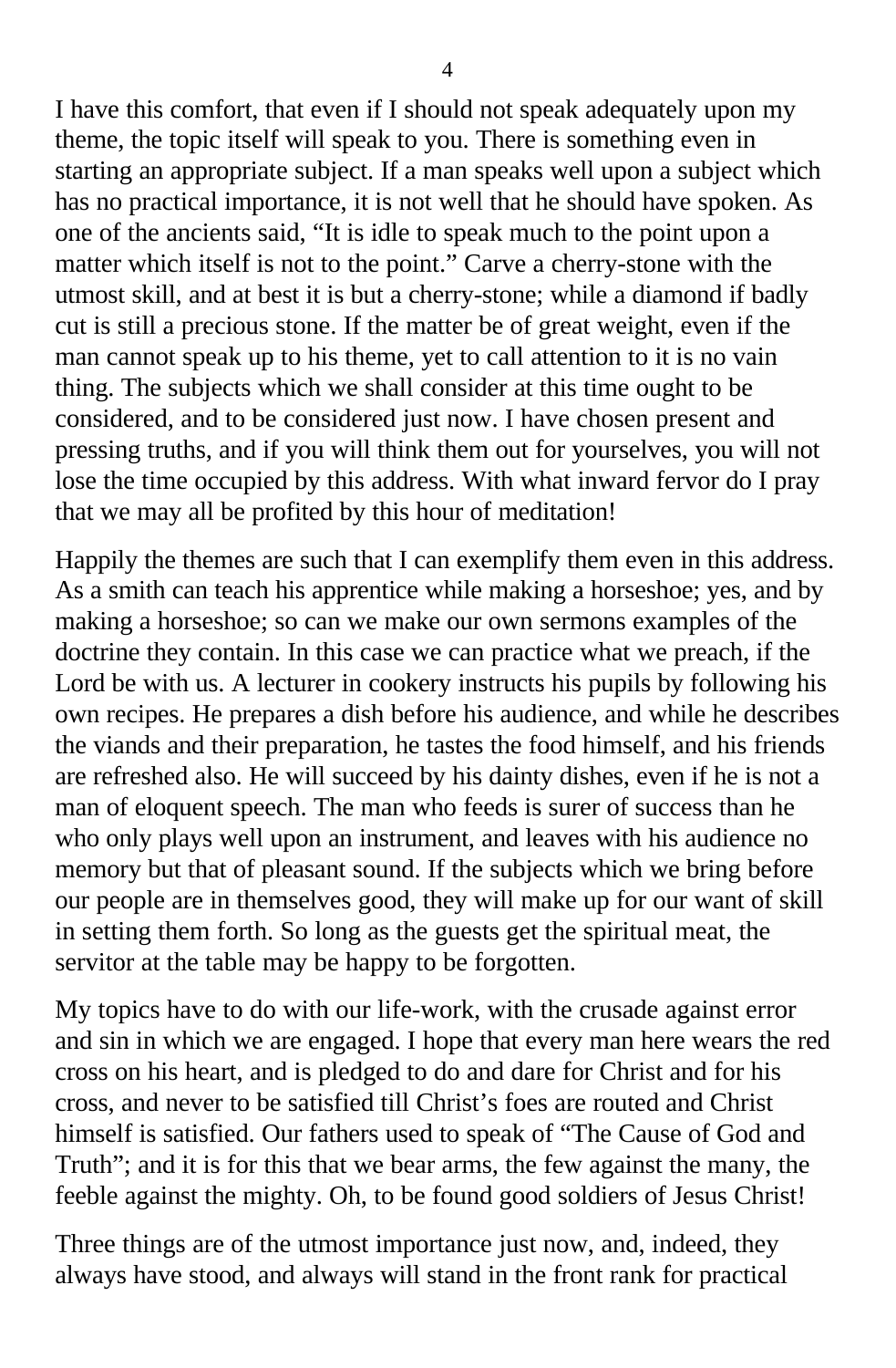purposes. The first is our armory, which is the inspired Word; the second is our army, the church of the living God, called out by himself, which we must lead under our Lord's command; and the third is our strength, by which we wear the armor and wield the sword. The Holy Spirit is our power to be and to do; to suffer and to serve; to grow and to fight; to wrestle and to overcome. Our third theme is of main importance, and though we place it last, we rank it first.

WE will begin with OUR ARMORY. That armory is to me, at any rate — and I hope it is to each one of you — THE BIBLE. To us Holy Scripture is as "the tower of David builded for an armory, whereon there hang a thousand bucklers, all shields of mighty men." If we want weapons we must come here for them, and here only. Whether we seek the sword of offense or the shield of defense, we must find it within the volume of inspiration. If others have any other storehouse, I confess at once I have none. I have nothing else to preach when I have got through with this book. Indeed, I can have no wish to preach at all if I may not continue to expound the subjects which I find in these pages. What else is worth preaching? Brethren, the truth of God is the only treasure for which we seek, and the Scripture is the only field in which we dig for it.

*We need nothing more than God has seen fit to reveal*. Certain errant spirits are never at home till they are abroad: they crave for a something which I think they will never find, either in heaven above, or in the earth beneath, or in the water under the earth, so long as they are in their present mind. They never rest, for they will have nothing to do with an infallible revelation; and hence they are doomed to wander throughout time and eternity, and find no abiding city. For the moment they glory as if they were satisfied with their last new toy; but in a few months it is sport to them to break in pieces all the notions which they formerly prepared with care, and paraded with delight. They go up a hill only to come down again. Indeed, they say that the pursuit of truth is better than truth itself. They like fishing better than the fish; which may very well be true, since their fish are very small, and very full of bones. These men are as great at destroying their own theories as certain paupers are at tearing up their clothes. They begin again de novo, times without number: their house is always having its foundation digged out. They should be good at beginnings; for they have always been beginning since we have known them. They are as the rolling thing before the whirlwind, or "like the troubled sea, when it cannot rest, whose waters cast up mire and dirt." Although their cloud is not that cloud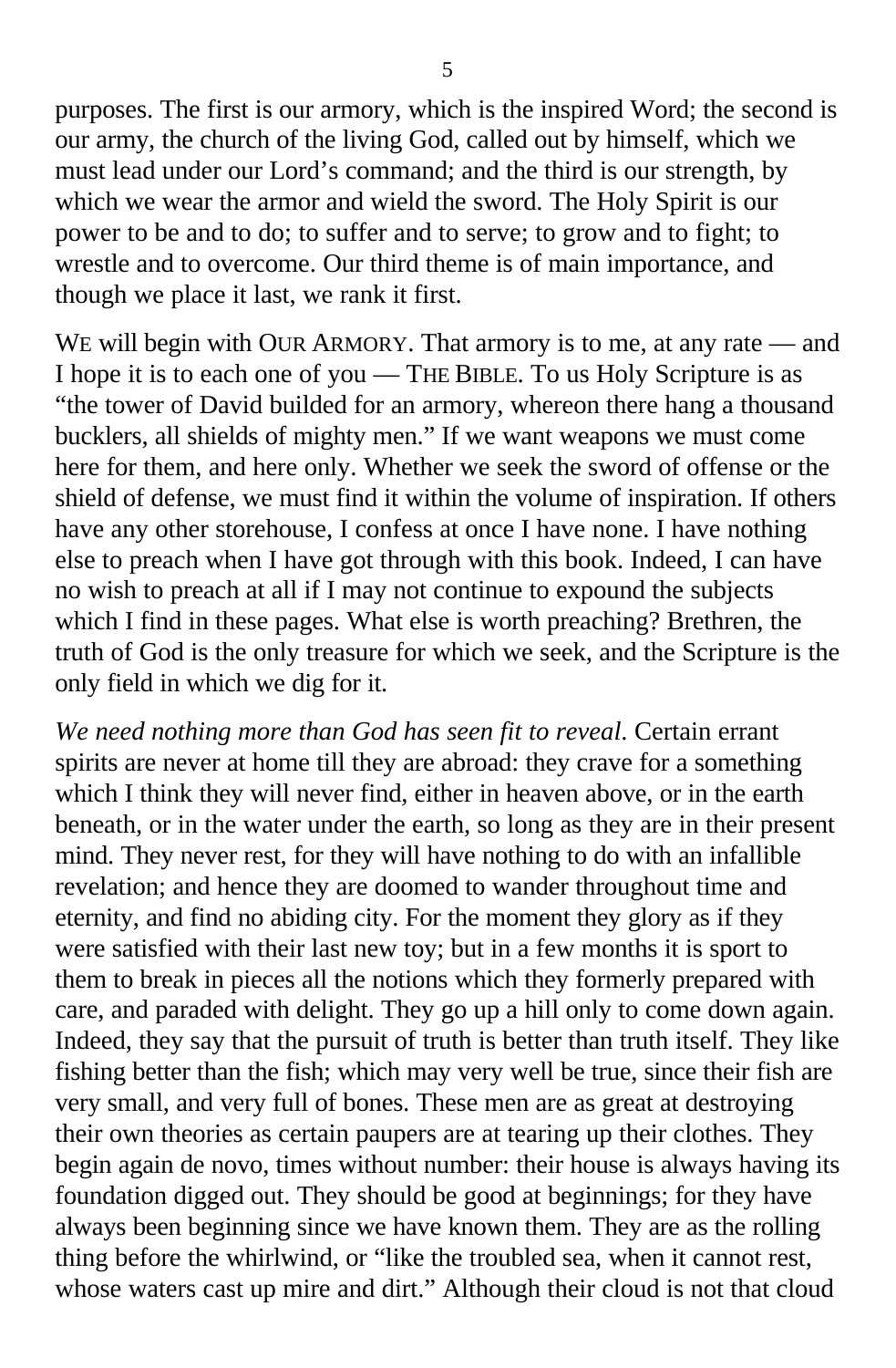which betokened the divine presence, yet it is always moving before them, and their tents are scarcely pitched before it is time for the stakes to be pulled up again. These men are not even seeking certainty; their heaven lies in shunning all fixed truth, and following every will-o'-the-wisp of speculation: they are ever learning, but they never come to the knowledge of the truth.

As for us, we cast anchor in the haven of the Word of God. Here is our peace, our strength, our life, our motive, our hope, our happiness. God's Word is our ultimatum. Here we have it. Our understanding cries, "I have found it"; our conscience asserts that here is the truth; and our heart finds here a support to which all her affections can cling; and hence we rest content.

*If the revelation of God were not enough for our faith, what could we add to it?* Who can answer this question? What would any man propose to add to the sacred Word? A moment's thought would lead us to scout with derision the most attractive words of men, if it were proposed to add them to the Word of God. The fabric would not be of a piece. Would you add rags to a royal vestment? Would you pile the filth of the streets in a king's treasury? Would you join the pebbles of the sea-shore to the diamonds of Golconda? Anything more than the Word of God sets before us, for us to believe and to preach as the life of men, seems utterly absurd to us; yet we confront a generation of men who are always wanting to discover a new motive power, and a new gospel for their churches. The coverlet of their bed does not seem to be long enough, and they would fain borrow a yard or two of linsey-woolsey from the Unitarian, the Agnostic, or even the Atheist. Well; if there be any spiritual force or heavenward power to be found beyond that reported of in this Book, I think we can do without it: indeed, it must be such a sham that we are better without it. The Scriptures in their own sphere are like God in the universe — All-sufficient. In them is revealed all the light and power the mind of man can need in spiritual things. We hear of other motive power beyond that which lies in the Scriptures, but we believe such a force to be a pretentious nothing. A train is off the lines, or otherwise unable to proceed, and a break-down gang has arrived. Engines are brought to move the great impediment. At first there seems to be no stir: the engine power is not enough. Harken! A small boy has it. He cries, "Father, if they have not power enough, I will lend them my rocking-horse to help them." We have had the offer of a considerable number of rocking-horses of late. They have not accomplished much that I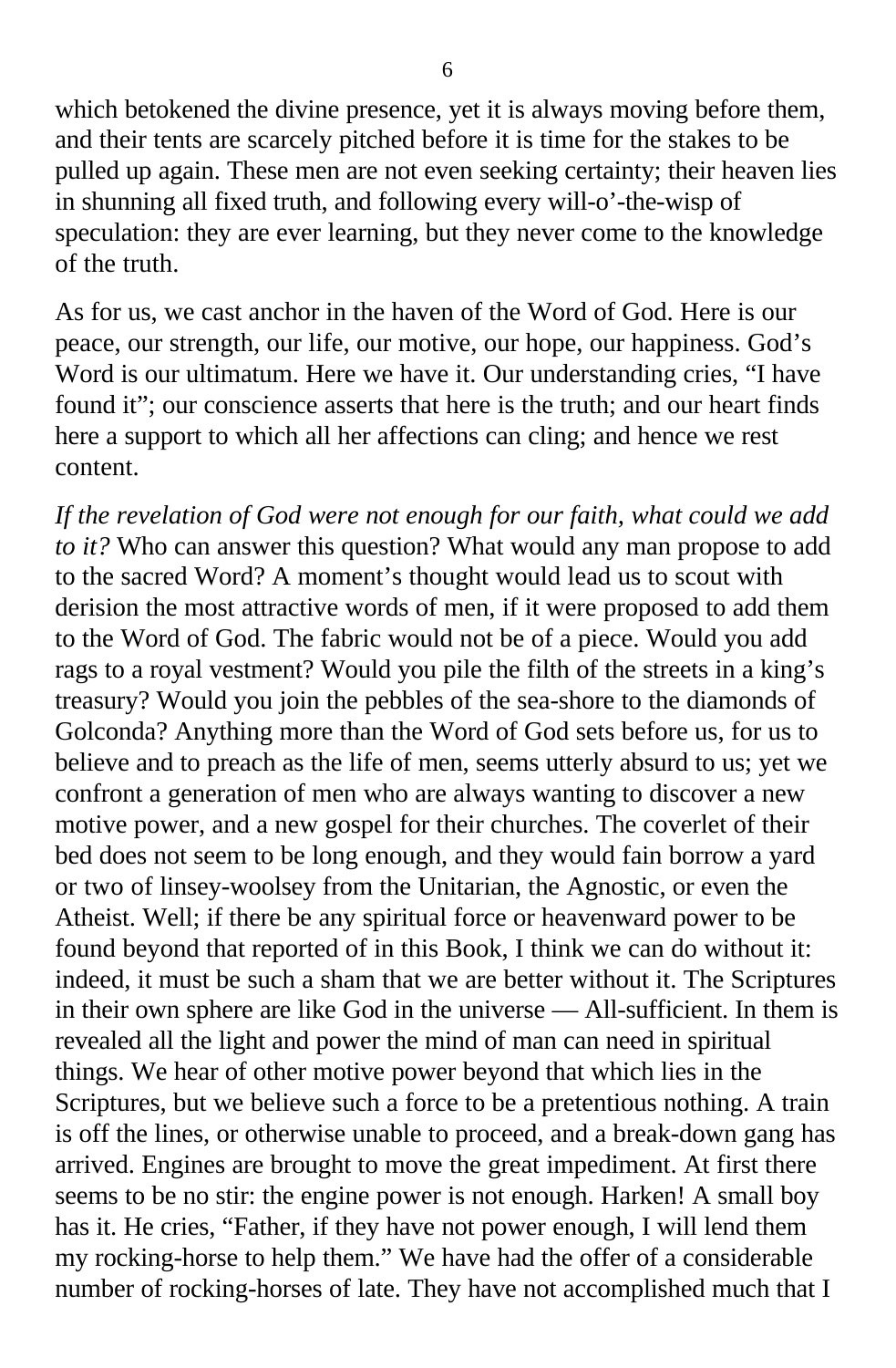can see, but they promised fair. I fear their effect has been for evil rather than good: they have moved the people to derision, and have driven them out of the places of worship which once they were glad to crowd. The new toys have been exhibited, and the people, after seeing them for a little, have moved on to other toy-shops. These fine new nothings have done no good, and they never will do any good while the world standeth. The Word of God is quite sufficient to interest and bless the souls of men throughout all time; but novelties soon fail. "Surely," cries one, "we must add our own thoughts thereto." My brother, think by all means; but the thoughts of God are better than yours. You may shed fine thoughts, as trees in autumn cast their leaves; but there is One who knows more about your thoughts than you do, and he thinks little of them. Is it not written, "The Lord knoweth the thoughts of man, that they are vanity"? To liken *our* thoughts to the great thoughts of God, would be a gross absurdity. Would you bring your candle to show the sun? Your nothingness to replenish the eternal all? It is better to be silent before the Lord, than to dream of supplementing what he has spoken. The Word of the Lord is to the conceptions of men as a garden to a wilderness. Keep within the covers of the sacred book, and you are in the land which floweth with milk and honey; why seek to add to it the desert sands?

*Try not to cast anything forth from the perfect volume*. If you find it there, there let it stand, and be it yours to preach it according to the analogy and proportion of faith. That which is worthy of God's revealing is worthy of our preaching; and that is all too little for me to claim for it. "By ever word of the Lord doth man live." "Every word of God is pure: he is a shield unto them that put their trust in him" Let every revealed truth be brought forth in its own season. Go not elsewhere for a subject: with such infinity before you, there can be no need that you should do so; with such glorious truth to preach, it will be wanton wickedness if you do.

*The adaption of all this provision for our warfare we have already tested*: the weapons of our armory are the very best; for we have made trial of them, and have found them so. Some of you, younger brethren, have only tested the Scripture a little as yet; but others of us, who are now getting grey, can assure you that we have tried the Word, as silver is tried in a furnace of earth; and it has stood every test, even unto seventy times seven. The sacred Word has endured more criticism than the best accepted form of philosophy or science, and it has survived every ordeal. As a living divine has said, "After its present assailants are all dead, their funeral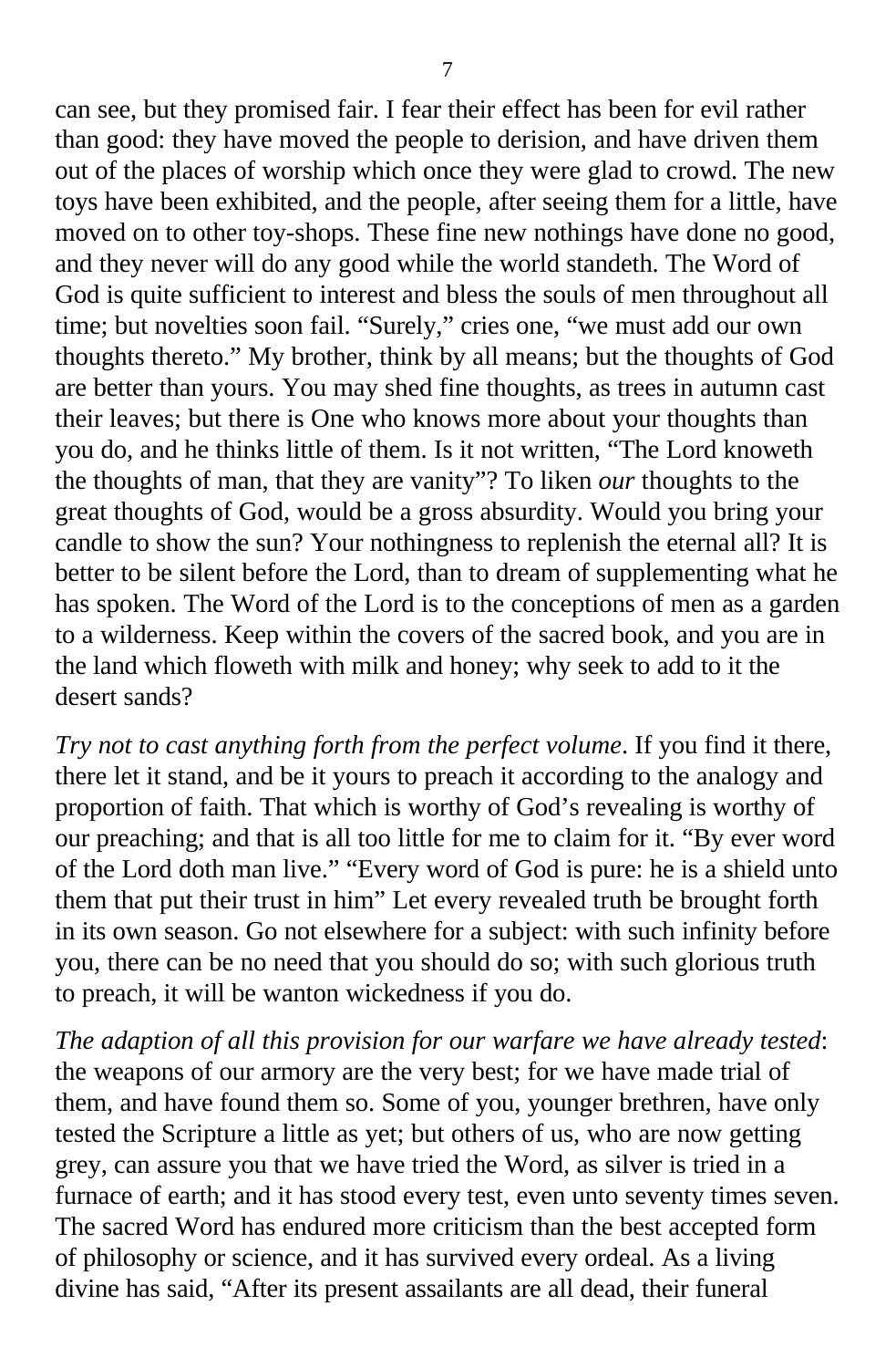sermons will be preached from this Book — not one verse omitted — from the first page of Genesis to the last page of Revelation." Some of us have lived for many years, in daily conflict, perpetually putting to the proof the Word of God; and we can honestly give you this assurance, that it is equal to every emergency. After using this sword of two edges upon coats of mail, and bucklers of brass, we find no notch in its edge. It is neither broken nor blunted in the fray. It would cleave the devil himself, from the crown of his head to the sole of his foot; and yet it would show no sign of failure whatsoever. To-day it is still the self-same mighty Word of God that it was in the hands of our Lord Jesus. How it strengthens us when we remember the many conquests of souls which we have achieved through the sword of the Spirit! Have any of you known or heard of such a thing as conversion wrought by any other doctrine than that which is in the Word? I should like to have a catalogue of conversions wrought by modern theology. I would subscribe for a copy of such a work. I will not say what I might do with it after I had read it; but I would, at least, increase its sale by one copy, just to see what progressive divinity pretends to have done. Conversions through the doctrines of universal restitution! Conversions through the doctrines of doubtful inspiration! Conversions to the love of God, and to faith in his Christ, by hearing that the death of the Savior was only the consummation of a grand example, but not a substitutionary sacrifice! Conversions by a gospel out of which all the gospel has been drained! They say, "Wonders will never cease"; but such wonders will never begin. Let them report changes of heart so wrought, and give us an opportunity of testing them; and then, perchance, we may consider whether it is worth our while to leave that Word which we have tried in hundreds, and, some of us here, in many thousands of cases, and have always found effectual for salvation. We know why they sneer at conversions. These are grapes which such foxes cannot reach, and therefore they are sour. As we believe in the new birth, and expect to see it in thousands of cases, we shall adhere to that Word of truth by which the Holy Spirit works regeneration. In a word, in our warfare we shall keep to the old weapon of the sword of the Spirit, until we can find a better. "There is none like that; give it me", is at present our verdict.

How often we have seen the Word made effectual for consolation! It is, as one brother expressed it in prayer, a difficult thing to deal with broken hearts. What a fool I have felt myself to be when trying to bring forth a prisoner out of Giant Despair's Castle! How hard it is to persuade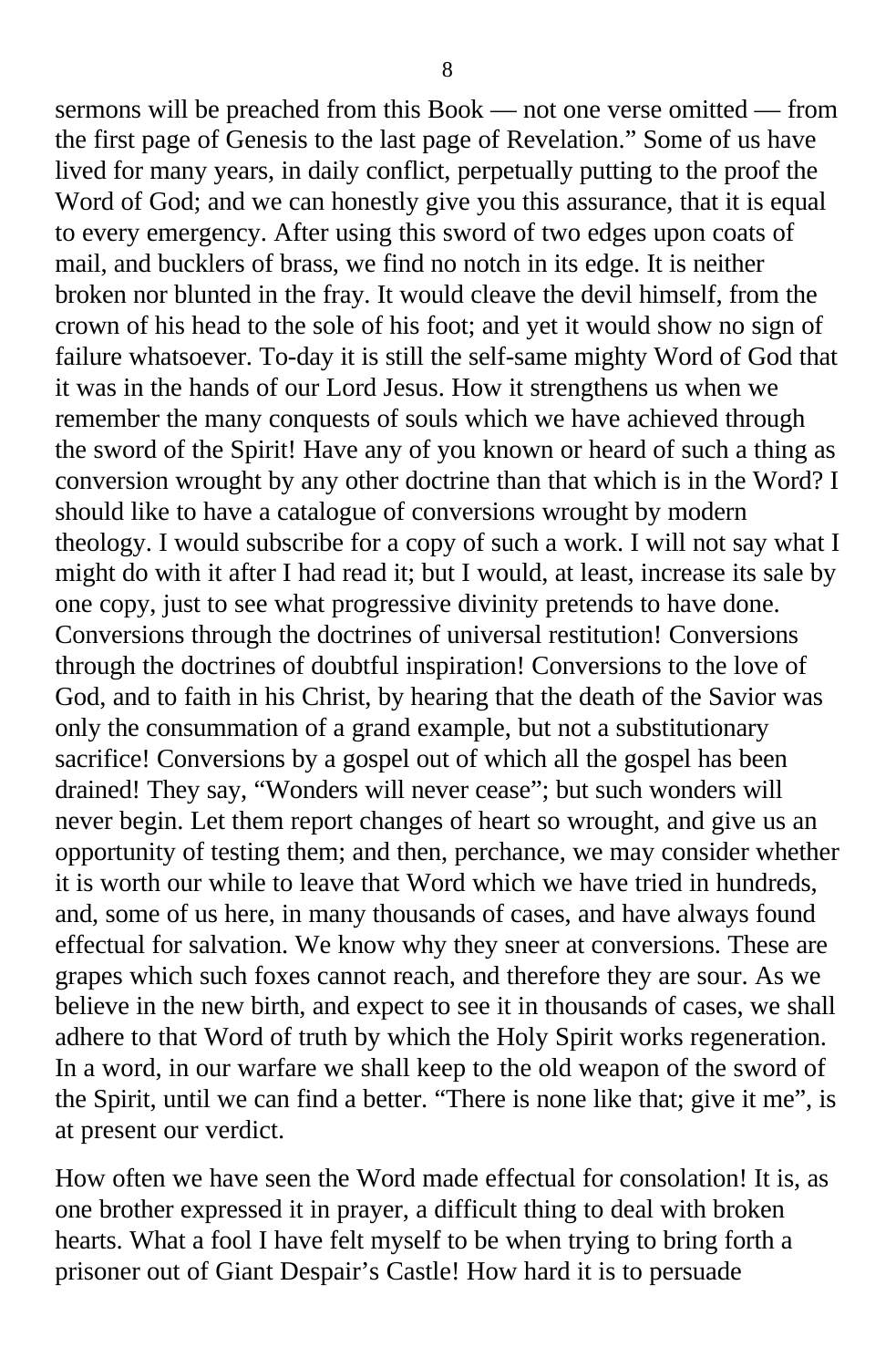despondency to hope! How have I tried to trap my game by every art known to me; but when almost in my grasp the creature has burrowed another hole! I had dug him out of twenty already, and then have had to begin again. The convicted sinner uses all kinds of arguments to prove that he cannot be saved. The inventions of despair are as many as the devices of self-confidence. There is no letting light into the dark cellar of doubt, except through the window of the Word of God. Within the Scripture there is a balm for every wound, a salve for every sore. Oh, the wondrous power in the Scripture to create a soul of hope within the ribs of despair, and bring eternal light into the darkness which has made a long midnight in the inmost soul! Often have we tried the Word of the Lord as "the cup of consolation", and it has never failed to cheer the despondent. We know what we say, for we have witnessed the blessed facts: the Scriptures of truth, applied by the Holy Spirit, have brought peace and joy to those who sat in darkness and in the valley of the shadow of death.

We have also observed the excellence of the Word in the edification of believers, and in the production of righteousness, holiness, and usefulness. We are always being told, in these days, of the "ethical" side of the gospel. I pity those to whom this is a novelty. Have they not discovered this before? We have always been dealing with the ethical side of the gospel; indeed, we find it ethical all over. There is no true doctrine which has not been fruitful in good works. Payson wisely said, "If there is one fact, one doctrine, or promise in the Bible, which has produced no practical effect upon your temper or conduct, be assured that you do not truly believe it." All Scriptural teaching has its practical purpose, and its practical result; and what we have to say, not as a matter of discovery, but as a matter of plain common sense, is this, that if we have had fewer fruits than we could wish with the tree, we suspect that there will be no fruit at all when the tree has gone, and the roots are dug up. The very root of holiness lies in the gospel of our Lord Jesus Christ; and if this be removed with a view to more fruitfulness, the most astounding folly will have been committed. We have seen a fine morality, a stern integrity, a delicate purity, and, what is more, a devout holiness, produced by the doctrines of grace. We see consecration in life, we see calm resignation in the hour of suffering, we see joyful confidence in the article of death, and these, not in a few instances, but as the general outcome of intelligent faith in the teachings of Scripture. We have even wondered at the sacred result of the old gospel. Though we are accustomed often-times to see it, it never loses its charm. We have seen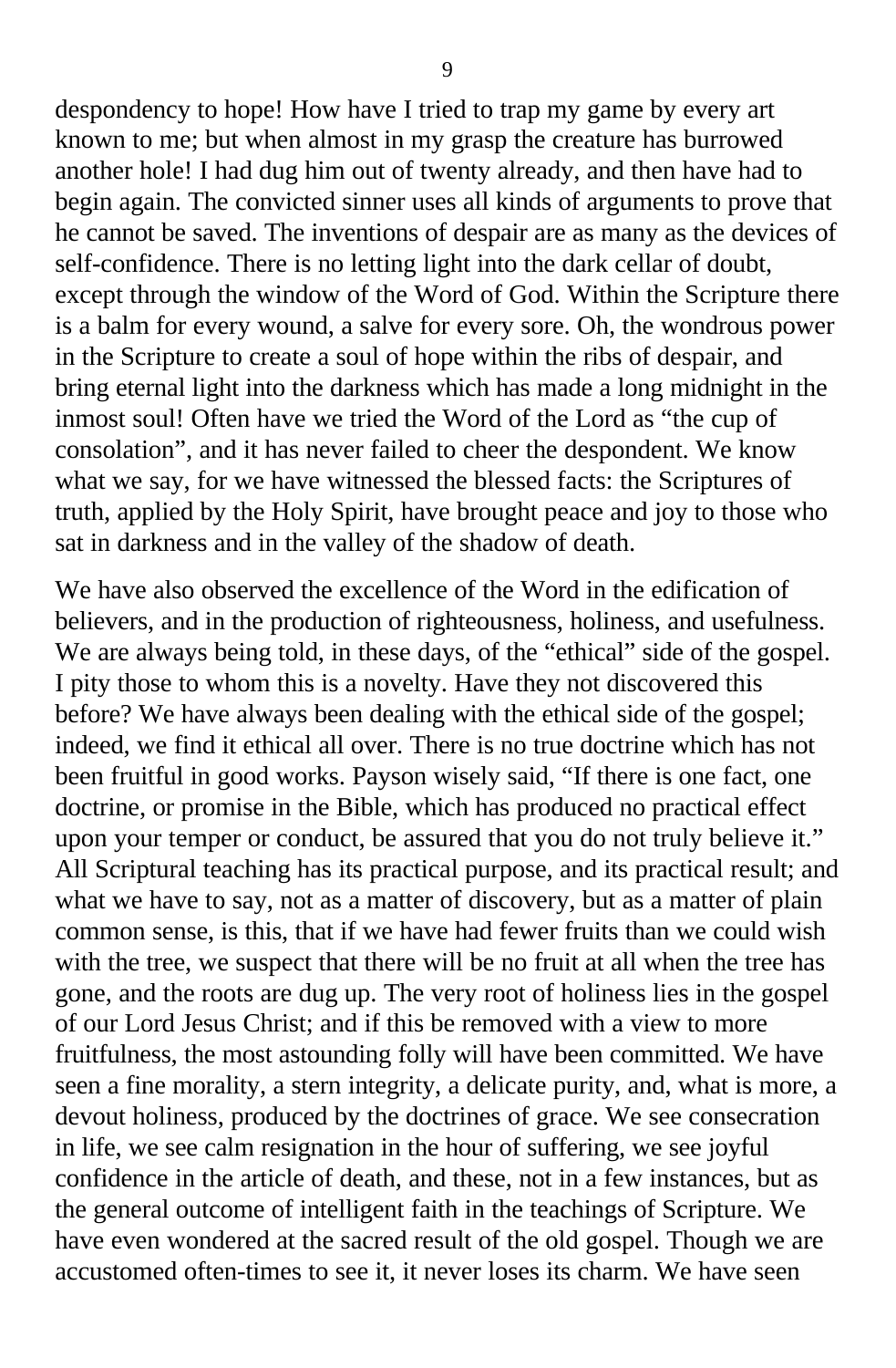poor men and women yielding themselves to Christ, and living for him, in a way that has made our hearts to bow in adoration of the God of grace. We have said, "This must be a true gospel which can produce such lives as these." If we have not talked so much about ethics as some have done, we remember an old saying of the country folk: "Go to such a place to hear about good works, but go to another place to see them." Much talk, little work. Great cry is the token of little wool. Some have preached good works till there has scarcely been left a decent person in the parish; while others have preached free grace and dying love in such a way that sinners have become saints, and saints have been as boughs loaded down with fruit to the praise and glory of God. Having seen the harvest which springs from our seed, we are not going to change it at the dictates of this whimsical age.

Especially we have seen and tested the efficacy of the Word of God when we have been by the sick bed. I was, but a few days ago, by the side of one of our elders, who appeared to be dying; and it was like heaven below to converse with him. I never saw so much joy at a wedding as I saw in that quiet chamber. He hoped soon to be with Jesus; and he was joyful in the prospect. He said, "I have no doubt, no cloud, no trouble, no want; nay, I have not even a wish. The doctrine you have taught has served me to live by, and now it serves me to die by. I am resting upon the precious blood of Christ, and it is a firm foundation." And he added, "How silly all those letters against the gospel now appear to me! I have read some of them, and I have noted the attacks upon the old faith, but they seem quite absurd to me now that I lie on the verge of eternity. What could the new doctrine do for me now?" I came down from my interview greatly strengthened and gladdened by the good man's testimony; and all the more was I personally comforted because it was the Word which I myself had constantly preached which had been such a blessing to my friend. If God had so owned it from so poor an instrument, I felt that the Word itself must be good indeed. I am never so happy amidst all the shouts of youthful merriment as on the day when I hear the dying testimony of one who is resting on the everlasting gospel of the grace of God. The ultimate issue, as seen upon a dying-bed, is a true test, as it is an inevitable one. Preach that which will enable men to face death without fear, and you will preach nothing but the old gospel.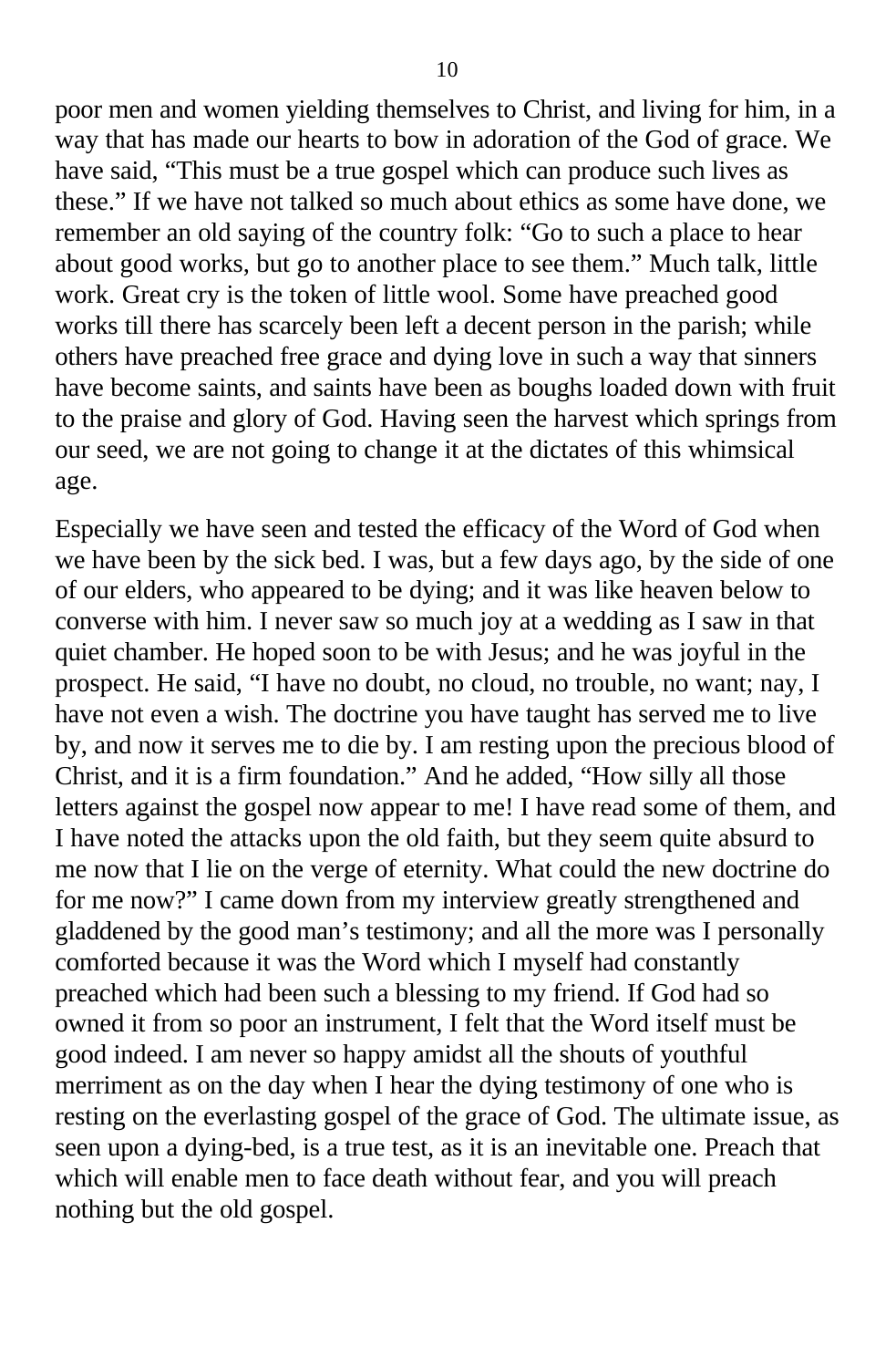Brethren, we will array ourselves in that which God has supplied us in the armory of inspired Scripture, because every weapon in it has been tried and proved in many ways; and never has any part of our panoply failed us.

Moreover, we shall evermore keep to the Word of God, because *we have had experience of its power within ourselves*. It is not so long ago that you will have forgotten how, like a hammer, the Word of God broke your flinty heart, and brought down your stubborn will. By the Word of the Lord you were brought to the cross, and comforted by the atonement. That Word breathed a new life into you; and when, for the first time, you knew yourself to be a child of God, you felt the ennobling power of the gospel received by faith. The Holy Spirit wrought your salvation through the Holy Scriptures. You trace your conversion, I am sure, to the Word of the Lord; for this alone is "perfect, converting the soul." Whoever may have been the man who spoke it, or whatever may have been the book in which you read it, it was not man's Word, nor man's thought upon God's Word, but the Word itself, which made you know salvation in the Lord Jesus. It was neither human reasoning, nor the force of eloquence, nor the power of moral suasion, but the omnipotence of the Spirit, applying the Word itself, that gave you rest and peace and joy through believing. We are ourselves trophies of the power of the sword of the Spirit; he leads us in triumph in every place, the willing captives of his grace. Let no man marvel that we keep close to it.

How many times since conversion has Holy Scripture been everything to you! You have your fainting fits, I suppose: have you not been restored by the precious cordial of the promise of the Faithful One? A passage of Scripture laid home to the heart speedily quickens the feeble heart into mighty action. Men speak of waters that revive the spirits, and tonics that brace the constitution; but the Word of God has been more than this to us, times beyond count. Amidst temptations sharp and strong, and trials fierce and bitter, the Word of the Lord has preserved us. Amidst discouragements which damped our hopes, and disappointments which wounded our hearts, we have felt ourselves strong to do and bear, because the assurances of help which we find in our Bibles have brought us a secret, unconquerable energy.

Brethren, we have had experience of the elevation which the Word of God can give us — upliftings towards God and heaven. If you get studying books contrary to the inspired volume, are you not conscious of slipping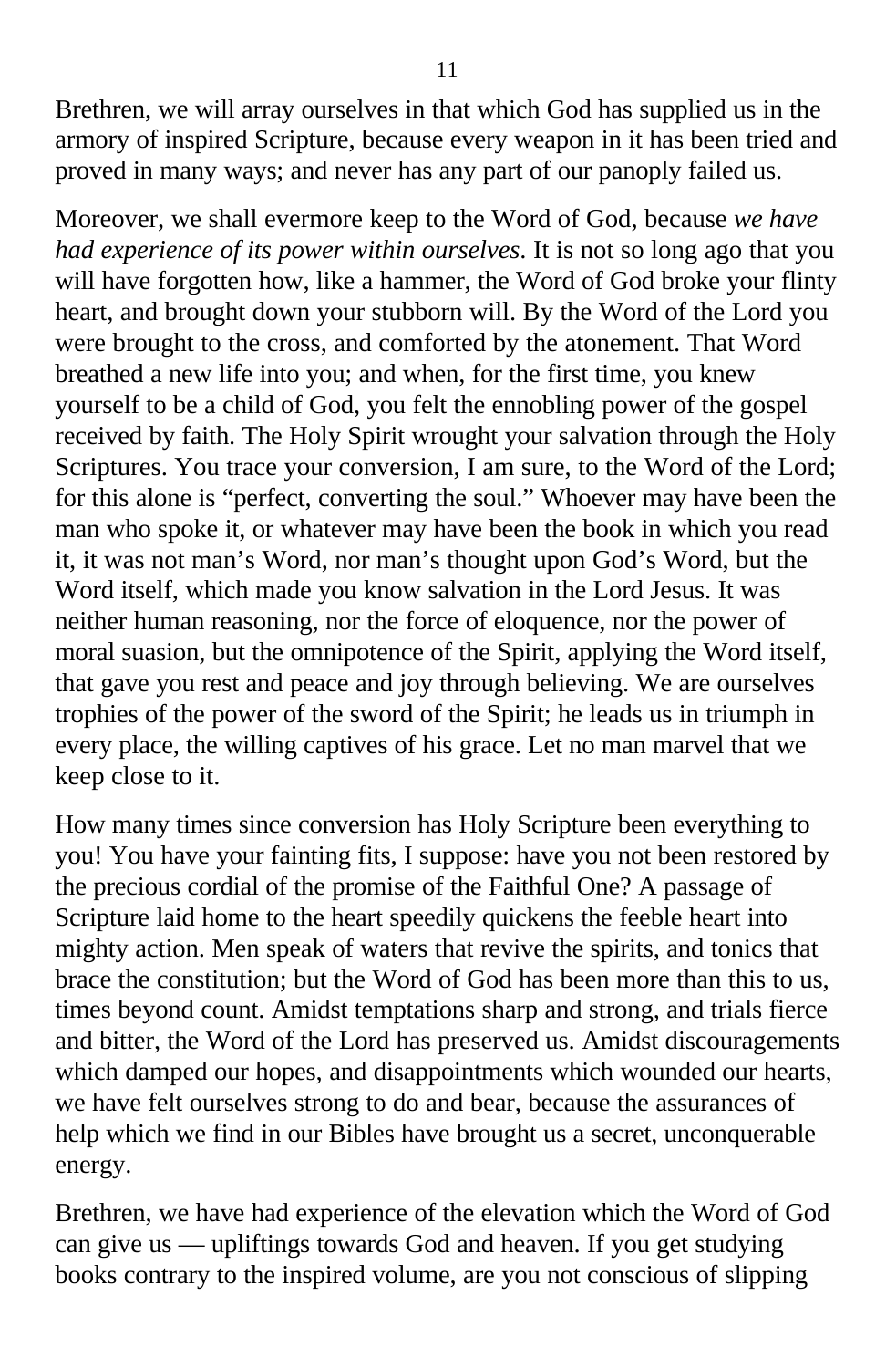downwards? I have known some to whom such reading has been as a mephitic vapor surrounding them with the death-damp. Yes; and I may add, that to forego your Bible reading for the perusal even of good books would soon bring a conscious descending of the soul. Have you not found that even gracious books may be to you as a plain to look down upon, rather than as a summit to which to aspire? You have come up to their level long ago, and get no higher by reading them: it is idle to spend precious time upon them. Was it ever so with you and the Book of God? Did you ever rise above its simplest teaching, and feel that it tended to draw you downward? Never! In proportion as your mind becomes saturated with Holy Scripture, you are conscious of being lifted right up, and carried aloft as on eagles' wings. You seldom come down from a solitary Bible reading without feeling that you have drawn near to God: I say a solitary one; for when reading with others, the danger is that stale comments may be flies in the pot of ointment. The prayerful study of the Word is not only a means of instruction, but an act of devotion wherein the transforming power of grace is often exercised, changing us into the image of him of whom the Word is a mirror. Is there anything, after all, like the Word of God when the open books finds open hearts? When I read the lives of such men as Baxter, Brainerd, McCheyne, and many others, why, I feel like one who has bathed himself in some cool brook after having gone a journey through a black country, which left him dusty and depressed; and this result comes of the fact that such men embodied Scripture in their lives and illustrated it in their experience. The washing of water by the Word is what they had, and what we need. We must get it where they found it. To see the effects of the truth of God in the lives of holy men is confirmatory to faith and stimulating to holy aspiration. Other influences do not help us to such a sublime ideal of consecration. If you read the Babylonian books of the present day, you will catch their spirit, and it is a foreign one, which will draw you aside from the Lord your God. You may also get great harm from divines in whom there is much pretense of the Jerusalem dialect, but their speech is half of Ashdod: these will confuse your mind and defile your faith. It may chance that a book which is upon the whole excellent, which has little taint about it, may do you more mischief than a thoroughly bad one. Be careful; for works of this kind come forth from the press like clouds of locusts. Scarcely can you find in these days a book which is quite free from the modern leaven, and the least particle of it ferments till it produces the wildest error. In reading books of the new order, though no palpable falsehood may appear, you are conscious of a twist being given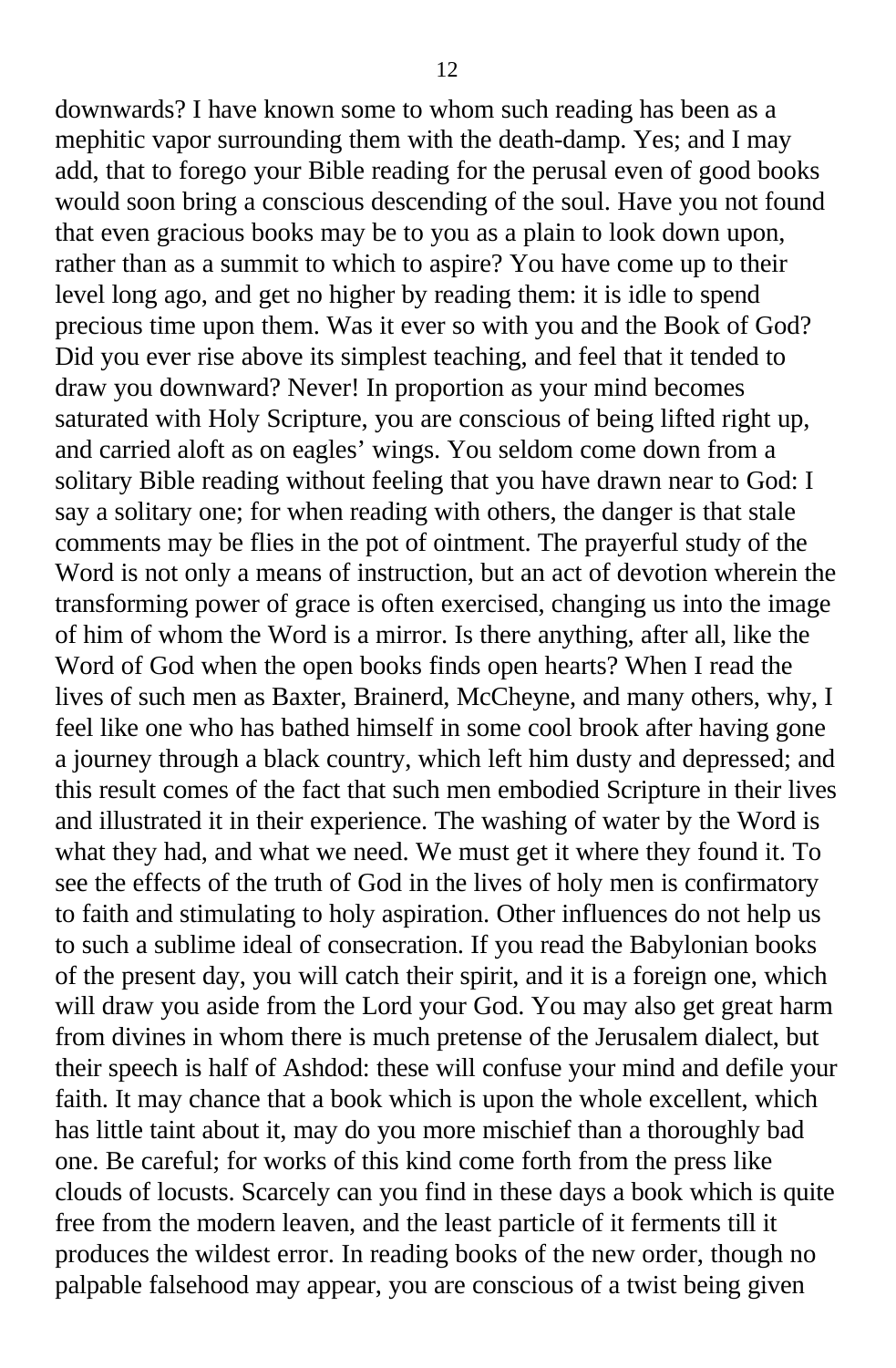you, and of a sinking in the tone of your spirit; therefore be on your guard. But with your Bible you may always feel at ease; there every breath from every quarter brings life and health. If you keep close to the inspired book, you can suffer no harm; say rather you are at the fountain-head of all moral and spiritual good. This is fit food for men of God: this is the bread which nourishes the highest life.

After preaching the gospel for forty years, and after printing the sermons I have preached for more than six-and-thirty years, reaching now to the number of 2,200 in weekly succession, I am fairly entitled to speak about the fullness and richness of the Bible, as a preacher's book. Brethren, it is inexhaustible. No question about freshness will arise if we keep closely to the text of the sacred volume. There can be no difficulty as to finding themes totally distinct from those we have handled before; the variety is as infinite as the fullness. A long life will only suffice us to skirt the shores of this great continent of light. In the forty years of my own ministry I have only touched the hem of the garment of divine truth; but what virtue has flowed out of it! The Word is like its Author, infinite, immeasurable, without end. If you were ordained to be a preacher throughout eternity, you would have before you a theme equal to everlasting demands. Brothers, shall we each have a pulpit somewhere amidst the spheres? Shall we have a parish of millions of leagues? Shall we have voices so strengthened as to reach attentive constellations? Shall we be witnesses for the Lord of grace to myriads of worlds which will be wonder-struck when they hear of the incarnate God? Shall we be surrounded by pure intelligences inquiring and searching into the mystery of God manifest in the flesh? Will the unfallen worlds desire to be instructed in the glorious gospel of the blessed God? And will each one of us have his own tale to tell of our experience of infinite love? I think so, since the Lord has saved us "to the intent that now unto the principalities and powers in heavenly places might be known by the church of the manifold wisdom of God." If such be the case, our Bibles will suffice for ages to come for new themes every morning, and for fresh songs and discourses world without end.

We are resolved, then, since we have this arsenal supplied for us of the Lord, and since we want no other, to use the Word of God only, and *to use it with greater energy. We are resolved* — and I hope there is no dissentient among us — *to know our Bibles better*. Do we know the sacred volume half so well as we should know it? Have we labored after as complete a knowledge of the Word of God as many a critic has obtained of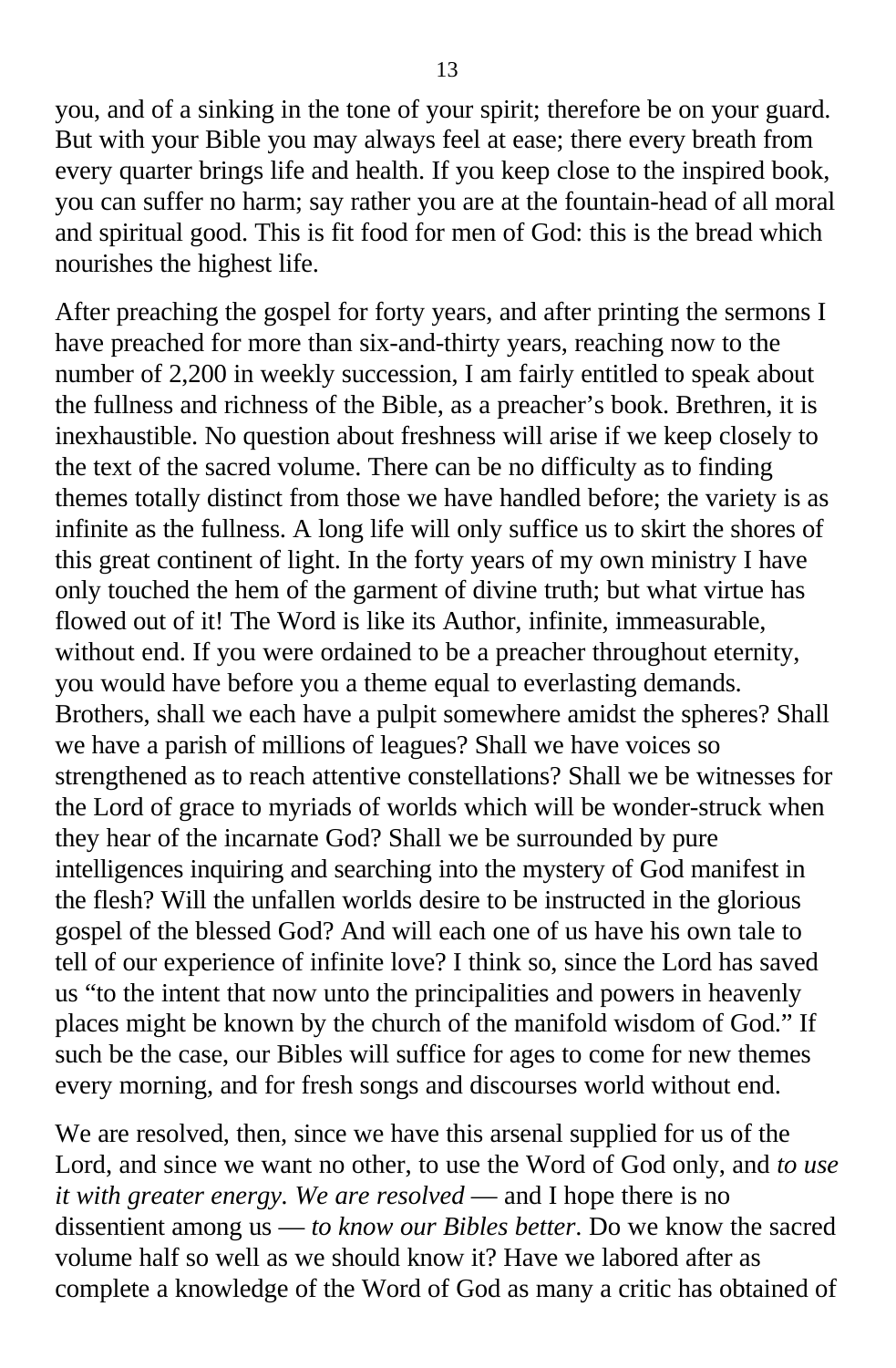his favorite classic? Is it not possible that we still meet with passages of Scripture which are new to us? Should it be so? Is there any part of what the Lord has written which you have never read? I was struck with my brother Archibald Brown's observation, that he bethought himself that unless he read the Scriptures through from end to end there might be inspired teachings which had never been known to him, and so he resolved to read the books in their order; and having done so once, he continued the habit. Have we, any of us, omitted to do this? Let us begin at once. I love to see how readily certain of our brethren turn up an appropriate passage, and then quote its fellow, and crown all with a third. They seem to know exactly the passage which strikes the nail on the head. They have their Bibles, not only in their hearts, but at their fingers' ends. This is a most valuable attainment for a minister. A good textuary is a good theologian. Certain others, whom I esteem for other things, are yet weak on this point, and seldom quote a text of Scripture correctly: indeed, their alterations jar on the ear of the Bible reader. It is sadly common among ministers to add a word or subtract a word from the passage, or in some way to debase the language of sacred writ. How often have I heard brethren speak about making "your calling and salvation" sure! Possibly they hardly enjoyed so much as we do the Calvinistic word "election", and therefore they allowed the meaning; nay, in some cases contradict it. Our reverence for the great Author of Scripture should forbid all mauling of his words. No alteration of Scripture can by any possibility be an improvement. Believers in verbal inspiration should be studiously careful to be verbally correct. The gentlemen who see errors in Scripture may think themselves competent to amend the language of the Lord of hosts; but we who believe God, and accept the very words he uses, may not make so presumptuous an attempt. Let us quote the words as they stand in the best possible translation, and it will be better still if we know the original, and can tell if our version fails to give the sense. How much mischief may arise out of an accidental alteration of the Word! Blessed are they who are in accord with the divine teaching, and receive its true meaning, as the Holy Ghost teaches them! Oh, that we might know the Spirit of Holy Scripture thoroughly, drinking it in, till we are saturated with it! This is the blessing which we resolve to obtain.

*By God's grace we purpose to believe the Word of God more intensely*. There is believing, and believing. You believe in all your brethren here assembled, but in some of them you have a conscious practical confidence,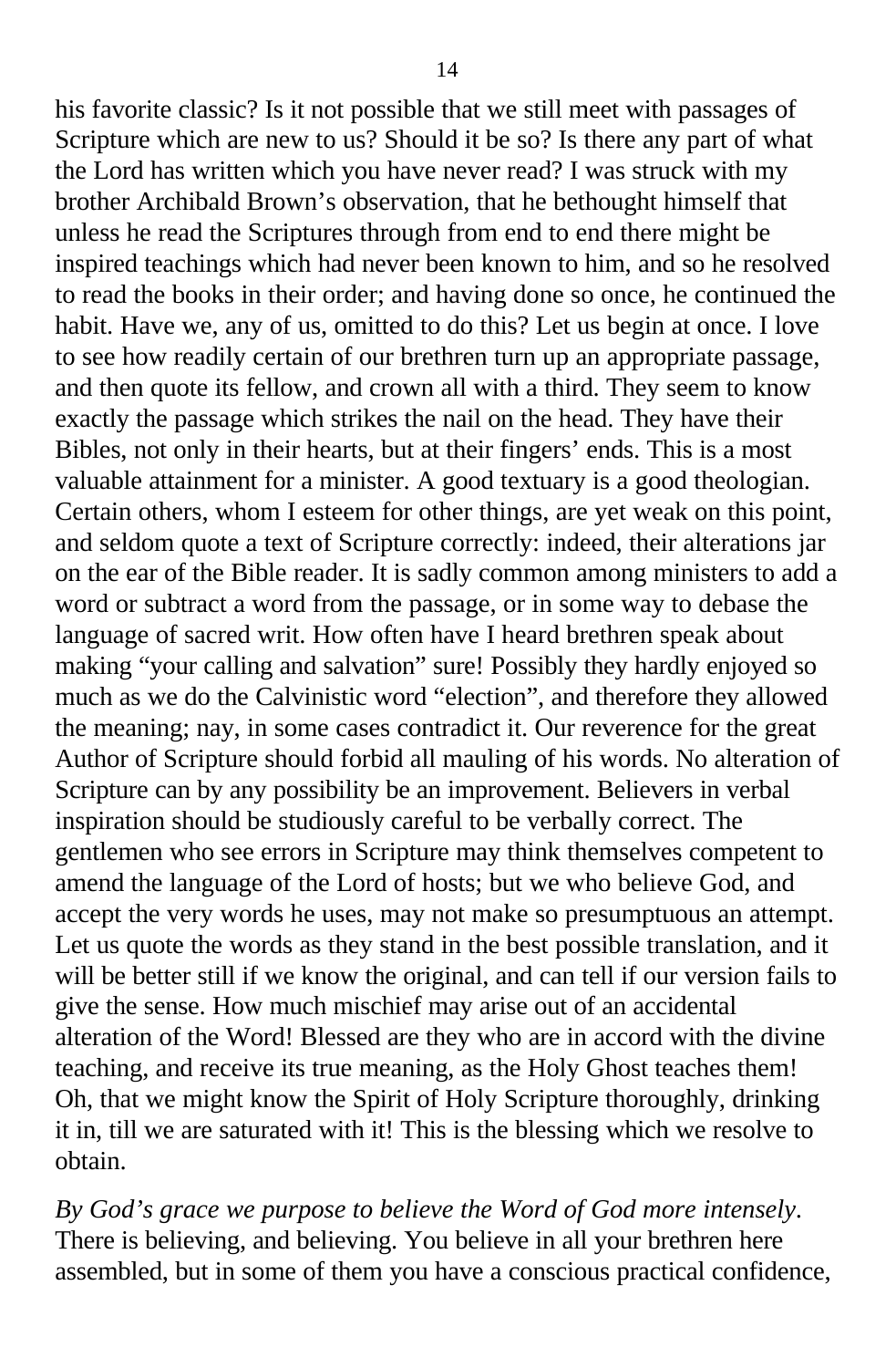since in your hour of trouble they have come to your rescue and proved themselves brothers born for adversity. You confide in these, with absolute certitude, because you have personally tried them. Your faith was faith before; but now it is a higher, firmer, and more assured confidence. Believe in the inspired volume up to the hilt. Believe it right through; believe it thoroughly; believe it with the whole strength of your being. Let the truths of Scripture become the chief factors in your life, the chief operative forces of your action. Let the great transactions of the gospel story be to you as really and practically facts, as any fact which meets you in the domestic circle, or in the outside world: let them be as vividly true to you as your own ever present body, with its aches and pains, its appetites and joys. If we can get out of the realm of fiction and fancy, into the world of fact, we shall have struck a vein of power which will yield us countless treasure of strength. Thus, to become "mighty in the Scriptures" will be to become "mighty through God."

*We should resolve also that we will quote more of Holy Scripture*. Sermons should be full of Bible; sweetened, strengthened, sanctified with Bible essence. The kind of sermons that people need to hear are outgrowths of Scripture. If they do not love to hear them, there is all the more reason why they should be preached to them. The gospel has the singular faculty of creating a taste for itself. Bible hearers, when they hear indeed, come to be Bible lovers. The mere stringing of texts together is a poor way of making sermons; though some have tried it, and I doubt not God has blessed them, since they did their best. It is far better to string texts together, than to pour out one's own poor thoughts in a washy flood. There will at least be something to be thought of and remembered if the Holy Word be quoted; and in the other case there may be nothing whatever. Texts of Scripture need not, however, be strung together, they may be fitly brought in to give edge and point to a discourse. They will be the force of the sermon. Our own words are mere paper pellets compared with the rifle shot of the Word. The Scripture is the conclusion of the whole matter. There is no arguing after we find that "It is written." To a large extent in the hearts and consciences of our hearers debate is over when the Lord has spoken. "Thus saith the Lord" is the end of discussion to Christian minds; and even the ungodly cannot resist Scripture without resisting the Spirit who wrote it. That we may speak convincingly we will speak Scripturally.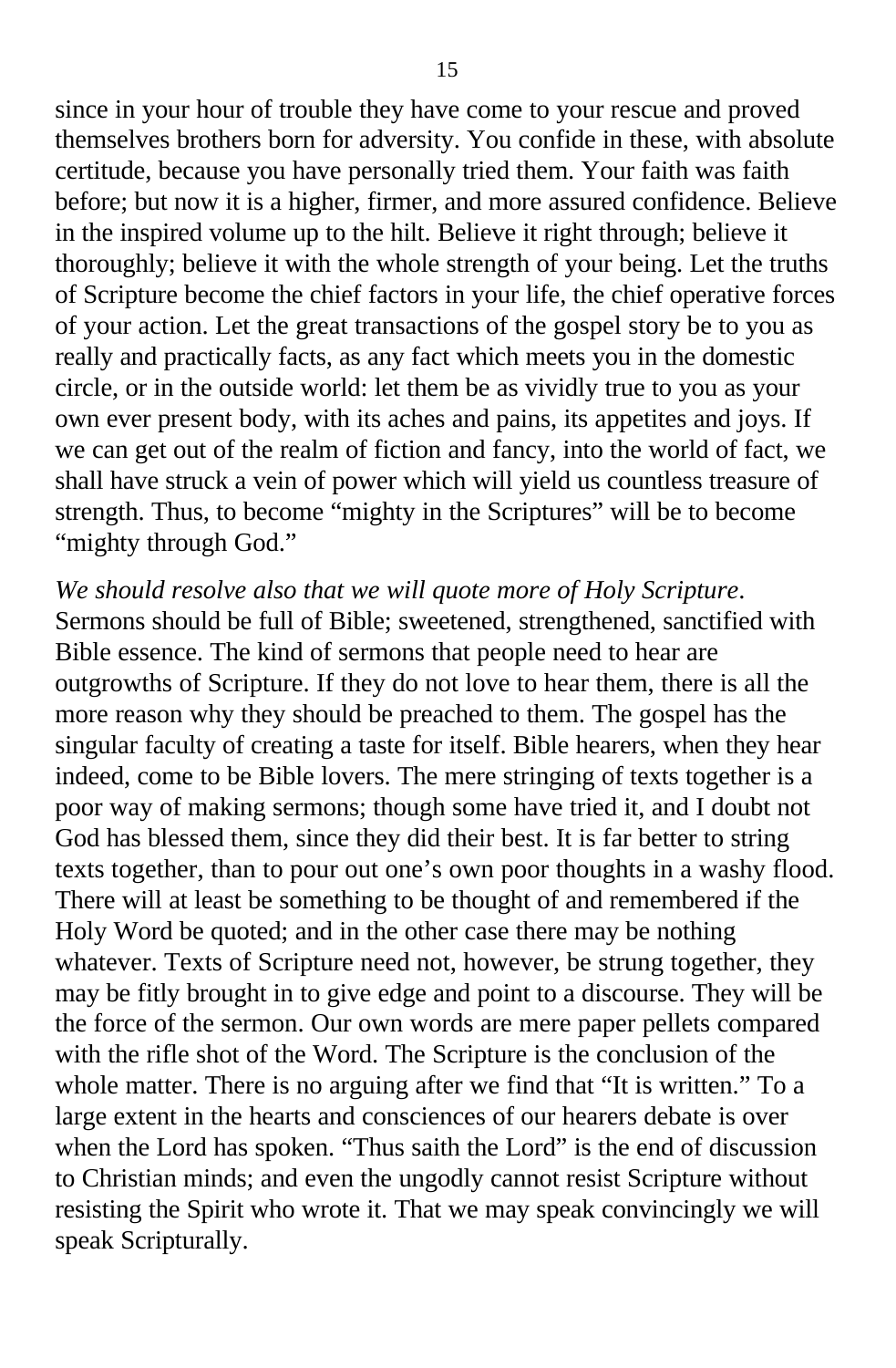*We are further resolved that we will preach nothing but the Word of God*. The alienation of the masses from hearing the gospel is largely to be accounted for by the sad fact that it is not always the gospel that they hear if they go to places of worship; and all else falls short of what their souls need. Have you never heard of a king who made a series of great feasts, and bade many, week after week? He had a number of servants who were appointed to wait at his table; and these went forth on the appointed days, and spake with the people. But, somehow, after a while the bulk of the people did not come to the feasts. They came in decreasing number; but the great mass of citizens turned their backs on the banquets. The king made inquiry, and he found that the food provided did not seem to satisfy the men who came to look upon the banquets; and so they came no more. He determined himself to examine the tables and the meats placed thereon. He saw much finery and many pieces of display which never came out of his storehouses. He looked at the food and he said, "But how is this? These dishes, how came they here? These are not of my providing. My oxen and fatlings were killed, yet we have not here the flesh of fed beasts, but hard meat from cattle lean and starved. Bones are here, but where is the fat and the marrow? The bread also is coarse; whereas mine was made of the finest wheat? The wine is mixed with water, and the water is not from a pure well." One of those who stood by answered and said, "O king, we thought that the people would be surfeited with marrow and fatness, and so we gave them bone and gristle to try their teeth upon. We thought also that they would be weary of the best white bread, and so we baked a little at our own homes, in which the bran and husks were allowed to remain. It is the opinion of the learned that our provision is more suitable for these times than that which your majesty prescribed so long ago. As for the wines on the lees, the taste of men runs not that way in this age; and so transparent a liquid as pure water is too light a draught for men who are wont to drink of the river of Egypt, which has a taste in it of mud from the Mountains of the Moon." Then the king knew why the people came not to the feast. Does the reason why going to the house of God has become so distasteful to a great many of the population, lie in this direction? I believe it does. Have our Lord's servants been chopping up their own odds and ends and tainted bits, to make therewith a potted meat for the millions; and do the millions therefore turn away? Listen to the rest of my parable. "Clear the tables!" cried the king in indignation: "Cast that rubbish to the dogs. Bring in the barons of beef: set forth my royal provender. Remove those gewgaws from the hall, and that adulterated bread from the table,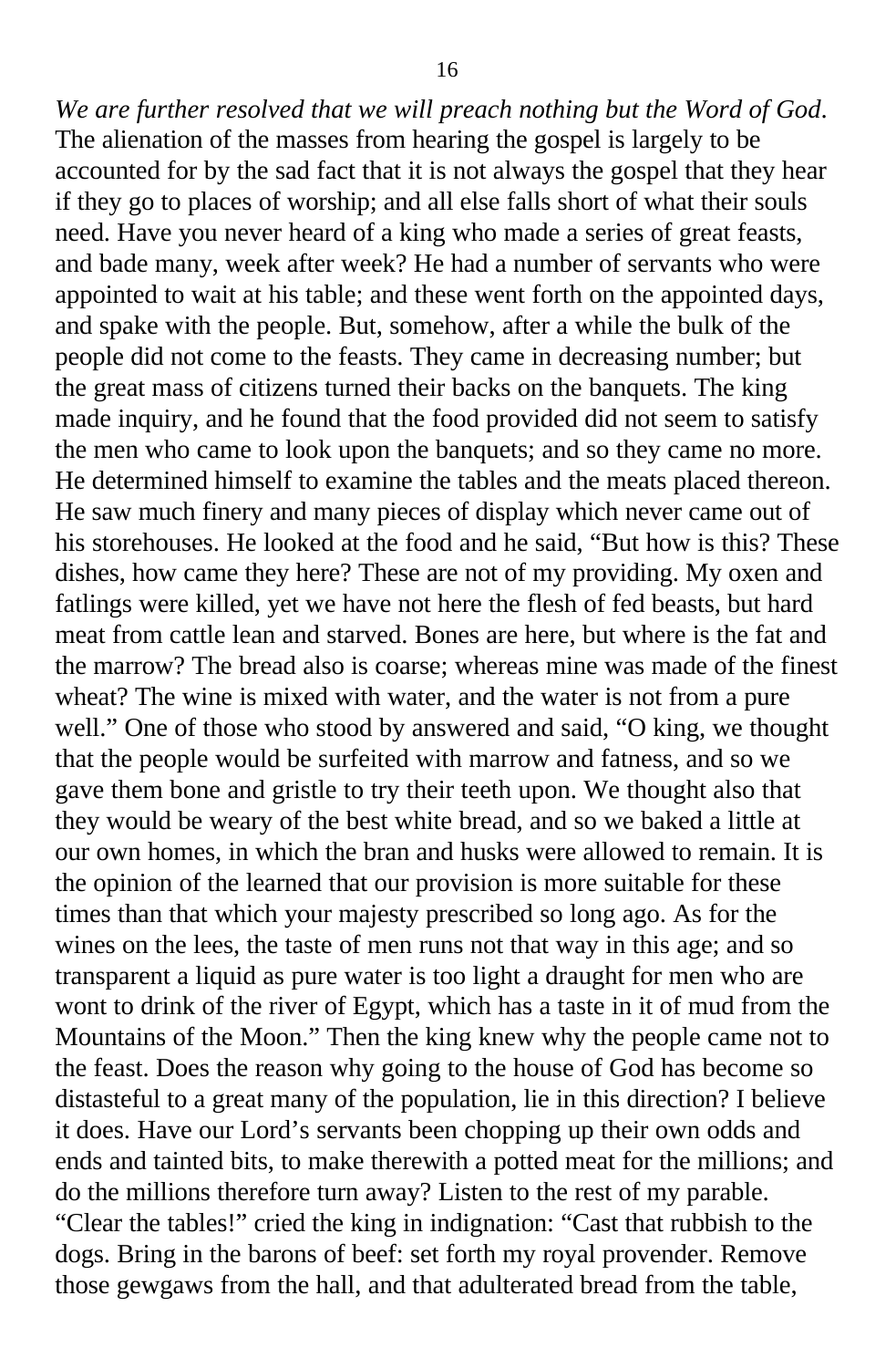and cast out the water of the muddy river." They did so; and if my parable is right, very soon there was a rumor throughout the streets that truly royal dainties were to be had, and the people thronged the palace, and the king's name became exceeding great throughout the land. Let us try the plan. May be, we shall soon rejoice to see our Master's banquet furnished with guests.

We are resolved, then, to use more fully than ever what God has provided for us in this Book, for *we are sure of its inspiration*. Let me say that over again. WE ARE SURE OF ITS INSPIRATION. You will notice that attacks are frequently made as against verbal inspiration. The form chosen is a mere pretext. Verbal inspiration is the verbal form of the assault, but the attack is really aimed at inspiration itself. You will not read far in the essay before you will find that the gentleman who started with contesting a theory of inspiration which none of us ever held, winds up by showing his hand, and that hand wages war with inspiration itself. There is the true point. We care little for any theory of inspiration: in fact, we have none. To us the plenary verbal inspiration of Holy Scripture is fact, and not hypothesis. It is a pity to theorize upon a subject which is deeply mysterious, and makes a demand upon faith rather than fancy. Believe in the inspiration of Scripture, and believe it in the most intense sense. You will not believe in a truer and fuller inspiration than really exists. No one is likely to err in that direction, even if error be possible. If you adopt theories which pare off a portion here, and deny authority to a passage there, you will at last have no inspiration left, worthy of the name.

*If this book be not infallible, where shall we find infallibility?* We have given up the Pope, for he has blundered often and terribly; but we shall not set up instead of him a horde of little popelings fresh from college. Are these correctors of Scripture infallible? Is it certain that our Bibles are not right, but that the critics must be so? The old silver is to be depreciated; but the German silver, which is put in its place, is to be taken at the value of gold. Striplings fresh from reading the last new novel correct the notions of their fathers, who were men of weight and character. Doctrines which produced the godliest generation that ever lived on the face of the earth are scouted as sheer folly. Nothing is so obnoxious to these creatures as that which has the smell of Puritanism upon it. Every little man's nose goes up celestially at the very sound of the word "Puritan"; though if the Puritans were here again, they would not dare to treat them thus cavalierly; for if Puritans did fight, they were soon known as Ironsides, and their leader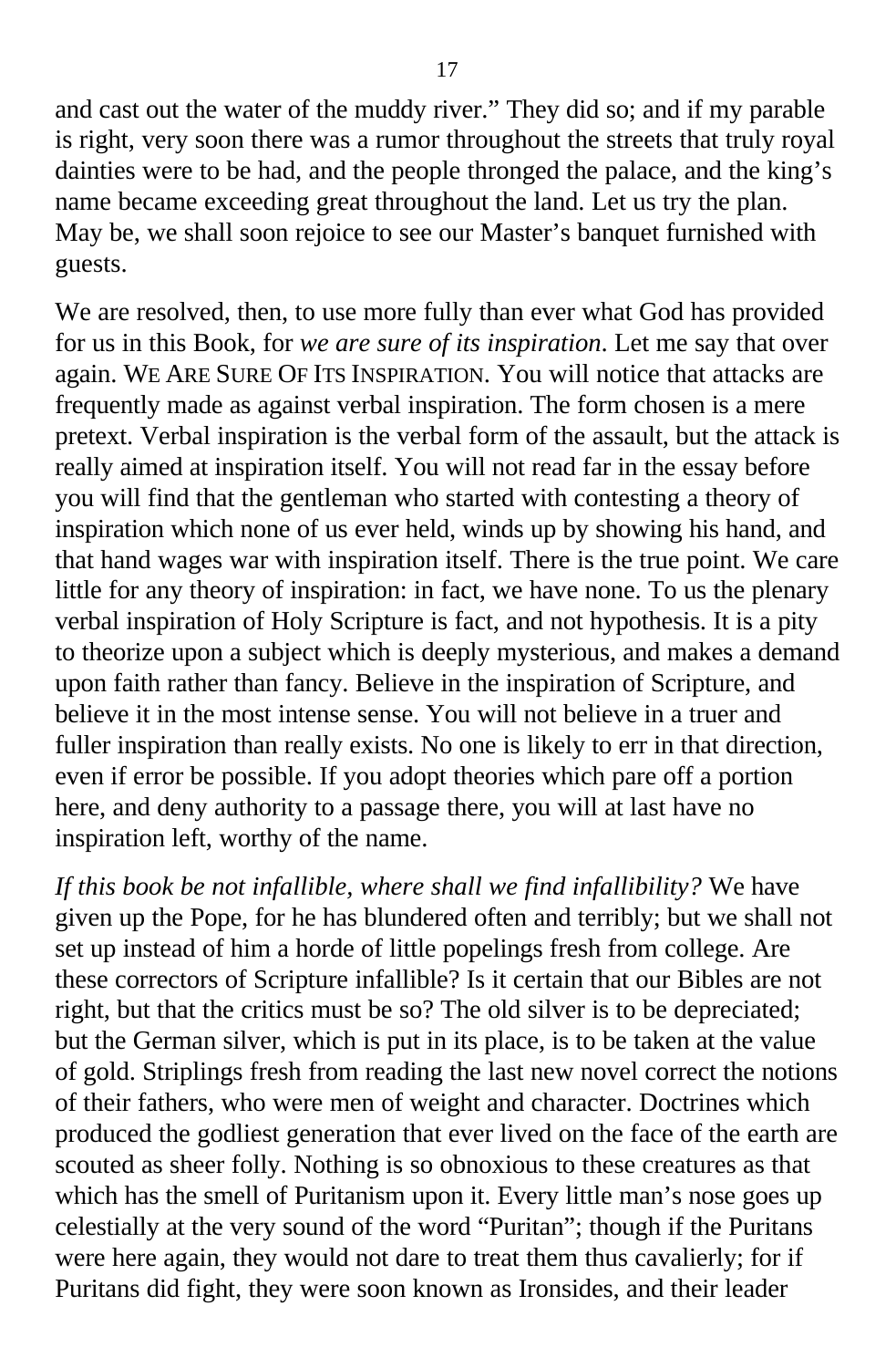could hardly be called a fool, even by those who stigmatized him as a "tyrant." Cromwell, and they that were with him, were not all weakminded persons — surely? Strange that these are lauded to the skies by the very men who deride their true successors, believers in the same faith. But where shall infallibility be found? "The depth saith, it is not in me"; yet those who have no depth at all would have us imagine that it is in them; or else by perpetual change they hope to hit upon it. Are we now to believe that infallibility is with learned men? Now, Farmer Smith, when you have read your Bible, and have enjoyed its precious promises, you will have, tomorrow morning, to go down the street to ask the scholarly man at the parsonage whether this portion of the Scripture belongs to the inspired part of the Word, or whether it is of dubious authority. It will be well for you to know whether it was written by the Isaiah, or whether it was by the second of the "two Obadiahs." All possibility of certainty is transferred from the spiritual man to a class of persons whose scholarship is pretentious, but who do not even pretend to spirituality. We shall gradually be so bedoubted and becriticized, that only a few of the most profound will know what is Bible, and what is not, and they will dictate to all the rest of us. I have no more faith in their mercy than in their accuracy: they will rob us of all that we hold most dear, and glory in the cruel deed. This same reign of terror we shall not endure, for we still believe that God revealeth himself rather to babes than to the wise and prudent, and we are fully assured that our own old English version of the Scriptures is sufficient for plain men for all purposes of life, salvation, and godliness. We do not despise learning, but we will never say of culture or criticism. "These be thy gods, O Israel!"

Do you see why men would lower the degree of inspiration in Holy Writ, and would fain reduce it to an infinitesimal quantity? It is because the truth of God is to be supplanted. If you ever go into a shop in the evening to buy certain goods which depend so much upon color and texture as to be best judged of by daylight; if, after you have got into the shop, the tradesman proceeds to lower the gas, or to remove the lamp, and then commences to show you his goods, your suspicion is aroused, and you conclude that he will try to palm off an inferior article. I more than suspect this to be the little game of the inspiration-depreciators. Whenever a man begins to lower your view of inspiration, it is because he has a trick to play, which is not easily performed in the light. He would hold a *séance* of evil spirits, and therefore he cries, "Let the lights be lowered." We, brethren, are willing to ascribe to the Word of God all the inspiration that can possibly be ascribed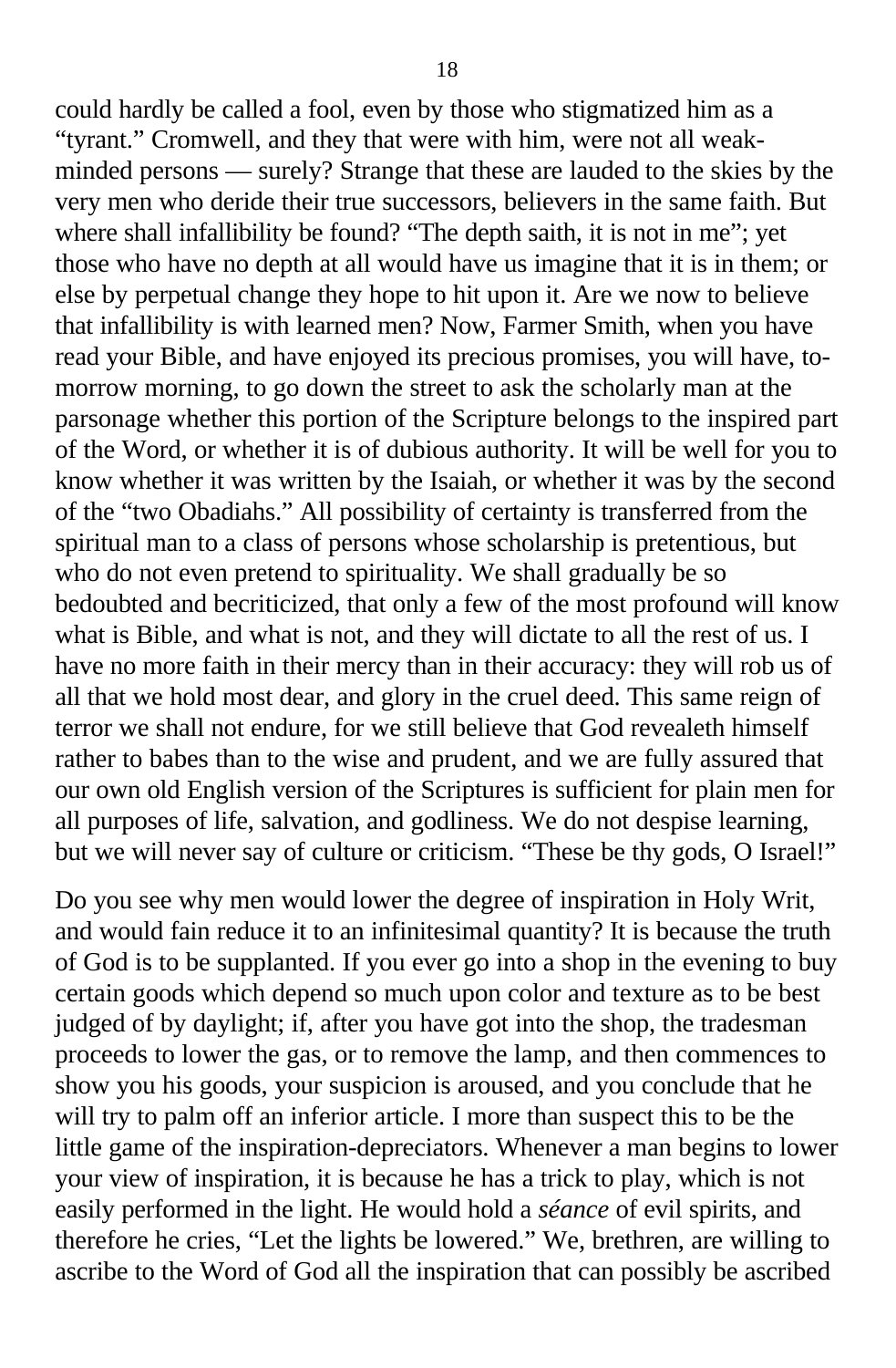to it; and we say boldly that if our preaching is not according to this Word, it is because there is no light in it. We are willing to be tried and tested by it in every way, and we count those to be the noblest of our hearers who search the Scriptures daily to see whether these things be so; but to those who belittle inspiration we will give place by subjection, no, not for an hour.

Do I hear someone say, "But still you must submit to the conclusions of science"? No one is more ready than we are to accept the evident facts of science. But what do you mean by science? Is the thing called "science" infallible? Is it not science "falsely so-called"? The history of that human ignorance which calls itself "philosophy" is absolutely identical with the history of fools, except where it diverges into madness. If another Erasmus were to arise and write the history of folly, he would have to give several chapters to philosophy and science, and those chapters would be more telling than any others. I should not myself dare to say that philosophers and scientists are generally fools; but I would give them liberty to speak of one another, and at the close I would say, "Gentlemen, you are less complimentary to each other than I should have been." I would let the wise of each generation speak of the generation that went before it, or nowadays each half of a generation might deal with the previous half generation; for there is little of theory in science to-day which will survive twenty years, and only a little more which will see the first day of the twentieth century. We travel now at so rapid a rate that we rush by sets of scientific hypotheses as quickly as we pass telegraph posts when riding in an express train. All that we are certain of to-day is this, that what the learned were sure of a few years ago is now thrown into the limbo of discarded errors. I believe in science, but not in what is called "science." No proven fact in nature is opposed to revelation. The pretty speculations of the pretentious we cannot reconcile with the Bible, and would not if we could. I feel like the man who said, "I can understand in some degree how these great men have found out the weight of the stars, and their distances from one another, and even how, by the spectroscope, they have discovered the materials of which they are composed; but", said he, "I cannot guess how they found out their names." Just so. The fanciful part of science, so dear to many, is what we do not accept. That is the important part of science to many — that part which is a mere guess, for which the guessers fight tooth and nail. The mythology of science is as false as the mythology of the heathen; but this is thing which is made a god of. I say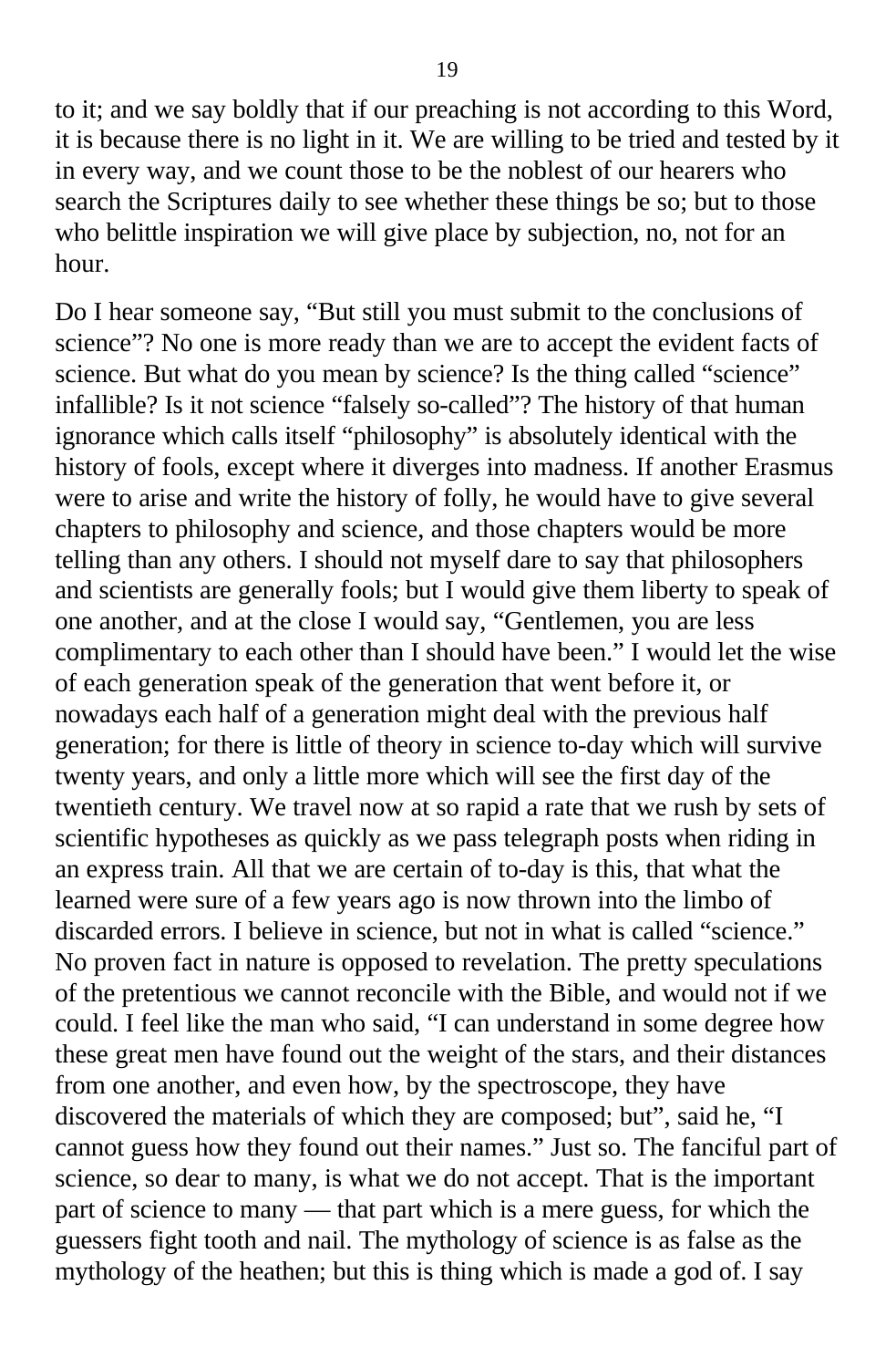again, as far as its facts are concerned, science is never in conflict with the truths of Holy Scripture, but the hurried deductions drawn from those facts, and the inventions classed as facts, are opposed to Scripture, and necessarily so, because falsehood agrees not with truth.

Two sorts of people have wrought great mischief, and yet they are neither of them worth being considered as judges in the matter: they are both of them disqualified. It is essential than an umpire should know both sides of a question, and neither of these is thus instructed. The first is the irreligious scientist. What does he know about religion? What can he know? He is out of court when the question is — Does science agree with religion? Obviously he who would answer this query must know both of the two things in the question. The second is a better man, but capable of still more mischief. I mean the unscientific Christian, who will trouble his head about reconciling the Bible with science. He had better leave it alone, and not begin his tinkering trade. The mistake made by such men has been that in trying to solve a difficulty, they have either twisted the Bible, or contorted science. The solution has soon been seen to be erroneous, and then we hear the cry that Scripture has been defeated. Not at all; not at all. It is only a vain gloss upon it which has been removed. Here is a good brother who writes a tremendous book, to prove that the six days of creation represent six great geological periods; and he shows how the geological strata, and the organisms thereof, follow very much in the order of the Genesis story of creation. It may be so, or it may be not so; but if anybody should before long show that the strata do not lie in any such order, what would be my reply? I should say that the Bible never taught that they did. The Bible said, "In the beginning God created the heaven and the earth." That leaves any length of time for your fire-ages and your ice-periods, and all that, before the establishment of the present age of man. Then we reach the six days in which the Lord made the heavens and the earth, and rested on the seventh day. There is nothing said about long ages of time, but, on the contrary, "the evening and the morning were the first day", and "the evening and the morning were the second day"; and so on. I do not here lay down any theory, but simply say that if our friend's great book is all fudge, the Bible is not responsible for it. It is true that his theory has an appearance of support from the parallelism which he makes out between the organic life of the ages and that of the seven days; but this may be accounted for from the fact that God usually follows a certain order whether he works in long periods or short ones. I do not know, and I do not care, much about the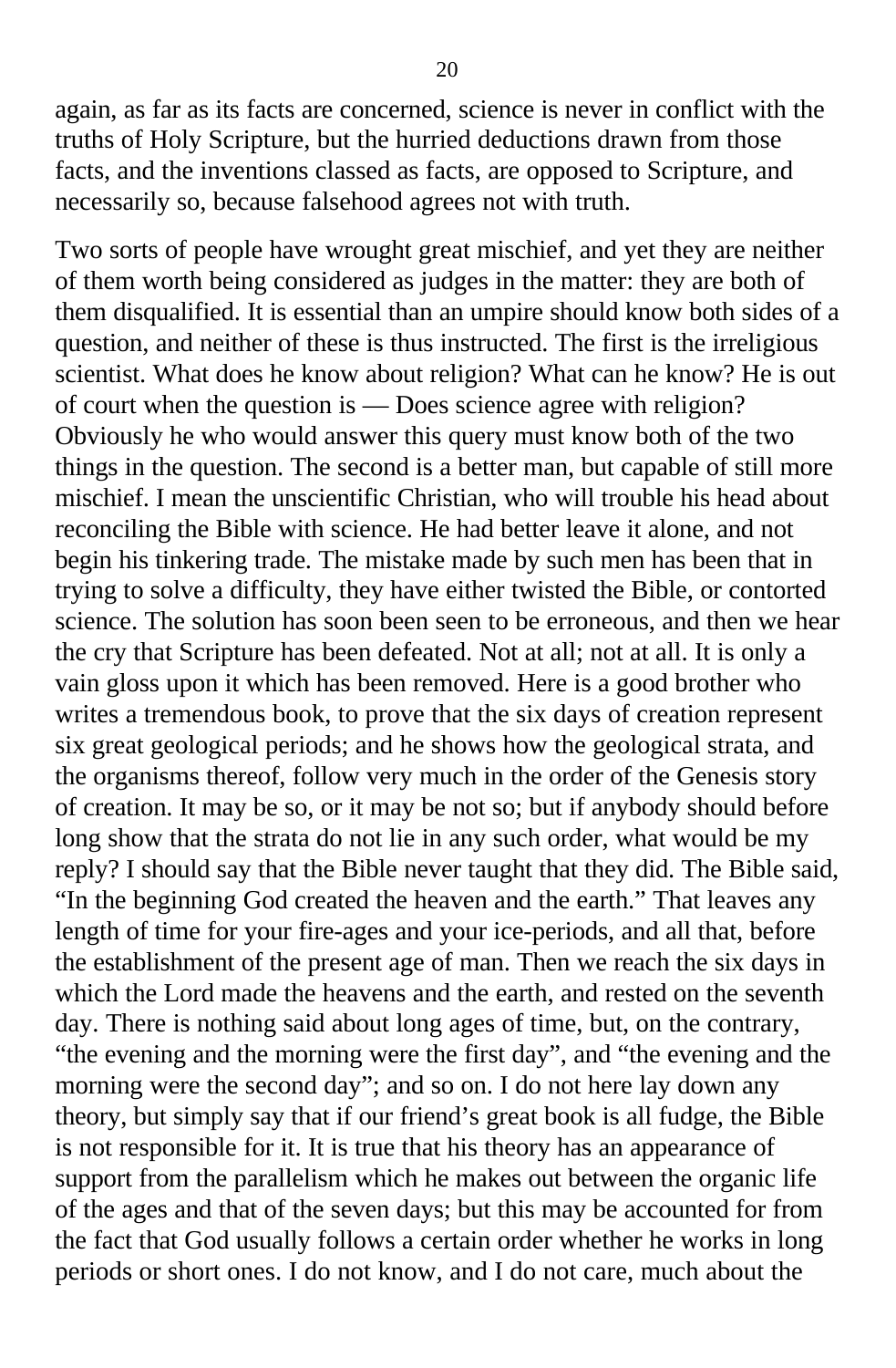question; but I want to say that, if you smash up an explanation you must not imagine that you have damaged the Scriptural truth which seemed to require the explanation: you have only burned the wooden palisades with which well-meaning men thought to protect an impregnable fort which needed no such defense. For the most part, we had better leave a difficulty where it is, rather than make another difficulty by our theory. Why make a second hole in the kettle, to mend the first? Especially when the first hole is not there at all, and needs no mending. Believe everything in science which is proved: it will not come to much. You need not fear that your faith will be over-burdened. And then believe everything which is clearly in the Word of God, whether it is proved by outside evidence or not. No proof is needed when God speaks. If he heath said it, this is evidence enough.

But we are told that we ought to give up a part of our old-fashioned theology to save the rest. We are in a carriage traveling over the steppes of Russia. The horses are being driven furiously, but the wolves are close upon us! Can you not see their eyes of fire? The danger is pressing. What must we do? It is proposed that we throw out a child or two. By the time they have eaten the baby, we shall have made a little headway; but should they again overtake us, what then? Why, brave man, *throw out your wife!* 'All that a man hath will he give for his life'; give up nearly every truth in hope of saving one. Throw out inspiration, and let the critics devour it. Throw out election, and all the old Calvinism; here will be a dainty feast for the wolves, and the gentlemen who give us the sage advice will be glad to see the doctrines of grace torn limb from limb. Throw out natural depravity, eternal punishment, and the efficacy of prayer. We have lightened the carriage wonderfully. Now for another drop. *Sacrifice the great sacrifice!* Have done with the atonement! Brethren, this advice is villainous, and murderous; we will escape these wolves with everything, or we will be lost with everything. It shall be 'the truth, the whole truth, and nothing but the truth', or none at all. We will never attempt to save half the truth by casting any part of it away. The sage advice which has been given us involves treason to God, and disappointment to ourselves. We will stand by all or none. We are told that if we give up something the adversaries will also give up something; but we care not what they will do, for we are not in the least afraid of them. They are not the Imperial conquerors they think themselves. We ask no quarter from their insignificance. We are of the mind of the warrior who was offered presents to buy him off, and he was told that if he accepted so much gold or territory he could return home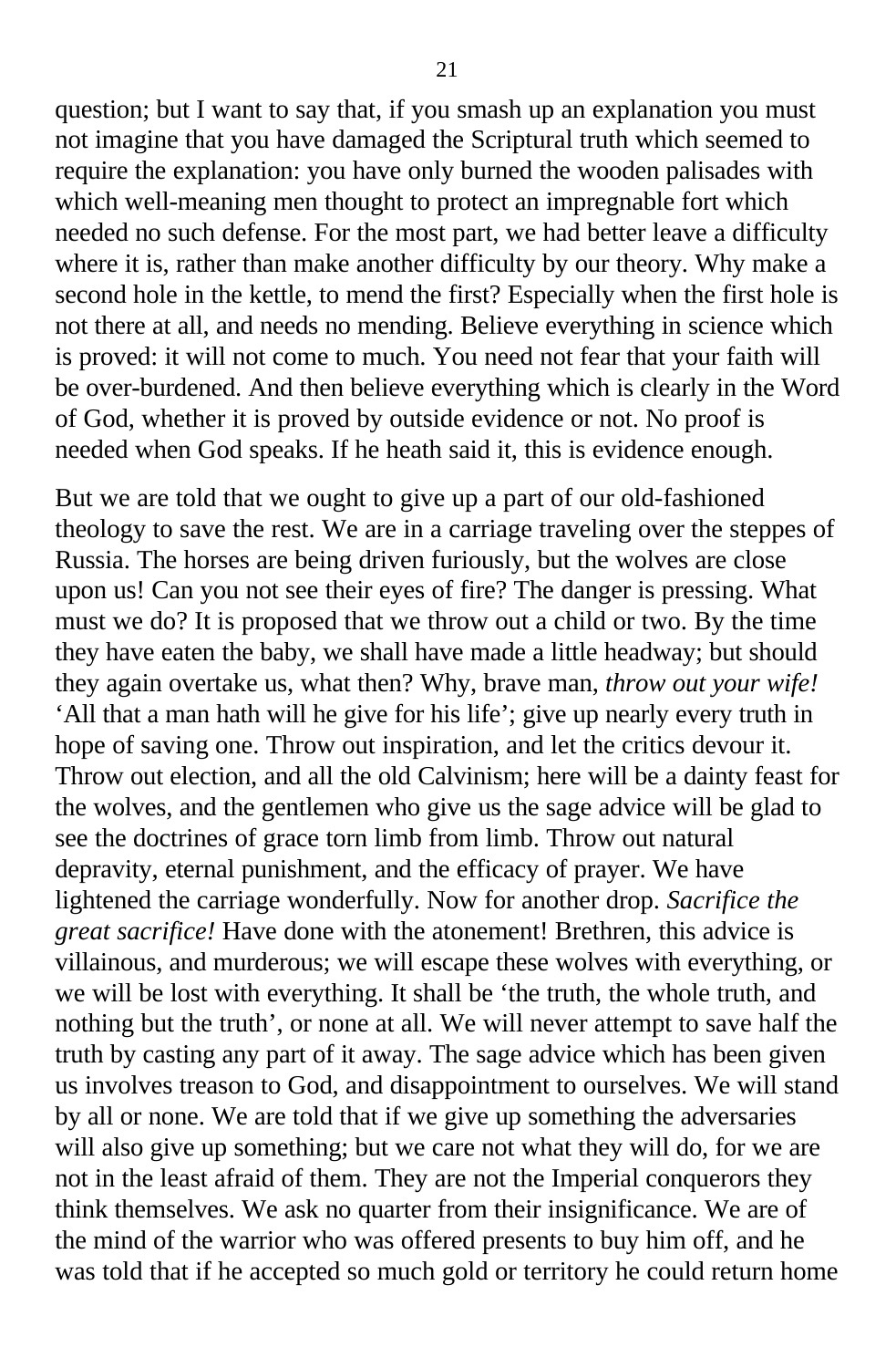in triumph, and glory in his easy gain. But he said, 'The Greeks set no store by concessions. They find their glory not in presents, but in spoils.' We shall with the sword of the Spirit maintain the whole truth as ours, and shall not accept a part of it as a grant from the enemies of God. The truth of God we will maintain *as the truth of God*, and we shall not retain it because the philosophic mind consents to our doing so. If scientists agree to our believing a part of the Bible, we thank them for nothing: we believe it whether or no. Their assent is of no more consequence to our faith than the consent of a Frenchman to the Englishman's holding London, or the consent of the mole to the eagle's sight. God being with us we shall not cease from this glorying, but will hold the whole of revealed truth, even to the end.

But now, brethren, while keeping to this first part of my theme, perhaps at too great a length, I say to you that, *believing this, we accept the obligation to preach everything which we see to be in the Word of God, as far as we see it*. We would not willfully leave out any portion of the whole revelation of God, but we long to be able to say at the last, "We have not shunned to declare unto you the whole counsel of God." What mischief may come of leaving out any portion of the truth, or putting in an alien element! All good men will not agree with me when I say that the addition of infant baptism to the Word of God — for it certainly is not there — is fraught with mischief. Baptismal regeneration rides in upon the shoulders of Pedobaptism. But I speak now of what I know. I have received letters from missionaries, not Baptists, but Wesleyans and Congregationalists, who have said to me, "Since we have been here" (I will not mention the localities lest I get the good men into trouble) "we find a class of persons who are the children of former converts, and who have been baptized, and are therefore called Christians; but they are not one whit better than the heathen around them. They seem to think that they are Christians because of their baptism, and at the same time, being thought Christians by the heathen, their evil lives are perpetual scandal and a dreadful stumblingblock." In many cases this must be so. I only use the fact as an illustration. But suppose it to be either some other error invented, or some great truth neglected, evil will come of it. In the case of the terrible truths known by us as "the terrors of the Lord"; their omission is producing the saddest results. A good man, whom we do not accept as teaching exactly the truth upon this solemn matter, has, nevertheless, most faithfully written again and again to the papers to say that the great weakness of the modern pulpit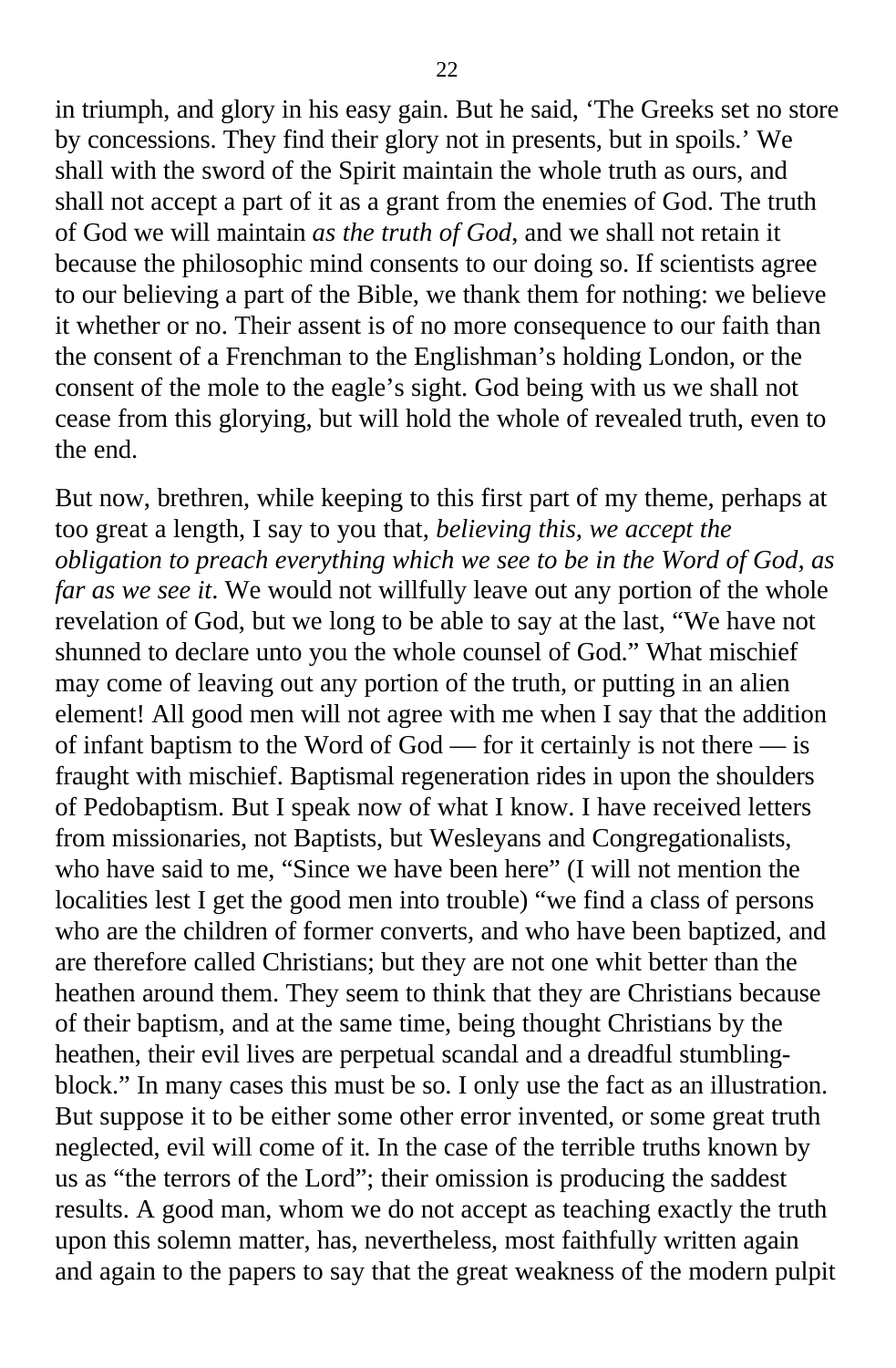is that it ignores the justice of God and the punishment of sin. His witness is true, and the evil which he indicates is incalculably great. You cannot leave out that part of the truth which is so dark and so solemn without weakening the force of all the others truths you preach. You rob of their brightness, and their urgent importance, the truths which concern salvation from the wrath to come. Brethren, leave out nothing. Be bold enough to preach unpalatable and unpopular truth. The evil which we may do by adding to, or taking from the Word of the Lord, may not happen in our own days; but if it should come to ripeness in another generation we shall be equally guilty. I have no doubt that the omission of certain truths by the earlier churches led afterwards to serious error; while certain additions in the form of rites and ceremonies, which appeared innocent enough in themselves, led up to Ritualism, and afterwards to the great apostasy of Romanism! Be very careful. Do not go an inch beyond the line of Scripture, and do not stay an inch on this side of it. Keep to the straight line of the Word of God, as far as the Holy Spirit has taught you, and hold back nothing which he has revealed. Be not so bold as to abolish the two ordinances which the Lord Jesus has ordained, though some have ventured upon that gross presumption; neither exaggerate those ordinances into inevitable channels of grace, as others have superstitiously done. Keep you to the revelation of the Spirit. Remember, you will have to give an account, and that account will not be with joy if you have played false with God's truth. Remember the story of Gylippus, to whom Lysander entrusted bags of gold to take to the city authorities. Those bags were tied at the mouth, and then sealed; and Gylippus thought that if he cut the bags at the bottom he might extract a part of the coin, and then he could carefully sew the bottom up again, and so the seals would not be broken, and no one would suspect that gold had been taken. When the bags were opened, to his horror and surprise, there was a note in each bag stating how much it should contain, and so he was detected. The Word of God has selfverifying clauses in it, so that you cannot run away with a part of it, without the remainder of it accusing and convicting you. How will you answer for it "in that day", if you have added to, or taken from the Word of the Lord? I am not here to decide what you ought to consider to be the truth of God; but, whatever you judge it to be, preach it all, and preach it definitely and plainly. If I differ from you, or you from me, we shall not differ very much, if we are equally honest, straightforward, and Godfearing. The way to peace is not concealment of convictions, but the honest expression of them in the power of the Holy Ghost.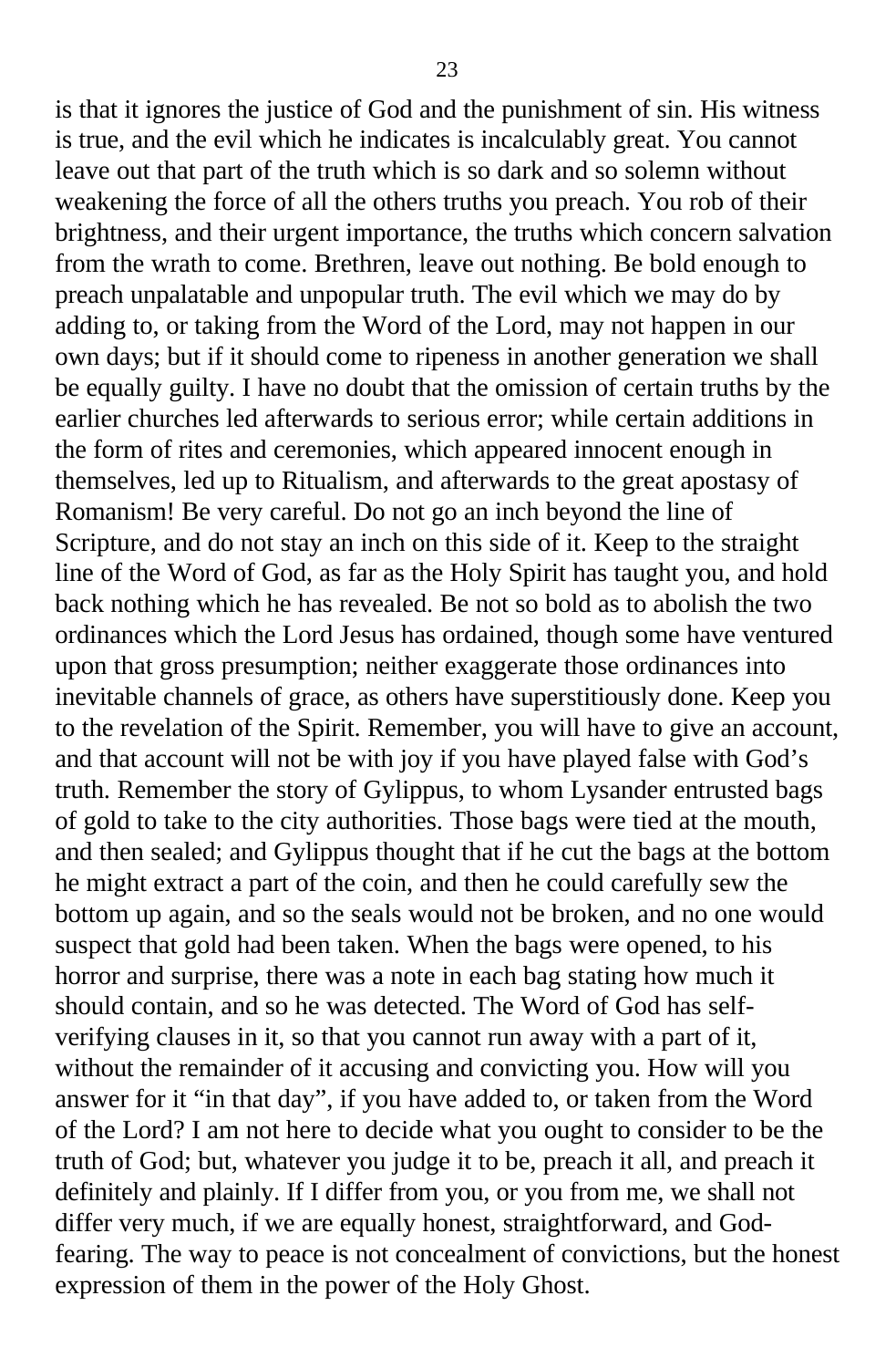One more word. *We accept the obligation to preach all that is in God's Word, definitely and distinctly*. Do not many preach indefinitely, handling the Word of God deceitfully? You might attend upon their ministry for years and not know what they believe. I heard concerning a certain cautious minister, that he was asked by a hearer, "What is your view of the atonement?" He answered, "My dear sir, that is just what I have never told to anybody, and you are not going to get it out of me." This is a strange moral condition for the mind of a preacher of the gospel. I fear that he is not alone in this reticence. They say "they consume their own smoke"; that is to say, they keep their doubts for home consumption. Many dare not say in the pulpit what they say *sub rosâ*, at a private meeting of ministers. Is this honest? I am afraid that it is with some as it was with the schoolmaster in one of the towns of a Southern state in America. A grand old black preacher, one Jasper, had taught his people that the world is as flat as a pancake, and that the sun goes round it every day. This part of his teaching we do not receive; but certain persons had done so, and one of them going to a schoolmaster with his boy, asked, "Do you teach the children that the world is round or flat?" The schoolmaster cautiously answered, "Yes." The inquirer was puzzled, but asked for a clearer answer. "Do you teach your children that the world is round, or that the world is flat?" Then one American dominie answered, "*That* depends upon the opinions of the parents." I suspect that even in Great Britain, in some few cases, a good deal depends upon the leaning of the leading deacon, or the principal subscriber, or the gilded youth in the congregation. If it be so, the crime is loathsome.

But whether for this or for any other cause we teach with double tongue, the result will be highly injurious. I venture here to quote a story which I heard from a beloved brother. A cadger called upon a minister to extract money from him. The good man did not like the beggar's appearance much, and he said to him, "I do not care for your case, and I see no special reason why you should come to me." The beggar replied, "I am sure you would help me if you knew what great benefit I have received from your blessed ministry." "What is that?" said the pastor. The beggar then replied, "Why, sir, when I first came to hear you I cared neither for God nor devil, but now, under your blessed ministry, I have come to love them both." What marvel if, under some men's shifty talk, people grow into love of both truth and falsehood! People will say, "We like this form of doctrine, and we like the other also." The fact is, they would like anything if only a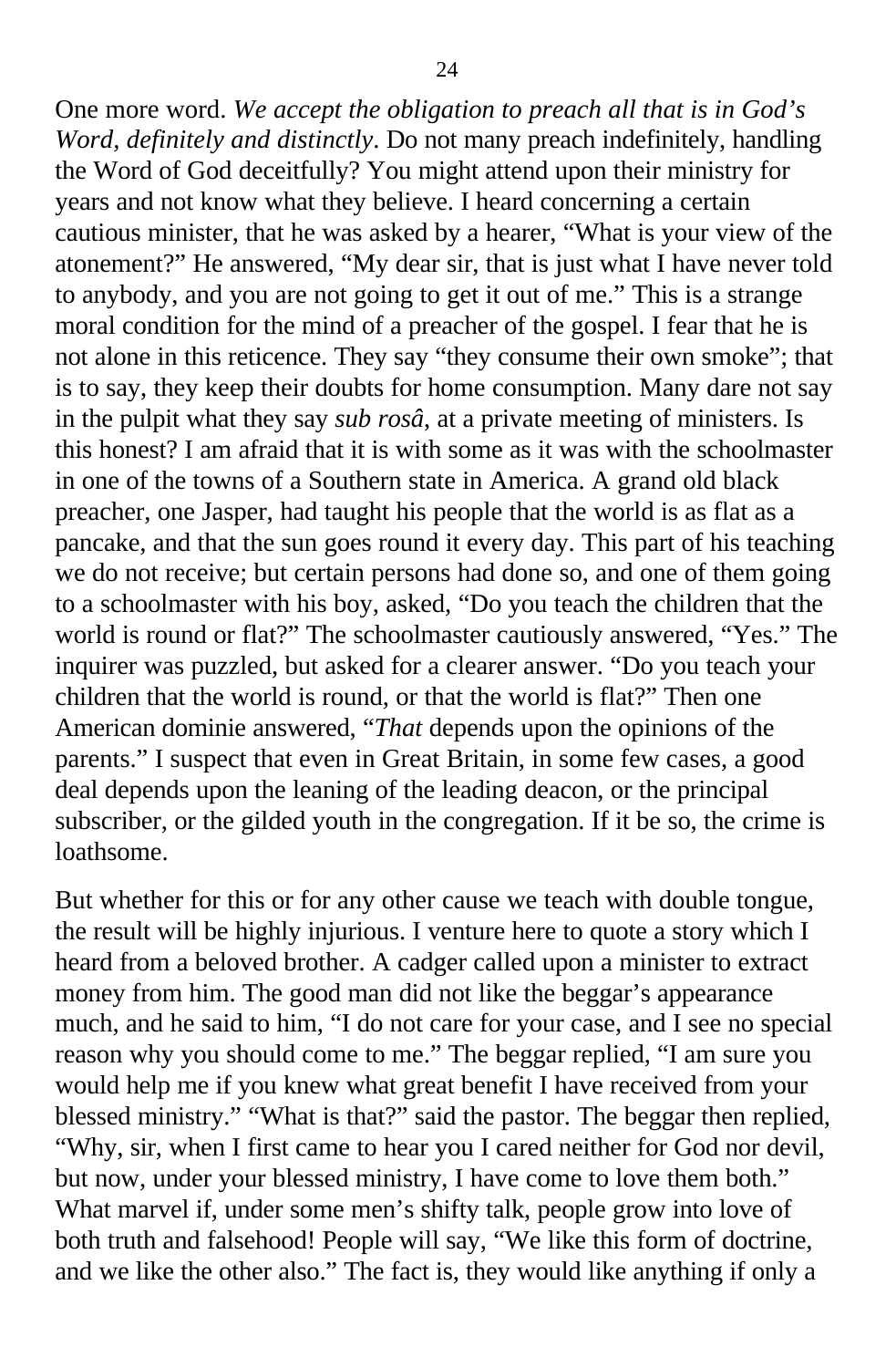clever deceiver would put it plausibly before them. They admire Moses and Aaron, but they would not say a word against Jannes and Jambres. We shall not join in the confederacy which seems to aim at such a comprehension. We must preach the gospel so distinctly that our people know what we are preaching. "If the trumpet give an uncertain sound, who shall prepare himself for the battle?" Don't puzzle your people with doubtful speeches. "Well", said one, "I had a new idea the other day. I did not enlarge upon it; but I just threw it out." That is a very good thing to do with most of your new ideas. Throw them out, by all means; but mind where you are when you do it; for if you throw them out from the pulpit they may strike somebody, and inflict a wound upon faith. Throw out your fancies, but first go alone in a boat a mile out to sea. When you have once thrown out your unconsidered trifles, leave them to the fishes.

We have nowadays around us a class of men who preach Christ, and even preach the gospel; but then they preach a great deal else which is not true, and thus they destroy the good of all that they deliver, and lure men to error. They would be styled "evangelical" and yet be of the school which is really anti-evangelical. Look well to these gentlemen. I have heard that a fox, when close hunted by the dogs, will pretend to be one of them, and run with the pack. That is what certain are aiming at just now: the foxes would seem to be dogs. But in the case of the fox, his strong scent betrays him, and the dogs soon find him out; and even so, the scent of false doctrine is not easily concealed, and the game does not answer for long. There are extant ministers of whom we scarce can tell whether they are dogs or foxes; but all men shall know our quality as long as we live, and they shall be in no doubt as to what we believe and teach. We shall not hesitate to speak in the strongest Saxon words we can find, and in the plainest sentences we can put together, that which we hold as fundamental truth.

Thus I have been all this while upon my first head, and the other two must, therefore, occupy less time, though I judge them to be of the first importance.

Now we must review OUR ARMY. What can individual men do in a great crusade? We are associated with all the people of the Lord. We need for comrades the members of our churches; these must go out and win souls for Christ. We need the co-operation of the entire brotherhood and sisterhood. What is to be accomplished unless the saved ones go forth, all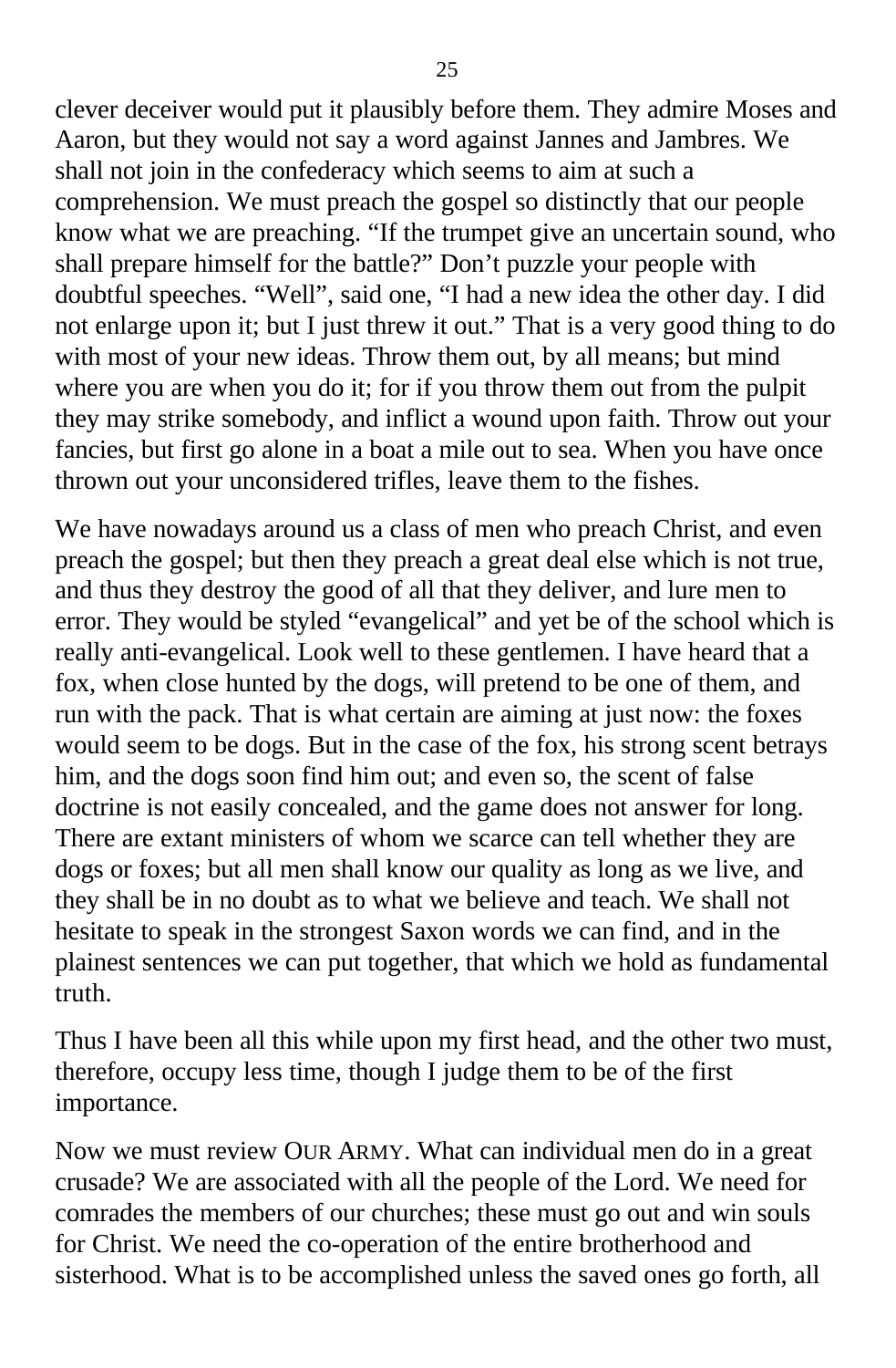of them, for the salvation of others? But the question now is mooted, *Is there to be a church at all?* Is there to be a distinct army of saints, or are we to include atheists? You have heard of "the church of the future" which we are to have instead of the church of Jesus Christ. As its extreme lines will take in atheists, we may hope, in our charity, that it will include evil spirits also. What a wonderful church it will be, certainly, when we see it! It will be anything else you like, but not a church. When the soldiers of Christ shall have included in their ranks all the banditti of the adversary, will there be any army for Christ at all? Is it not distinctly a capitulation at the very beginning of the war? So I take it to be.

We must not only believe in the church of God, but recognize it very distinctly. Some denominations recognize anything and everything more than the church. Such a thing as a meeting of the church is unknown. In some "the church" signifies the ministers or clergy; but in truth it should signify the whole body of the faithful, and there should be an opportunity for these to meet together to act as a church. It is, I judge, for the church of God to carry on the work of Godin the land. The final power and direction is with our Lord Jesus, and under him it should lie, not with some few who are chosen by delegation or by patronage, but with the whole body of believers. We must more and more acknowledge the church which God has committed to our charge; and in so doing, we shall evoke a strength which else lies dormant. If the church is recognized by Christ Jesus, it is worthy to be recognized by us; for we are the servants of the church.

Yes, we believe that there ought to be a church. But churches are very disappointing things. Every pastor of a large church will own this in his own soul. I do not know that the churches of to-day are any worse than they used to be in Paul's time, or any better. The churches at Corinth and Laodicea and other cities exhibited grave faults; and if there are faults in ours, let us not be amazed; but yet let us grieve over such things, and labor after a higher standard. Albeit that the members of our church are not all they ought to be, neither are we ourselves. Yet, if I went anywhere for choice company, I should certainly resort to the members of my church.

> *"These are the company I keep: These are the choicest friends I know."*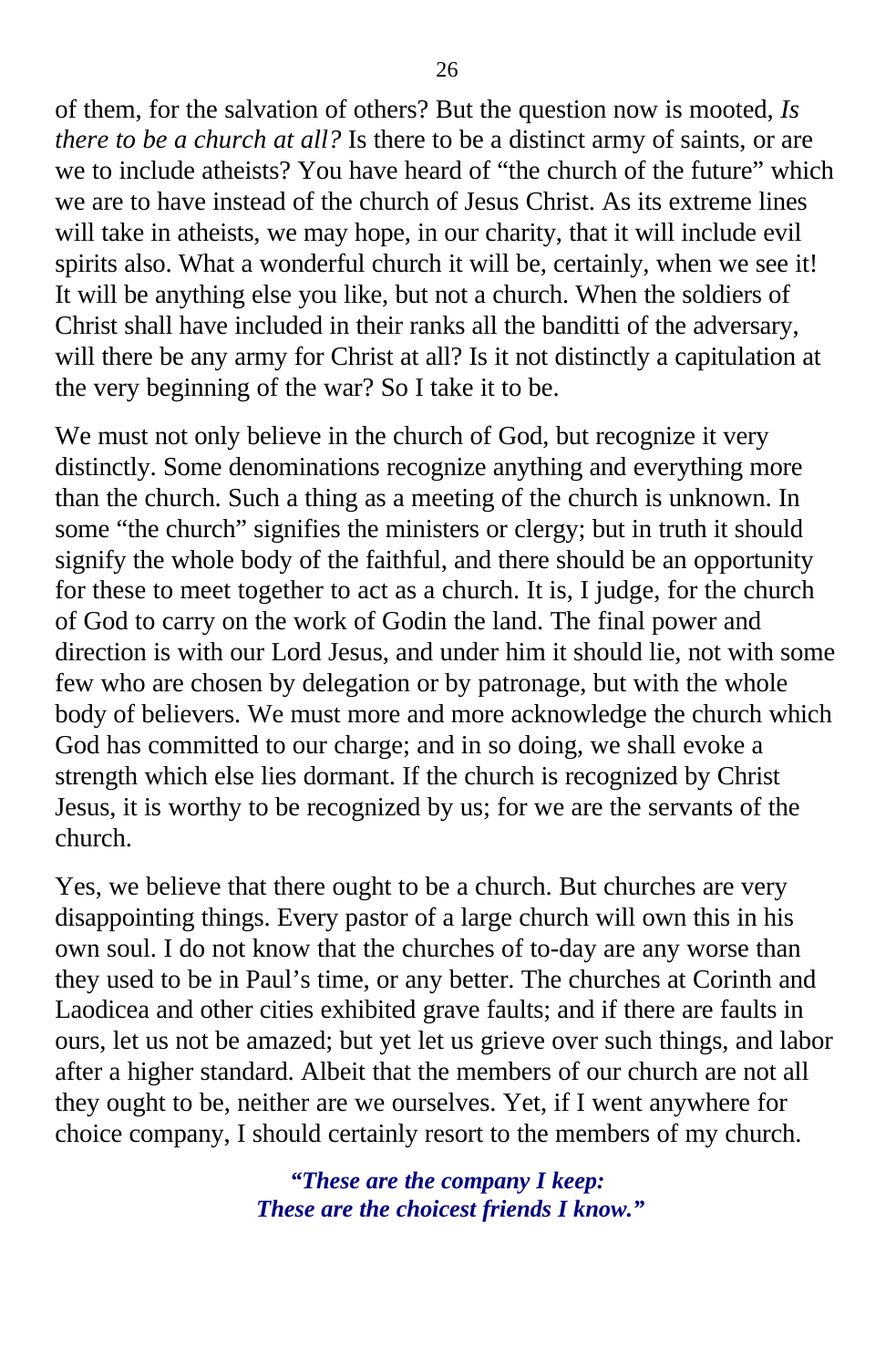O Jerusalem, with all thy faults, I love thee still! The people of God are still the aristocracy of the race: God bless them! Yes, we mean to have a church.

Now, *is that church to be real or statistical?* That depends very much upon you, dear brethren. I would urge upon you the resolve to have no church unless it be a real one. The fact is, that too frequently religious statistics are shockingly false. Cooking of such accounts is not an unknown art in certain quarters, as we know. I heard of one case the other day where an increase of four was reported; but had the roll been amended in the least, there must have been a decrease of twenty-five. Is it not falsehood when numbers are manipulated? There is a way of making figures figure as they should not figure. Never do this. Let us not keep names on our books when they are only names. Certain of the good old people like to keep them there, and cannot bear to have them removed; but when you do not know where individuals are, nor what they are, how can you count them? They are gone to America, or Australia, or to heaven, but as far as your roll is concerned they are with you still. Is this a right thing? It may not be possible to be absolutely accurate, but let us aim at it. We ought to look upon this in a very serious light, and purge ourselves of the vice of false reporting; for God himself will not bless mere names. It is not his way to work with those who play a false part. If there is not a real person for each name, amend your list. Keep your church real and effective, or make no report. A merely nominal church is a lie. Let it be what it professes to be. We may not glory in statistics; but we ought to know the facts.

*But is this church to increase, or is it to die out?* It will do either the one or the other. We shall see our friends going to heaven, and, if there are no young men and young women converted and brought in and added to us, the church on earth will have emigrated to the church triumphant above; and what is to be done for the cause and the kingdom of the Master here below? We should be crying, praying, and pleading that the church may continually grow. We must preach, visit, pray, and labor for this end. May the Lord add unto us daily such as are saved! If there be no harvest, can the seed be the true seed? Are we preaching apostolic doctrine if we never see apostolic results? Oh, my brethren, our hearts should be ready to break if there be no increase in the flocks we tend. O Lord, we beseech thee, send now prosperity!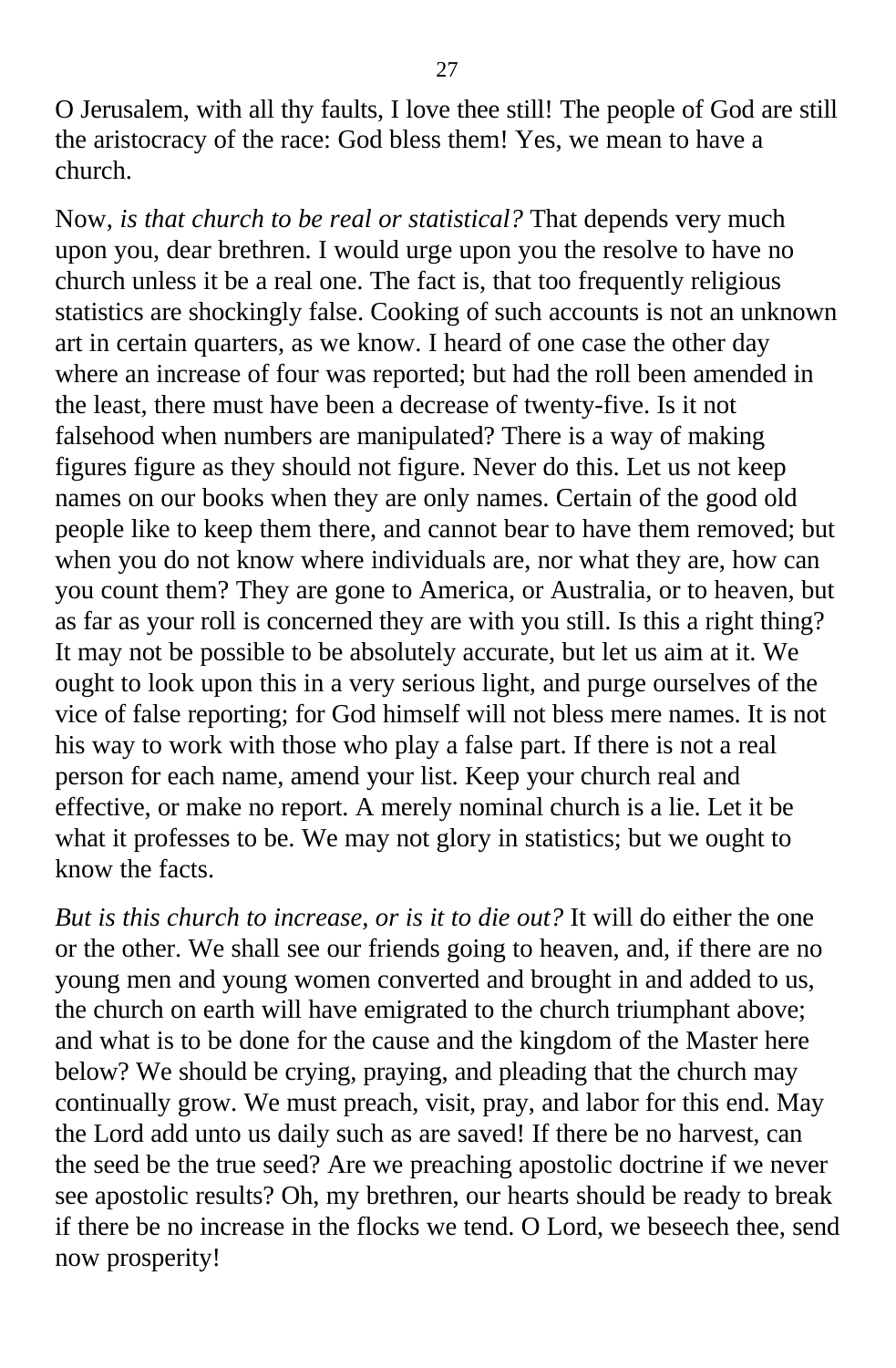If a church is to be what it ought to be for the purposes of God, *we must train it in the holy art of prayer*. Churches without prayer-meetings are grievously common. Even if there were only one such, it would be one to weep over. In many churches the prayer-meeting is only the skeleton of a gathering: the form is kept up, but the people do not come. There is no interest, no power, in connection with the meeting. Oh, my brothers, let it not be so with you! Do train the people to continually meet together for prayer. Rouse them to incessant supplication. There is a holy art in it. Study to show yourselves approved by the prayerfulness of your people. If you pray yourself, you will want them to pray with you; and when they begin to pray with you, and for you, and for the work of the Lord, they will want more prayer themselves, and the appetite will grow. Believe me, if a church does not pray, it is dead. Instead of putting united prayer last, put it first. Everything will hinge upon the power of prayer in the church.

*We ought to have our churches all busy for God.* What is the use of a church that simply assembles to hear sermons, even as a family gathers to eat its meals? What, I say, if the profit, if it does no work? Are not many professors sadly indolent in the Lord's work, though diligent enough in their own? Because of Christian idleness we hear of the necessity for amusements, and all sorts of nonsense. If they were at work for the Lord Jesus we should not hear of this. A good woman said to a housewife, "Mrs. So-and-so, how do you manage to amuse yourself?" "Why", she replied, "my dear, you see there are so many children that there is much work to be done in my house." "Yes", said the other, "I see it. I see that there is much work to be done in your house; but as it never is done, I was wondering how you amused yourself." Much needs to be done by a Christian church within its own bounds, and for the neighborhood, and for the poor and the fallen, and for the heathen world, and so forth; and if it is well attended to, minds, and hearts, and hands, and tongues will be occupied, and diversions will not be asked for. Let idleness come in, and that spirit which rules lazy people, and there will arise a desire to be amused. What amusements they are, too! If religion is not a farce with some congregations, at any rate they turn out better to see a farce than to unite in prayer. I cannot understand it. The man who is all aglow with love to Jesus finds little need for amusement. He has no time for trifling. He is in dead earnest to save souls, and establish the truth, and enlarge the kingdom of his Lord. There has always been some pressing claim for the cause of God upon me; and, that settled, there has been another, and another, and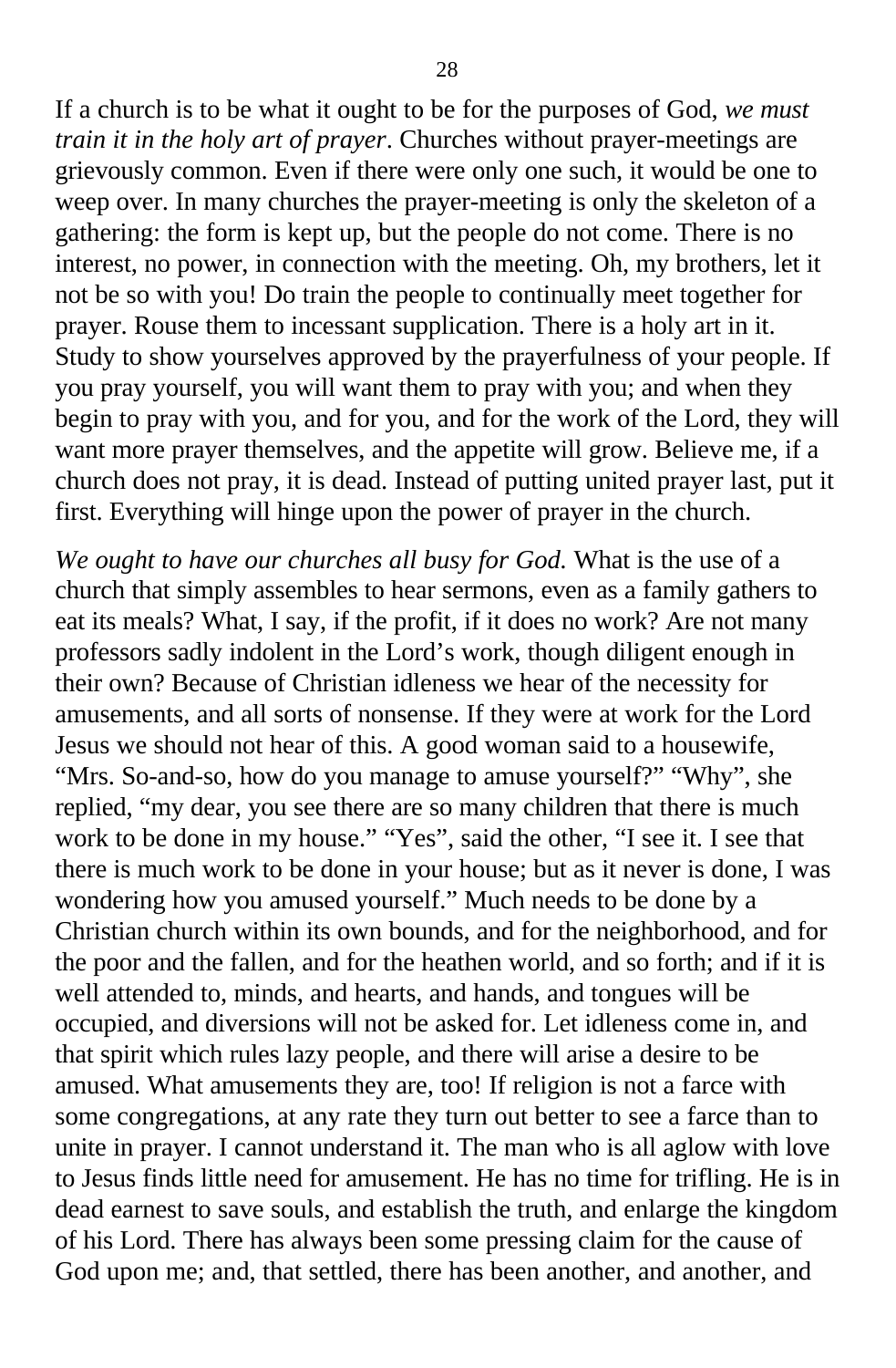another, and the scramble has been to find opportunity to do the work that must be done, and hence I have not had the time for gadding abroad after frivolities. Oh, to get a working church! The German churches, when our dear friend, Mr. Oncken, was alive, always carried out the rule of asking every member, "What are you going to do for Christ?" and they put the answer down in a book. The one thing that was required of every member was that he should continue doing something for the Savior. If he ceased to do anything it was a matter for church discipline, for he was an idle professor, and could not be allowed to remain in the church like a drone in a hive of working bees. He must do or go. Oh, for a vineyard without a barren fig-tree to cumber the ground! At present the most of our sacred warfare is carried on by a small body of intensely living, earnest people, and the rest are either in hospital, or are mere camp followers. We are thankful for that consecrated few; but we pine to see the altar fire consuming all that is professedly laid upon the altar.

Brethren, *we want churches also that produce saints;* men of mighty faith and prevalent prayer; men of holy living, and of consecrated giving; men filled with the Holy Spirit. We must have these saints as rich clusters, or surely we are not branches of the true vine. I would desire to see in every church a Mary sitting at Jesus' feet, a Martha serving Jesus, a Peter and a John; but the best name for a church is "*All Saints*." All believers should be saints, and all may be saints. We have no connection with "the latter-day saints", but we love everyday saints. Oh, for more of them! If God shall so help us that the whole company of the faithful shall, each one of them individually, come to the fullness of the stature of a man in Christ Jesus, then we shall see greater things than these. Glorious times will come when believers have glorious characters.

*We want also churches that know the truth, and are well taught in the things of God*. What do some Christian people know? They come and hear, and, in the plenitude of your wisdom, you instruct them; but how little they receive to lay by in store for edification! Brethren, the fault lies partly with us, and partly with themselves. If we taught better they would learn better. See how little many professors know; not enough to give them discernment between living truth and deadly error. Old-fashioned believers could give you chapter and verse for what they believed; but how few of such remain! Our venerable grandsires were at home when conversing upon "the covenants." I love men who love the covenant of grace, and base their divinity upon it: the doctrine of the covenants is the key of theology. They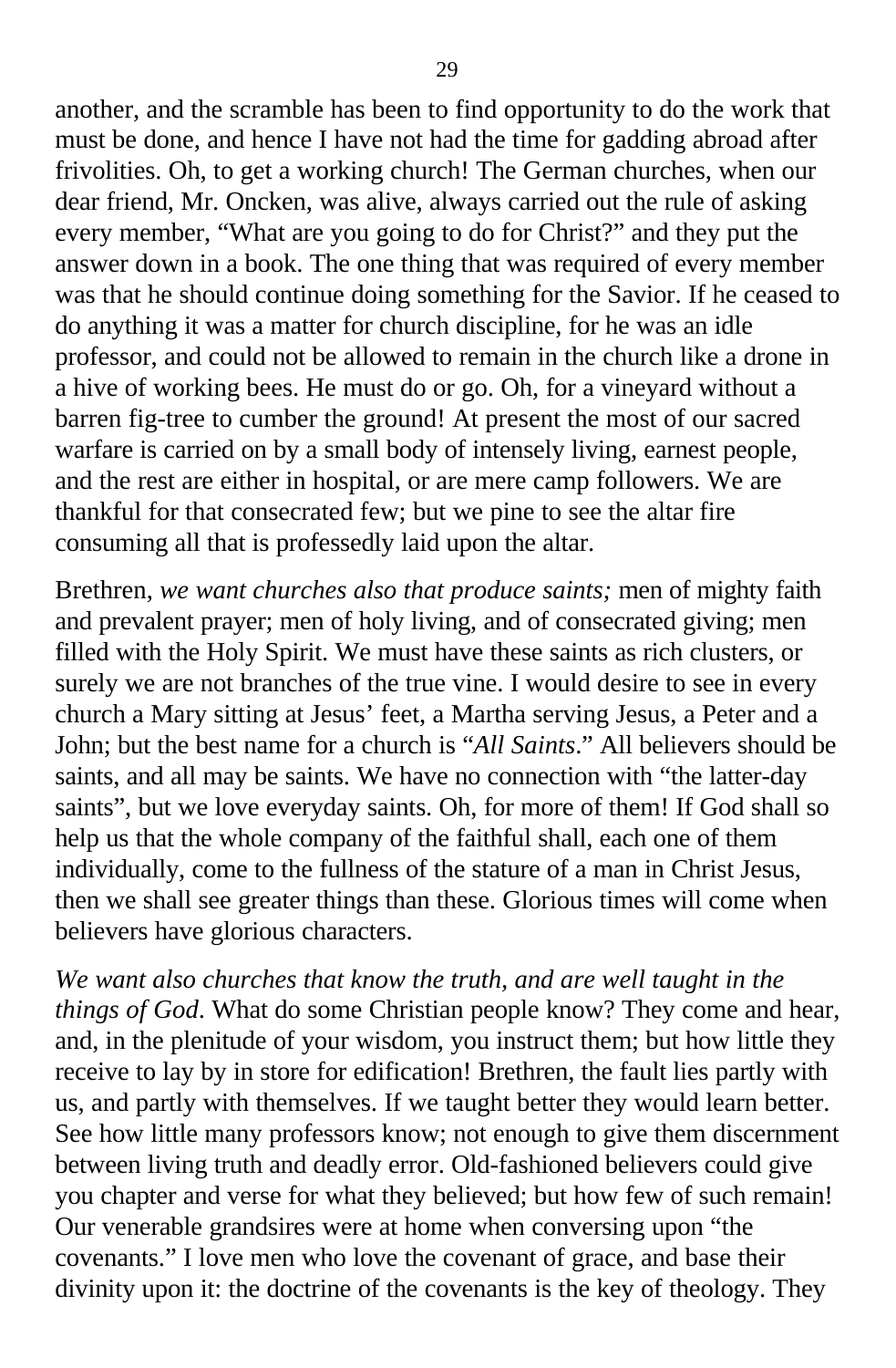that feared the Lord spake often one to another. They used to speak of everlasting life, and all that comes of it. They had a good argument for this belief, and an excellent reason for that other doctrine; and to try to shake them was by no means a hopeful task: you might as well have hoped to shake the pillars of the universe; for they were steadfast, and could not be carried about with every wind of doctrine. They knew what they knew, and they held fast that which they had learned. What is to become of our country, with the present deluge of Romanism pouring upon us through the ritualistic party, unless our churches abound in firm believers who can discern between the regeneration of the Holy Spirit and its ceremonial substitute? What is to become of our churches in this day of skepticism, when every fixed truth is pointed at with the finger of doubt, unless our people have the truths of the gospel written in their hearts? Oh, for a church of out-and-out believers, impervious to the soul-destroying doubt which pours upon us in showers!

Yet all this would not reach our ideal. *We want a church of a missionary character*, which will go forth to gather out a people unto God from all parts of the world. A church is a soul-saving company, or it is nothing. If the salt exercises no preserving influence on that which surrounds it, what is the use of it? Yet some shrink from effort in their immediate neighborhood because of the poverty and vice of the people. I remember a minister who is now deceased, a very good man he was, too, in many respects; but he utterly amazed me by a reply which he made to a question of mine. I remarked that he had an awful neighborhood round his chapel, and, I said, "Are you able to do much for them?" He answered, "No, I feel almost glad that we keep clear of them; for, you see, if any of them were converted, it would be a fearful burden upon us." I knew him to be the soul of caution and prudence, but this took me aback, and I sought an explanation. "Well," he said, "we should have to keep them: they are mostly thieves and harlots, and if converted they would have no means of livelihood, and we are a poor people, and could not support them"! He was a devout man, and one with whom it was to one's profit to converse; and yet that was how he had gradually come to look at the case. His people with difficulty sustained the expenses of worship, and thus chill penury repressed a gracious zeal, and froze the genial current of his soul. There was a great deal of common sense in what he said, but yet it was an awful thing to be able to say it. We want a people who will not for ever sing, —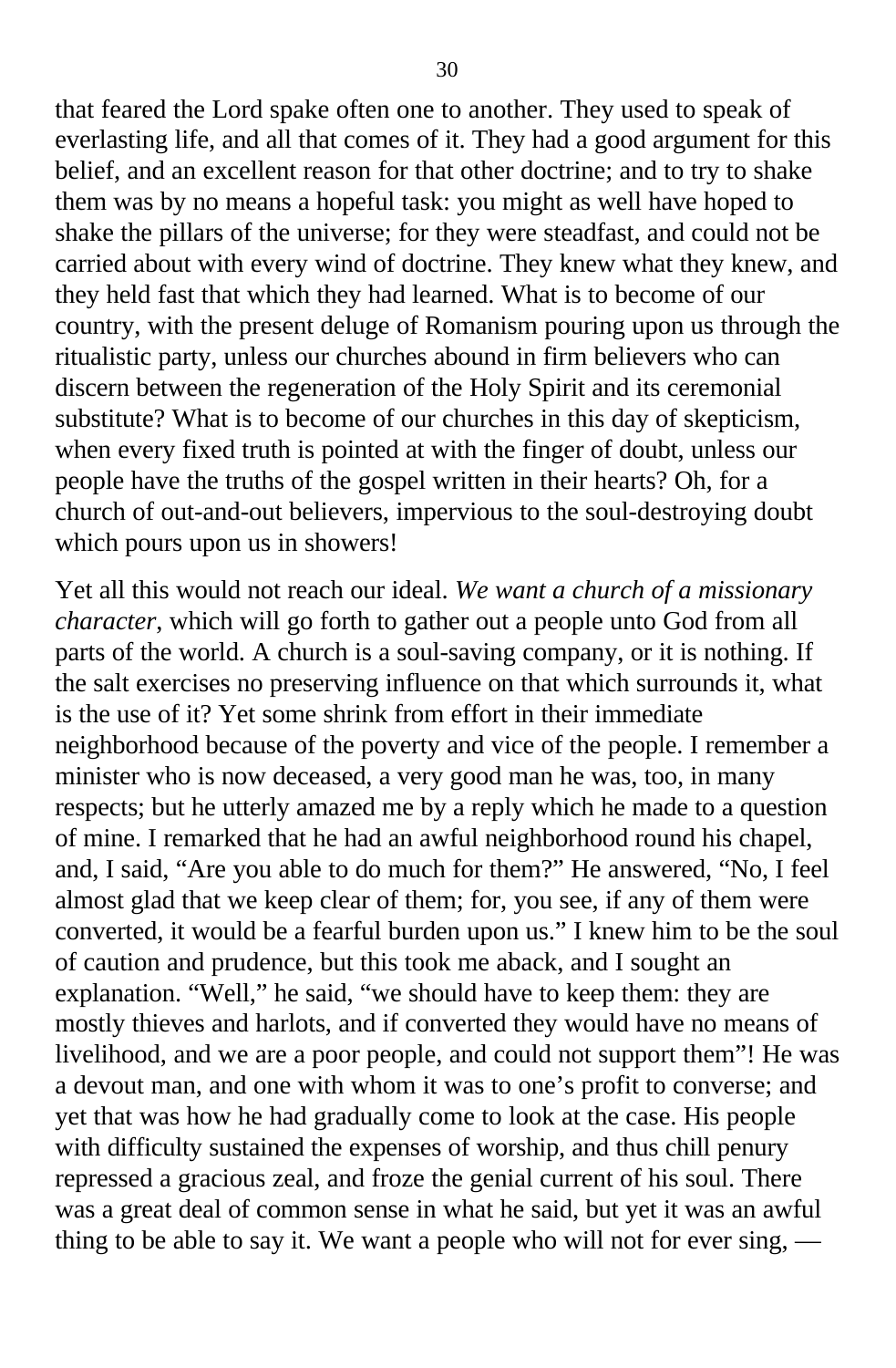*"We are a garden walled around, Chosen and made peculiar ground; A little spot enclosed by grace, Out of the world's wild wilderness."*

It is good verse for occasional singing, but not when it comes to mean, "We are very few, and we wish to be." No, no, brethren! we are a little detachment of the King's soldiers detained in a foreign country upon garrison duty; yet we mean not only to hold the fort, but to add territory to our Lord's dominion. We are not to be driven out; but, on the contrary, we are going to drive out the Canaanites; for this land belongs to us, it is given to us of the Lord, and we will subdue it. May we be fired with the spirit of discoverers and conquerors, and never rest while there yet remains a class to be rescued, a region to be evangelized!

We are rowing like lifeboat men upon a stormy sea, and we are hurrying to yonder wreck, where men are perishing. If we may not draw that old wreck to shore, we will at least, by the power of God, rescue the perishing, save life, and bear the redeemed to the shores of salvation. Our mission, like our Lord's, is to gather out the chosen of God from among men, that they may live to the glory of God. Every saved man should be, under God, a savior; and the church is not in a right state until she has reached that conception of herself. The elect church is saved that she may save, cleansed that she may cleanse, blessed that she may bless. All the world is the field, and all the members of the church should work therein for the great Husbandman. Waste lands are to be reclaimed, and forests broken up by the plough, till the solitary place begins to blossom as the rose. We must not be content with holding our own: we must invade the territories of the prince of darkness.

My brethren, what is our relation to this church? What is our position in it? *We are servants*. May we always know our place, and keep it! The highest place in the church will always come to the man who willingly chooses the lowest; while he that aspires to be great among his brethren will sink to be least of all. Certain men might have been something if they had not thought themselves so. A consciously great man is an evidently little one. A lord over God's heritage is a base usurper. He that in his heart and soul is always ready to serve the very least of the family; who expects to be put upon; and willingly sacrifices reputation and friendship for Christ's sake, he shall fulfill a heaven-sent ministry. We are not sent to be ministered unto, but to minister. Let us sing unto our Well-Beloved: —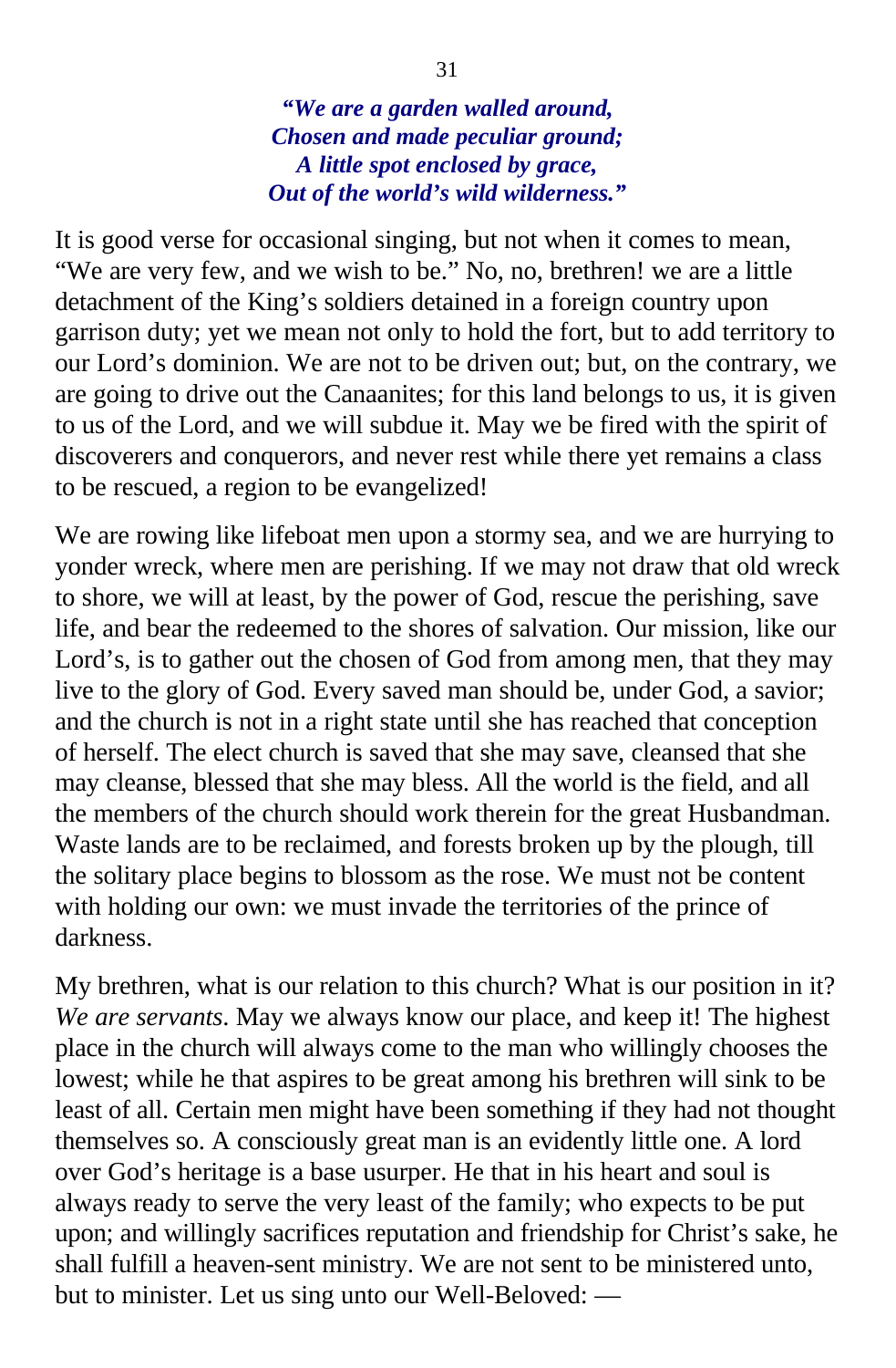*We must also be examples to the flock*. He that cannot be safely imitated ought not to be tolerated in a pulpit. Did I hear of a minister who was always disputing for pre-eminence? Or of another who was mean and covetous? Or of a third whose conversation was not always chaste? Or of a fourth who did not rise, as a rule, till eleven o'clock in the morning? I would hope that this last rumor was altogether false. An idle minister what will become of him? A pastor who neglects his office? Does he expect to go to heaven? I was about to say, "If he does go there at all, may it be soon." A lazy minister is a creature despised of men, and abhorred of God. "You give your minister only £50 a year!" I said, to a farmer. "Why, the poor man cannot live on it." The answer was, "Look here, sir! I tell you what: we give him a good deal more than he earns." It is a sad pity when that can be said; it is an injury to all those who follow our sacred calling. We are to be examples to our flock in all things. In all diligence, in all gentleness, in all humility, and in all holiness we are to excel. When Caesar went on his wars, one thing always helped his soldiers to bear hardships: they knew that Caesar fared as they fared. He marched if they marched, he thirsted if they thirsted, and he was always in the heart of the battle if they were fighting. We must do more than others if we are officers in Christ's army. We must not cry, "Go on", but, "Come on." Our people may justly expect of us, at the very least, that we should be among the most selfdenying, the most laborious, and the most earnest in the church, *and somewhat more*. We cannot expect to see holy churches if we who are bound to be their examples are unsanctified. If there be, in any of our brethren, consecration and sanctification, evident to all men, God has blessed them, and God will bless them more and more. If these be lacking in us, we need not search far to find the cause of our non-success.

I have many things to say to you, but you cannot bear them now, because the time is long and you are weary. I desire, however, if you can gather up your patience and your strength, to dwell for a little upon the most important part of my triple theme. Here suffer me to pray for his help, whose name and person I would magnify. Come, Holy Spirit, heavenly Dove, and rest upon us now!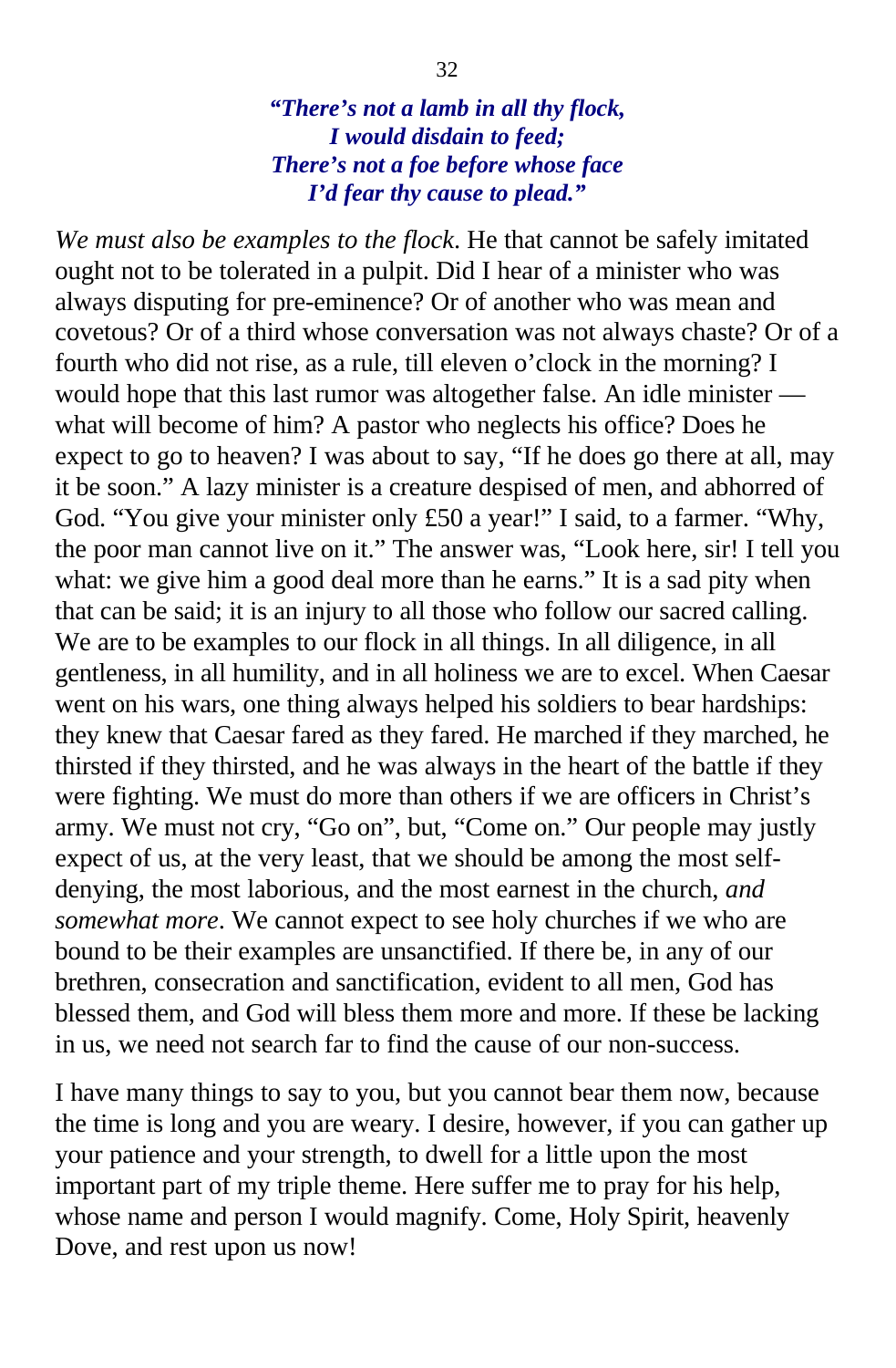Granted that we preach the Word alone; granted that we are surrounded by a model church, which, alas, is not always the case; but, granted that it is so, OUR STRENGTH is the next consideration. This must come from THE SPIRIT OF GOD. We believe in the Holy Ghost, and in our absolute dependence upon him. We believe; but do we believe practically? Brethren, as to ourselves and our own work, do we believe in the Holy Ghost? Do we believe because we habitually prove the truth of the doctrine?

We must depend upon the Spirit in our preparations. Is this the fact with us all? Are you in the habit of working your way into the meaning of texts by the guidance of the Holy Spirit? Every man that goes to the land of heavenly knowledge must work his passage thither; but he must work out his passage in the strength of the Holy Spirit, or he will arrive at some island in the sea of fancy, and never set his foot upon the sacred shores of the truth. You do not know the truth, my brother, because you have read "Hodge's Outlines", or "Fuller's Gospel worthy of all Acceptation"; or "Owen on the Spirit", or any other classic of our faith. You do not know the truth, my brother, merely because you accept the Westminster Assembly's Confession, and have studied it perfectly. No, we know nothing till we are taught of the Holy Ghost, who speaks to the heart rather than to the ear. It is a wonderful fact that we do not even hear the voice of Jesus till the Spirit rests upon us. John says, "I was in the Spirit on the Lord's day, and I heard a voice behind me." He heard not that voice till he was in the Spirit. How many heavenly words we miss because we abide no in the Spirit!

We cannot succeed in supplication except the Holy Ghost helpeth our infirmities, for true prayer is "praying in the Holy Ghost." The Spirit makes an atmosphere around every living prayer, and within that circle prayer lives and prevails; outside of it prayer is a dead formality. As to ourselves, then, in our study, in prayer, in thought, in word, and in deed, we must depend upon the Holy Ghost.

*In the pulpit do we really and truly rest upon the aid of the Spirit*. I do not censure any brother for his mode of preaching, but I must confess that it seems very odd to me when a brother prays that the Holy Ghost may help him in preaching, and then I see him put his hand behind him and draw a manuscript out of his pocket, so fashioned that he can place it in the middle of his Bible, and read from it without being suspected of doing so. These precautions for ensuring secrecy look as though the man was a little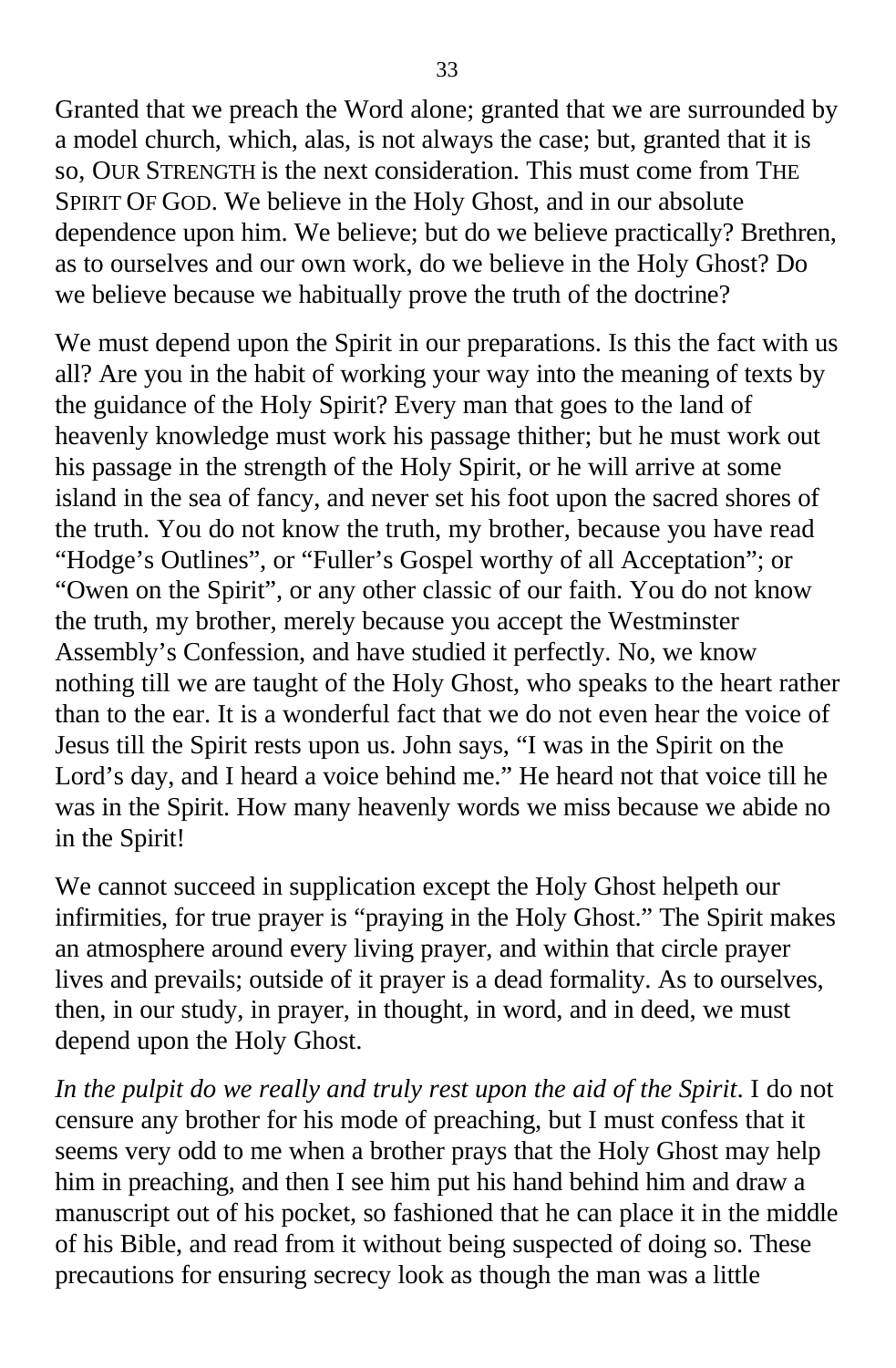ashamed of his paper; but I think he should be far more ashamed of his precautions. Does he expect the Spirit of God to bless him while he is practicing a trick? And how can He help him when he reads out of a paper from which anyone else might read without the Spirit's aid? What has the Holy Ghost to do with the business? Truly, he may have had something to do with the manuscript in the composing of it, but in the pulpit his aid is superfluous. The truer thing would be to thank the Holy Spirit for assistance rendered, and ask that what he has enabled us to get into our pockets may now enter the people's hearts. Still, if the Holy Ghost should have anything to say to the people that is not in the paper, how can he say it by us? He seems to me to be very effectually blocked as to freshness of utterance by that method of ministry. Still, it is not for me to censure, although I may quietly plead for liberty in prophesying, and room for the Lord to give us in the same hour what we shall speak.

Furthermore, *we must depend upon the Spirit of God as to our results*. No man among us really thinks that he could regenerate a soul. We are not so foolish as to claim power to change a heart of stone. We may not dare to presume quite so far as this, and yet we may come to think that, by our experience, we can help people over spiritual difficulties. Can we? We may be hopeful that our enthusiasm will drive the living church before us, and drag the dead world after us. Will it be so? Perhaps we imagine that if we could only *get up* a revival, we should easily secure large additions to the church? Is it worth while to *get up* a revival? Are not all true revivals to be *got down?* We may persuade ourselves that drums and trumpets and shouting will do a great deal. But, my brethren, "the Lord is not in the wind." Results worth having come from that silent but omnipotent Worker whose name is the Spirit of God: in him, and in him only, must we trust for the conversion of a single Sunday-school child, and for every genuine revival. For the keeping of our people together, and for the building of them up into a holy temple, we must look to him. The Spirit might say, even as our Lord did, "Without me ye can do nothing."

What is the Church of God without the Holy Ghost? Ask what would Hermon be without its dew, or Egypt without its Nile? Behold the land of Canaan when the curse of Elias fell upon it, and for three years it felt neither dew nor rain: such would Christendom become without the Spirit. What the valleys would be without their brooks, or the cities without their wells; what the corn-fields would be without the sun, or the vintage without the summer — that would our churches be without the Spirit. As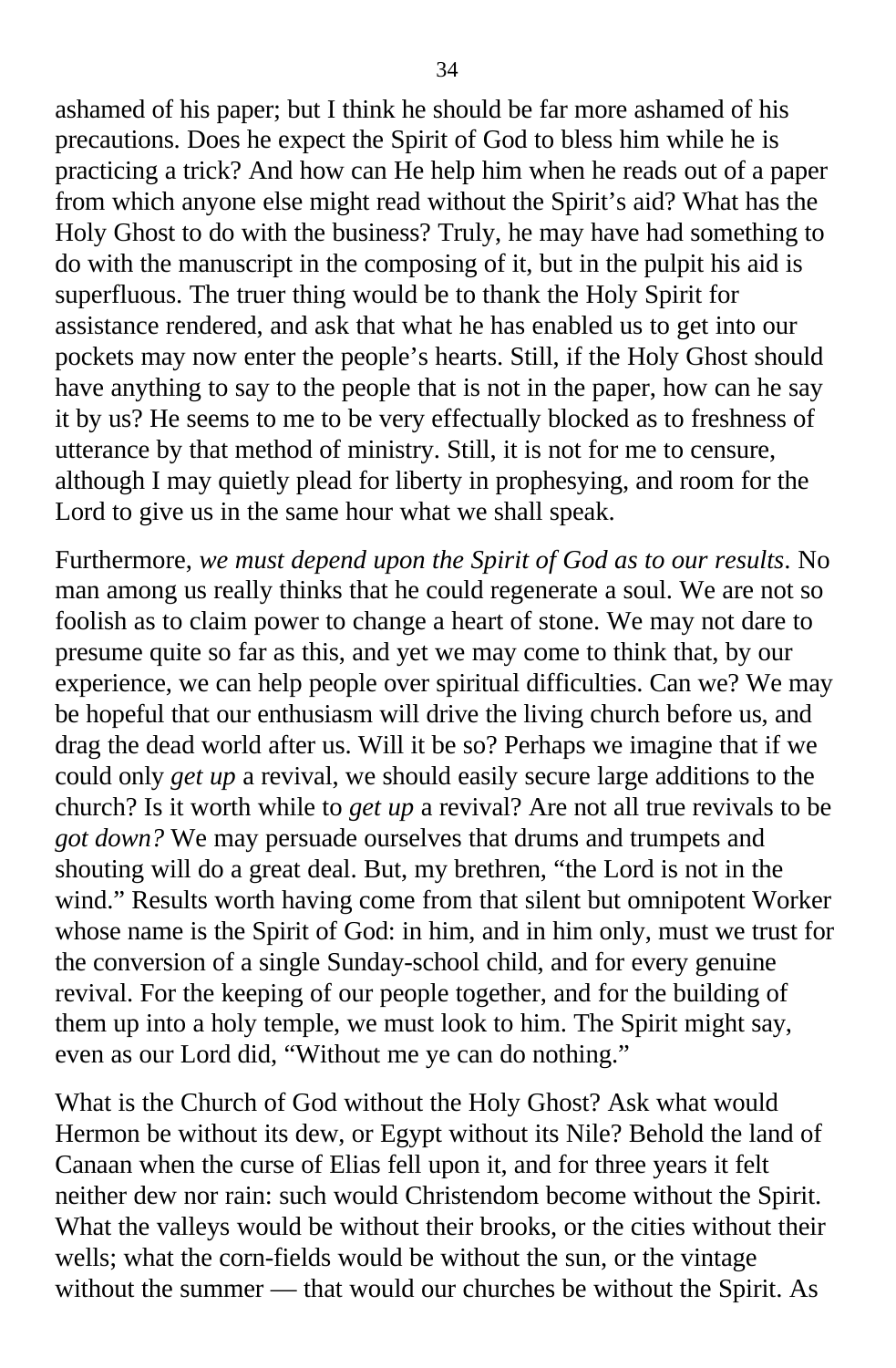well think of day without light, or life without breath, or heaven without God, as of Christian service without the Holy Spirit. Nothing can supply his place if he be absent: the pastures are a desert, the fruitful fields are a wilderness, Sharon languishes, and Carmel is burned with fire. Blessed Spirit of the Lord, forgive us that we have done thee such despite, by our forgetfulness of thee, by our proud self-sufficiency, by resisting thine influences, and quenching thy fire! Henceforth work in us according to thine own excellence. Make our hearts tenderly impressible, and then turn us as wax to the seal, and stamp upon us the image of the Son of God. With some such prayer and confession of faith as this, let us pursue our subject in the power of the good Spirit of whom we speak.

What does the Holy Ghost do? Beloved, what is there of good work that he does not do? It is his to quicken, to convince, to illuminate, to cleanse, to guide, to preserve, to console, to confirm, to perfect, and to use. How much might be said under each one of these heads! It is he that worketh in us to will and to do. He that hath wrought al things is God. Glory be unto the Holy Ghost for all that he has accomplished in such poor, imperfect natures as ours! We can do nothing apart from the life-sap which flows to us from Jesus the Vine. That which is our own is fit only to cause us shame and confusion of face. We never go a step towards heaven without the Holy Ghost. We never lead another on the heavenward road without the Holy Ghost. We have no acceptable thought, or word, or deed, apart from the Holy Spirit. Even the uplifting of the eye and hope, or the ejaculatory prayer of the heart's desire, must be his work. All good things are of him and through him, from beginning to end. There is no fear of exaggerating here. Do we, however, translate this conviction into our actual procedure?

Instead of dilating upon what the Spirit of God does, let me refer to your experience, and ask you a question or two. Do you remember times when the Spirit of God has been graciously present in fullness of power with you and with your people? What seasons those have been! That Sabbath was a high day. Those services were like the worship of Jacob when he said, "Surely God was in this place!" What mutual telegraphing goes on between the preacher in the Spirit and the people in the Spirit! Their eyes seem to talk to us as much as our tongues talk to them. They are then a very different people from what they are on common occasions: there is even a beauty upon their faces while we are glorifying the Lord Jesus, and they are enjoying and drinking in our testimony. Have you ever seen a gentleman of the modern school enjoying his own preaching? Our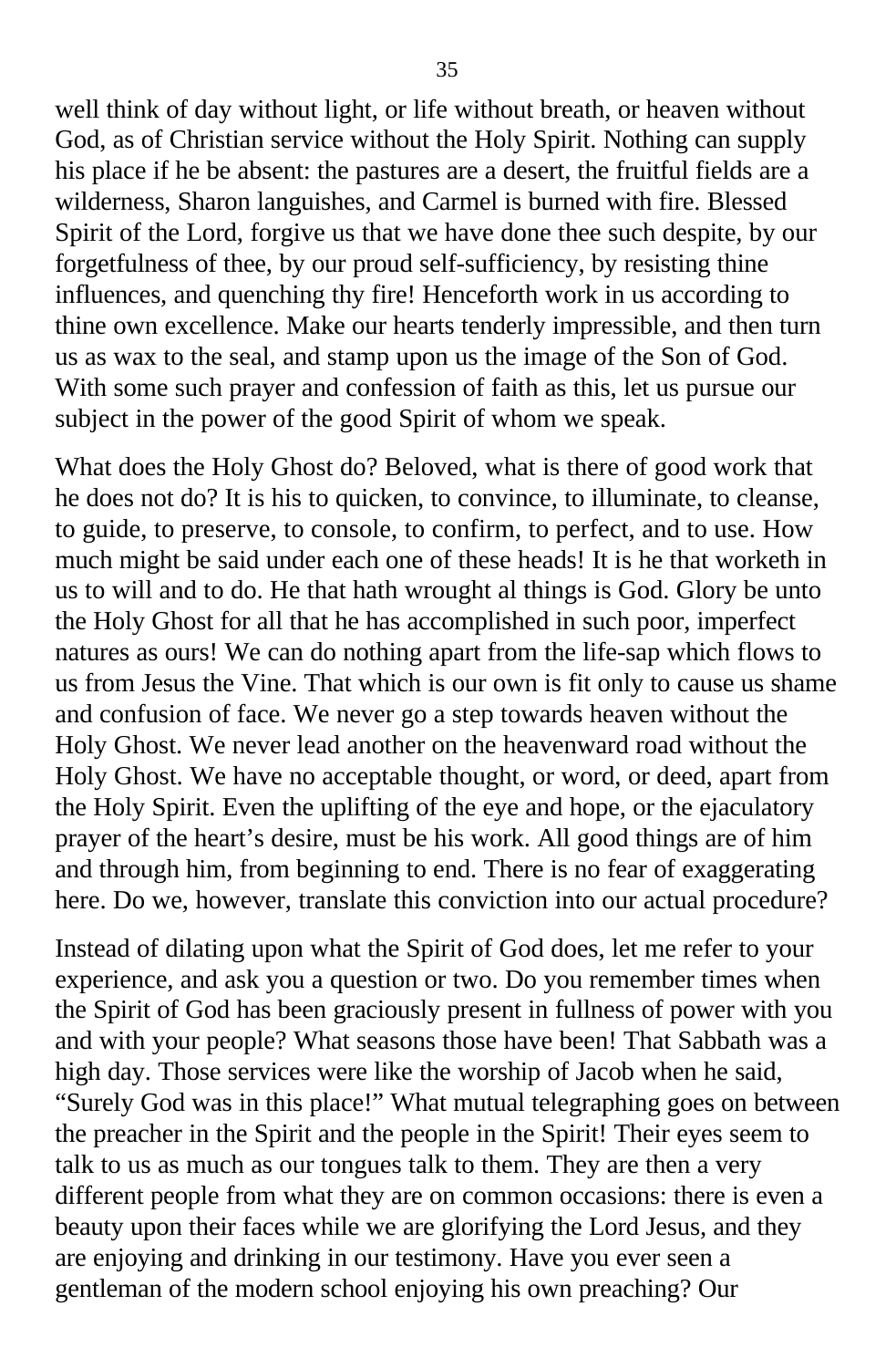evangelical preachers are very happy in delivering what our liberal friends are pleased to call their "platitudes"; but the moderns in their wisdom feel no such joy. Can you imagine a Downgrader in the glow which our Welsh friends call the "*Hwyl*"? How grimly they descant upon the *Post Exilic theory!* They remind me of Ruskin's expression — "Turner had no joy of his mill." I grant you, there is nothing to enjoy, and they are evidently glad to get through their task of piling up meatless bones. They stand at an empty manger, amusing themselves by biting their crib. They get through their preaching, and they are dull enough till Monday comes with a football match, or an entertainment in the school-room, or a political meeting. To them preaching is "work", though they don't put much work into it. The old preachers, and some of those who now live, but are said to be "obsolete", think the pulpit a throne, or a triumphal chariot, and are near heaven when helped to preach with power. Poor fools that we are, preaching our "antiquated" gospel! We do enjoy the task. Our gloomy doctrines make us very happy. Strange, is it not? The gospel is evidently marrow and fatness to us, and our beliefs — albeit, of course, they are very absurd and unphilosophical — do content us, and make us very confident and happy. I may say of some of my brethren, that their very eyes seem to sparkle, and their souls to glow, while enlarging upon free grace and dying love. It is so, brethren, that when we have the presence of God, then we and our hearers are carried away with heavenly delight. Nor is this all. When the Spirit of God is present every saint loves his fellow saint, and there is no strife among us unless it be who shall be the most loving. Then prayer is wrestling and prevailing, and ministry is sowing good seed and reaping large sheaves. Then conversions are plentiful, restorations are abundant, and advances in grace are seen on every side. Hallelujah! With the Spirit of God all goes well.

But do you know the opposite condition? I hope you do not. It is death in life. I trust you have never, in your scientific experiments, been cruel enough to put a mouse under an air pump, and gradually to exhaust the receiver. I have read of the fatal experiment. Alas, poor mouse! As the air gets thinner and thinner, how great his sufferings, and when it is all gone, there he lies — dead. Have you never yourself been under an exhausted receiver, spiritually? You have only been there long enough to perceive that the sooner you escaped, the better for you. Said one to me the other day, "Well, as to the sermon which I heard from the modern-thought divine, there was no great harm in it; for on this occasion he kept clear of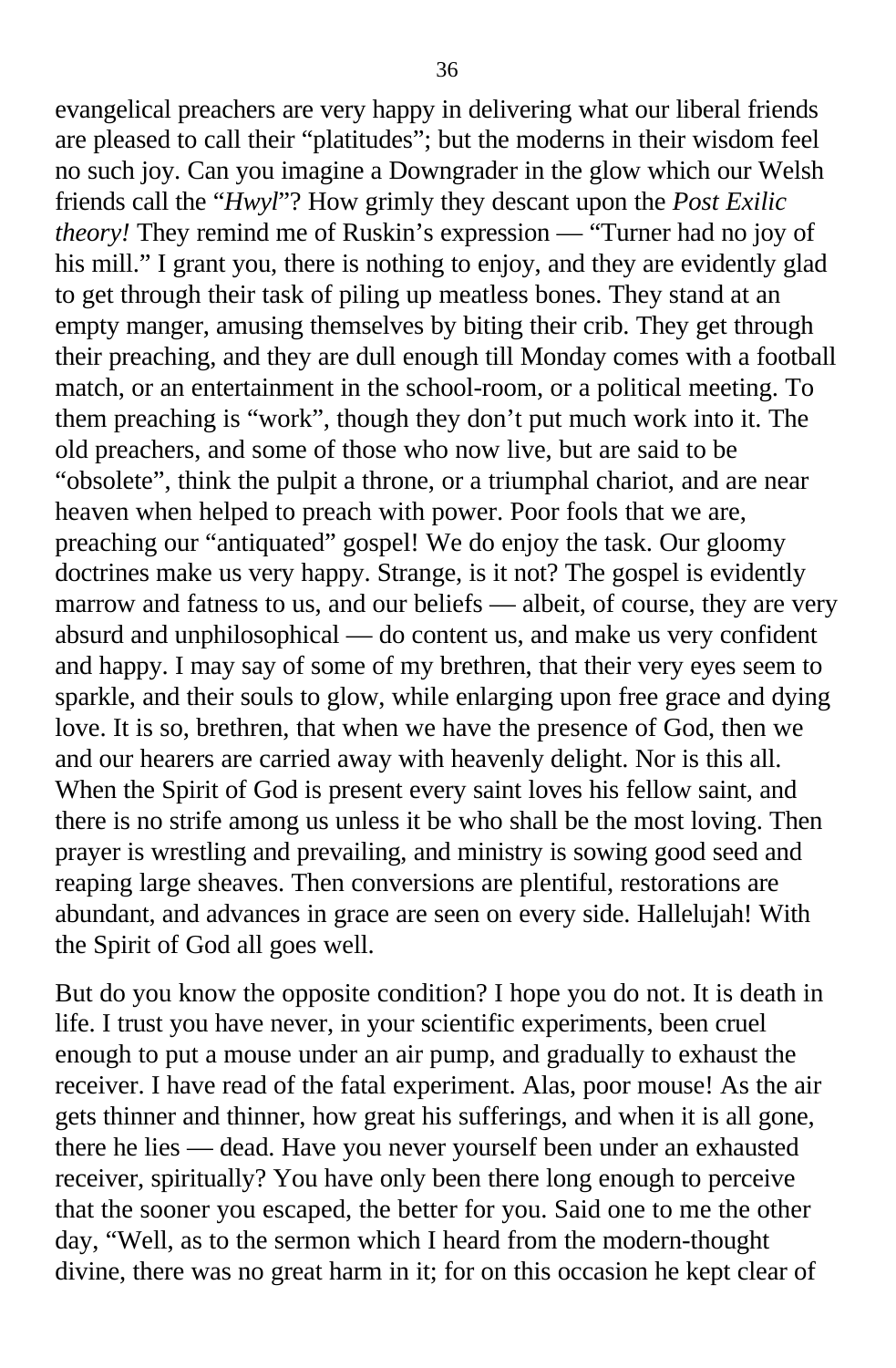false doctrine; but the whole affair was so intensely cold. I felt like a man who has fallen down a crevasse in a glacier: and I felt shut up as if I could not breathe the air of heaven." You know that arctic cold; and it may occasionally be felt even where the doctrine is sound. When the Spirit of God is gone, even truth itself becomes an iceberg. How wretched is religion frozen and lifeless! The Holy Ghost has gone, and all energy and enthusiasm have gone with him. The scene becomes like that described in the Ancient Mariner, when the ship was becalmed: —

## *"The very deep did rot, Alas, that ever this should be! Yea, slimy things did crawl with legs Upon the slimy sea."*

Within the ship all was death. And we have seen it so within a church. I am tempted to apply Coleridge's lines to much that is to be seen in those churches which deserve the name of "congregations of the dead." He describes how the bodies of the dead were inspired and the ship moved on, each dead man fulfilling his office in a dead and formal fashion: —

> *"The helmsman steered, the ship moved on; Yet never a breeze up blew; The mariners all 'gan work the ropes, Where they were wont to do; They raised their limbs like lifeless tools — We were a ghastly crew."*

All living fellowship was lacking, for the Ancient Mariner says: —

*"The body of my brother's son Stood by me, knee to knee: The body and I pulled at one rope, But he said nought to me."*

It is much the same in those "respectable" congregations where no man knows his fellow, and a dignified isolation supplants all saintly communion. To the preacher, if he be the only living man in the company, the church affords very dreary society. His sermons fall on ears that hear them not aright.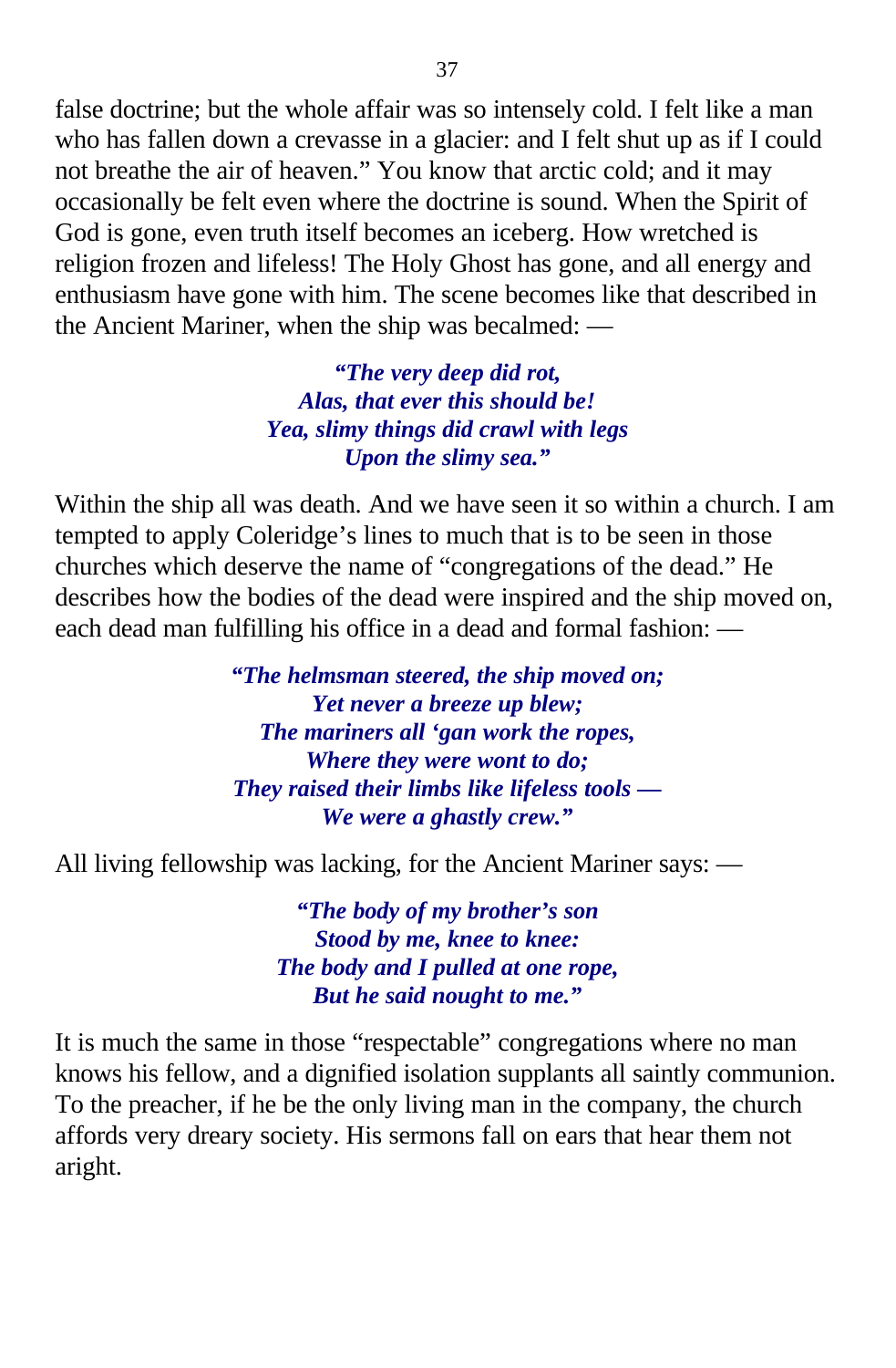*"Twas night, calm night, the moon was high; The dead men stood together. All stood together on the deck For a charnel-dungeon fitter: All fixed on me their stony eyes, That in the moon did glitter."*

Yes, the preacher's moonlight, cold and cheerless, falls on faces which are like it. The discourse impresses their stolid intellects, and fixes their stony eyes; but hearts! Well, hearts are not in fashion in those regions. Hearts are for the realm of life; but without the Holy Spirit what do congregations know of true life? If the Holy Ghost has gone, death reigns, and the church is a sepulcher. Therefore we must entreat him to abide with us, and we must never rest till he does so. O brothers, let it not be that I talk to you about this, and that then we permit the matter to drop; but let us each one with heart and soul seek to have the power of the Holy Spirit abiding upon him. Have we received the Holy Ghost? Is he with us now? If so it be, *how can we secure his future presence?* How can we constrain him to abide with us?

I would say, first, *treat him as he should be treated*. Worship him as the adorable Lord God. Never call the Holy Spirit "it"; nor speak of him as if he were a doctrine, or an influence, or an orthodox myth. Reverence him, love him, and trust him with familiar yet reverent confidence. He is God, let him be God to you.

*See to it that you act in conformity with his working.* The mariner to the East cannot create the winds at his pleasure, but he knows when the trade winds blow, and he takes advantage of the season to speed his vessel. Put out to sea in holy enterprise when the heavenly wind is with you. Take the sacred tide at its flood. Increase your meetings when you feel that the Spirit of God is blessing them. Press home the truth more earnestly than ever when the Lord is opening ears and hearts to accept it. You will soon know when there is dew about, prize the gracious visitation. The farmer says, "Make hay while the sun shines." You cannot make the sun shine; that is quite out of your power; but you can use the sun while he shines. "When thou hearest the sound of a going in the tops of the mulberry trees, then thou shalt bestir thyself." Be diligent in season and out of season; but in a lively season be doubly laborious.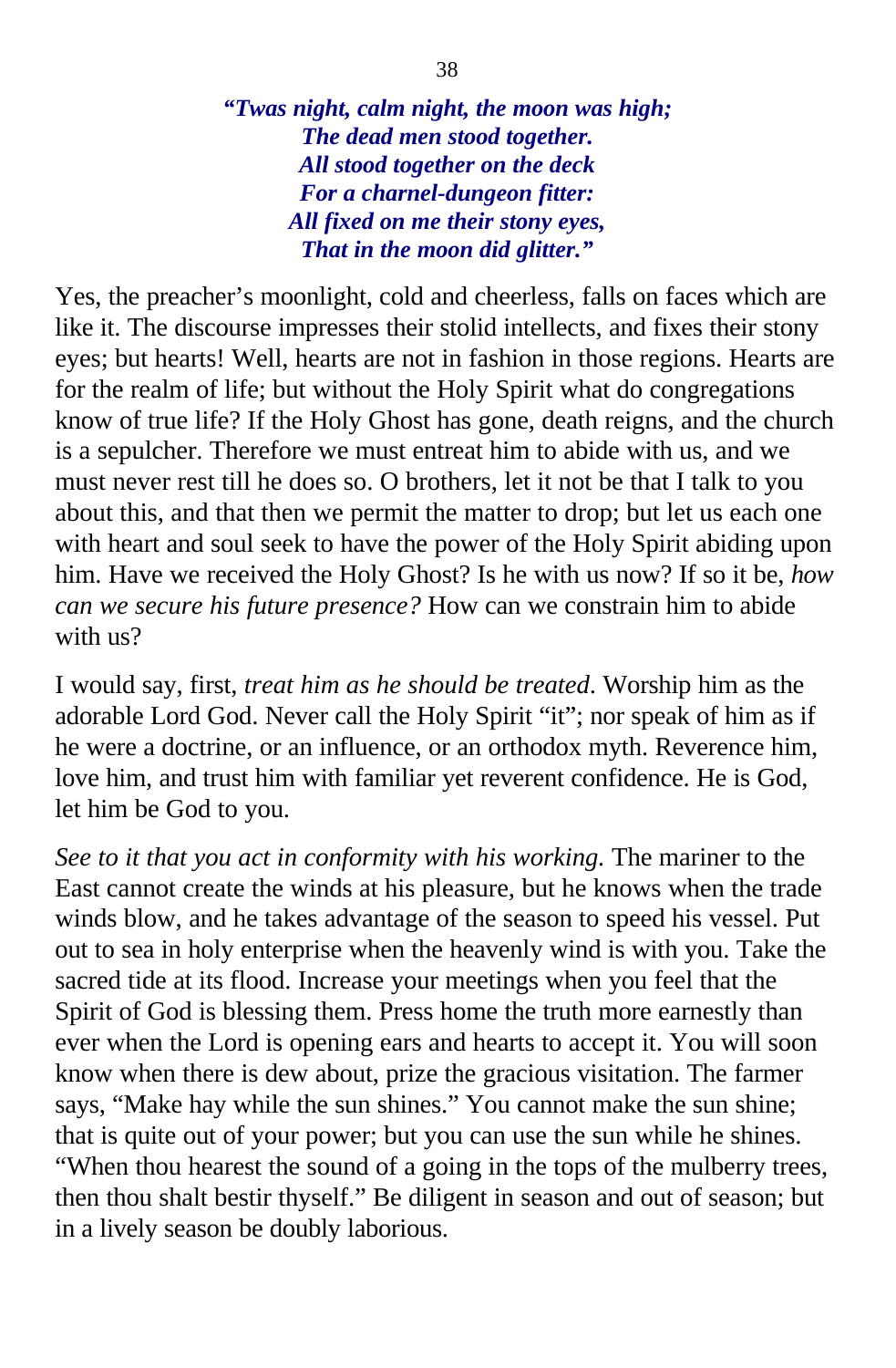Evermore, in beginning, in continuing, and in ending any and every good work, *consciously and in very truth depend upon the Holy Ghost.* Even a sense of your need of him he must give you; and the prayers with which you entreat him to come must come from him. You are engaged in a work so spiritual, so far above all human power, that to forget the Spirit is to ensure defeat. Make the Holy Ghost to be the *sine quâ non* of your efforts, and go so far as to say to him, "If thy presence go not with us, carry us not up hence." Rest only in him and then *reserve for him all the glory*. Be specially mindful of this, for this is a tender point with him: he will not give his glory to another. Take care to praise the Spirit of God from your inmost heart, and gratefully wonder that he should condescend to work by you. Please him by glorifying Christ. Render him homage by yielding yourself to his impulses, and by hating everything that grieves him. The consecration of your whole being will be the best psalm in his praise.

There are a few things which I would have you remember, and then I have done. Remember that the Holy Spirit has his ways and methods, and there are some things which he will not do. Bethink you that *he makes no promise to bless compromises*. If we make a treaty with error or sin, we do it at our own risk. If we do anything that we are not clear about, if we tamper with truth or holiness, if we are friends of the world, if we make provision for the flesh, if we preach half-heartedly and are in league with errorists, we have no promise that the Holy Spirit will go with us. The great promise runs in quite another strain: "Come ye out from among them, and be ye separate, saith the Lord, and touch not the unclean thing; and I will receive you, and will be a Father unto you, and ye shall be my sons and daughters, saith the Lord God Almighty." In the New Testament only in that one place, with the exception of the Book of Revelation, is God called by the name of "the Lord God Almighty." If you want to know what great things the Lord can do, as the Lord God Almighty, be separate from the world, and from those who apostatize from the truth. The title, "Lord God Almighty" is evidently quoted from the Old Testament. "El-Shaddai", God all-sufficient, the many-breasted God. We shall never know the utmost power of God for supplying all our needs till we have cut connection once for all with everything which is not according to His mind. That was grand of Abraham when he said to the king of Sodom, "I will not take of thee," — a Babylonish garment, or a wedge of gold? No, no. He said, "I will not take from a thread even to a shoe latchet." That was "the cut direct." The man of God will have nothing to do with Sodom, or with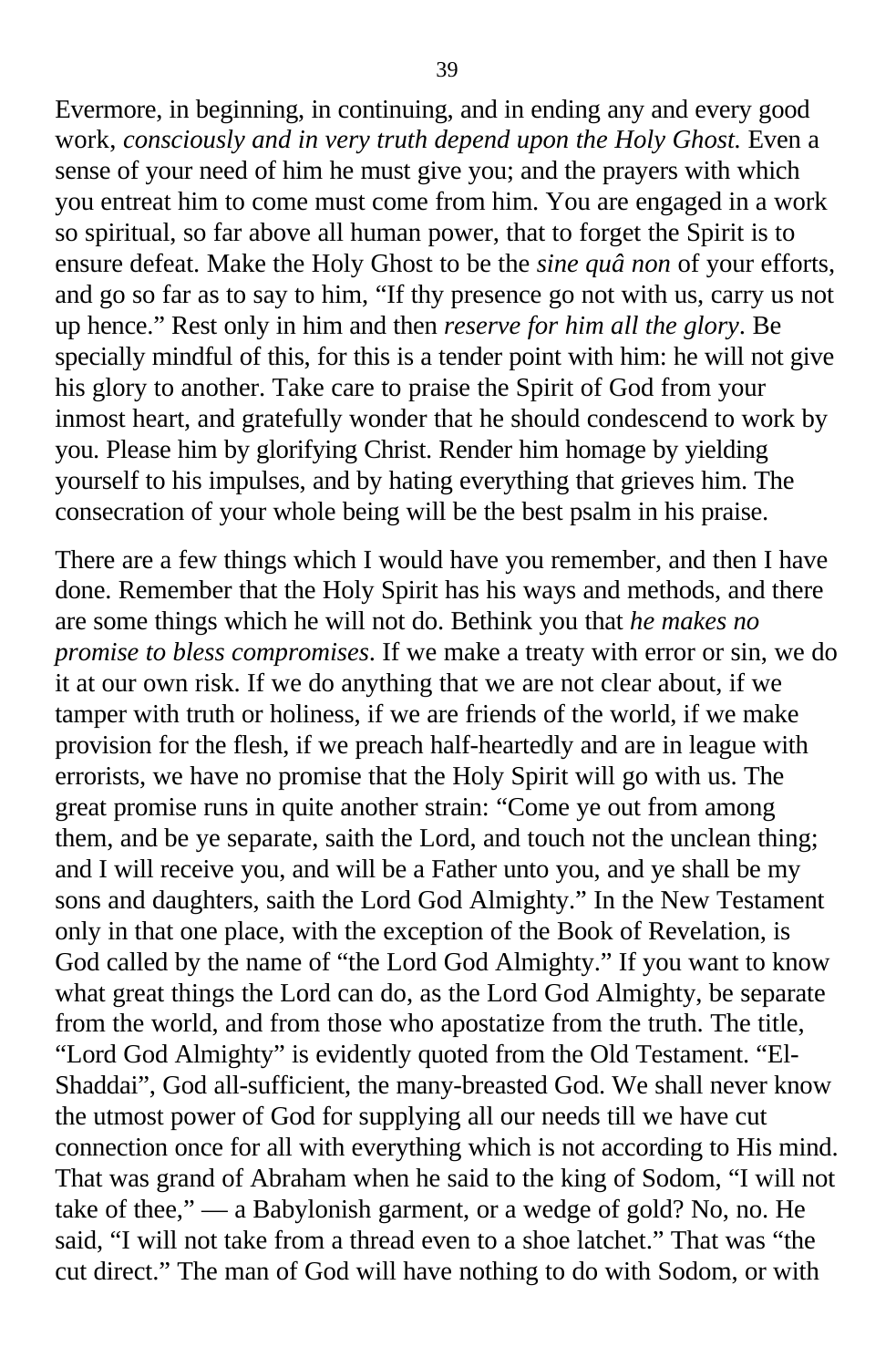false doctrine. If you see anything that is evil, give it the cut direct. Have done with those who have done with truth. Then you will be prepared to receive the promise, and not till then.

Dear brethren, remember that wherever there is great love, there is sure to be great jealousy. "Love is strong as death." What next? "Jealousy is cruel as the grave." "God is love"; and for that very reason "The Lord thy God is a jealous God." Keep clear of everything that defiles, or that would grieve the Holy Spirit; for if he be vexed with us, we shall soon be put to shame before the enemy.

Note, next, that *he makes no promise to cowardice*. If you allow the fear of man to rule you, and wish to save self from suffering or ridicule, you will find small comfort in the promise of God. "He that saveth his life shall lose it." The promises of the Holy Spirit to us in our warfare are to those who quit themselves like men, and by faith are made brave in the hour of conflict. I wish that we were come to this pass, that we utterly despised ridicule and calumny. Oh, to have the self-oblivion of that Italian martyr of whom Foxe speaks! They condemned him to be burned alive, and he heard the sentence calmly. But, you know, burning martyrs, however delightful, is also expensive; and the mayor of the town did not care to pay for the fagots, and the priests who had accused him also wished to do the work without personal expense. So they had an angry squabble, and there stood the poor man for whose benefits these fagots were to be contributed, quietly hearing their mutual recriminations. Finding that they could not settle it, he said: "Gentlemen, I will end your dispute. It is a pity that you should, either of you, be at so much expense to find fagots for my burning, and, for my Lord's sake, I will even pay for the wood that burns me, if you please." There is a fine touch of scorn as well as meekness there. I do not know that I would have paid that bill; but I have even felt inclined to go a little out of the way to help the enemies of the truth to find fuel for their criticisms of me. Yes, yes; I will yet be more vile, and give them more to complain of. I will go through with the controversy for Christ's sake, and do nothing whatever to quiet their wrath. Brethren, if you trim a little, if you try to save a little of your repute with the men of the apostasy, it will go ill with you. He that is ashamed of Christ and his Word in this evil generation shall find that Christ is ashamed of him at the last.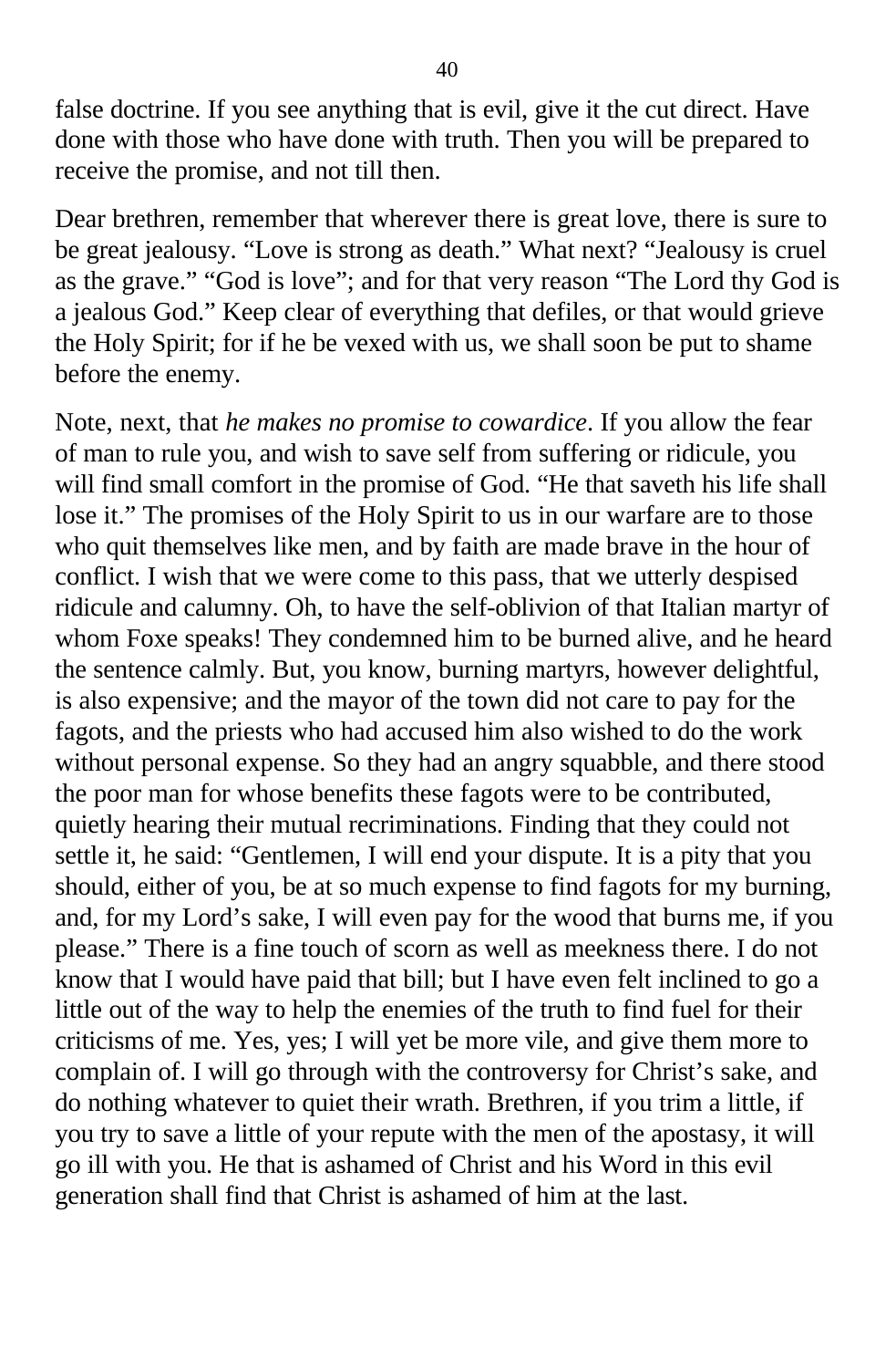I will be very brief on these points. Remember, next, that *the Holy Ghost will never set his seal to falsehood.* Never! If what you preach is not the truth, God will not own it. See ye well to this.

What is more, *the Holy Ghost never sets his signature to a blank.* That would be unwise on the part of man, and the holy Lord will not perpetrate such a folly. If we do not speak clear doctrine with plainness of speech, the Holy Ghost will not put his signature to our empty prating. If we do not come out distinctly with Christ and him crucified, we may say farewell to true success.

Next, remember that *the Holy Ghost will never sanction sin;* and to bless the ministry of some men would be to sanction their evil ways. "Be ye clean, that bear the vessels of the Lord." Let your character correspond with your teaching, and let your churches be purged from open transgressors, lest the Holy Ghost disown your teaching, not for its own sake, but because of the ill savor of unholy living which dishonors it.

Remember, again, that *he will never encourage idleness.* The Holy Ghost will not come to rescue us from the consequences of willful neglect of the Word of God and study. If we allow ourselves to go up and down all the week doing nothing, we may not climb the pulpit stairs and dream that the Lord will be there and then tell us what to speak. If help were promised to such, then the lazier the man the better the sermon. If the Holy Spirit worked only by impromptu speakers, the less we read our Bibles and the less we meditated on them the better. If it be wrong to quote from books, "attention to reading" should not have been commanded. All this is obviously absurd, and not one of you will fall into such a delusion. We are bound to be much in meditation, and give ourselves wholly to the Word of God and prayer, and when we have minded these things we may look for the Spirit's approbation and co-operation. We ought to prepare the sermon as if all depended upon us, and then we are to trust the Spirit of God knowing that all depends upon Him. The Holy Ghost sends no one into the harvest to sleep among the sheaves, but to bear the burden and heat of the day. We may well pray God to send more "*laborers*" into the vineyard; for the Spirit will be with the strength of laborers, but he will not be the friend of loiterers.

Recollect, again, that *the Holy Ghost will not bless us in order to sustain our pride.* Is it not possible that we may be wishing for a great blessing that we may be thought great men? This will hinder our success: the string of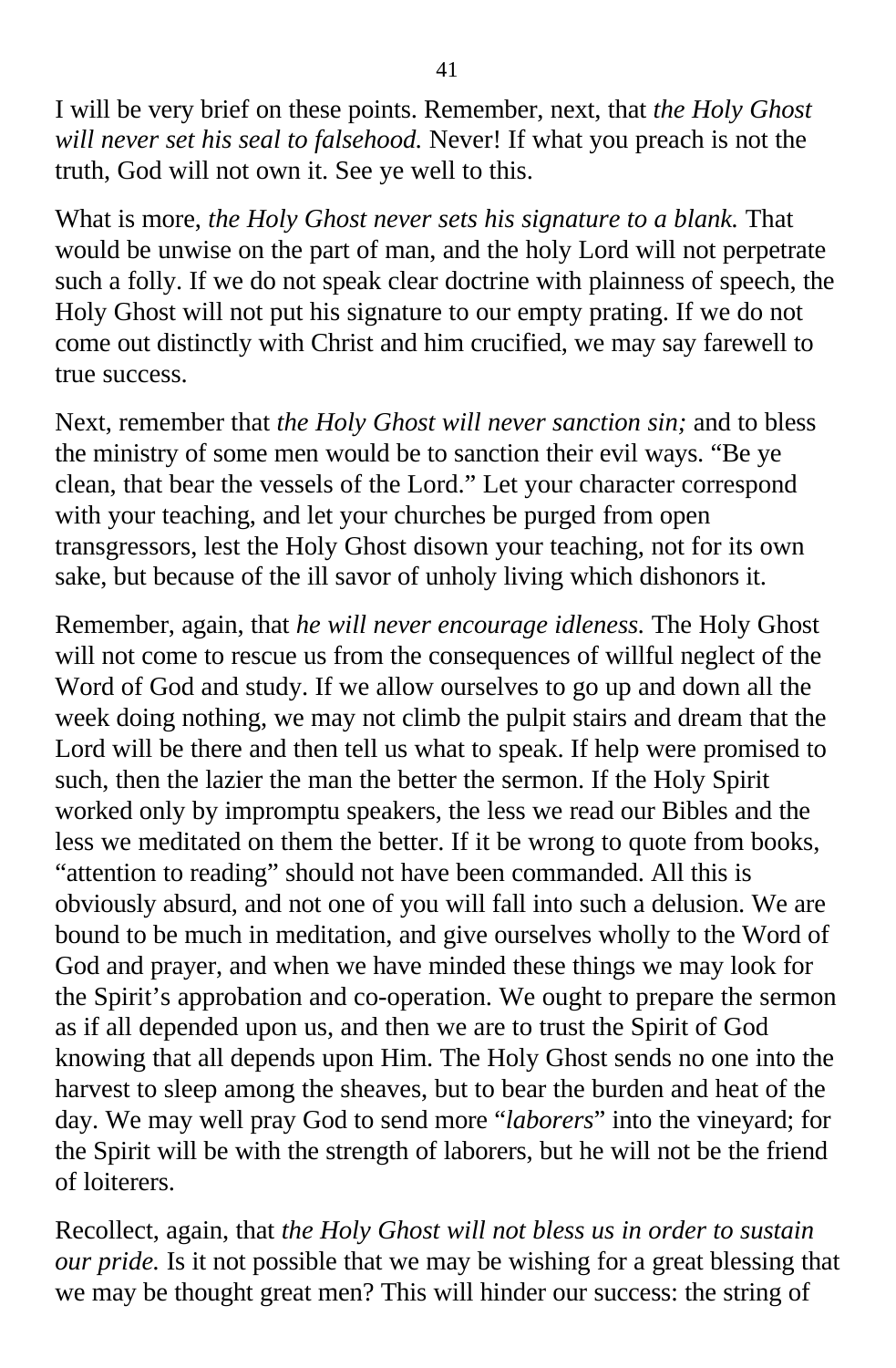the bow is out of order and the arrow will turn aside. What does God do with men that are proud? Does he exalt them? I trow not. Herod made an eloquent oration, and he put on a dazzling silver robe which glistened in the sun, and when the people saw his vestments and listened to his charming voice, they cried, "It is the voice of a god, and not of a man"; but the Lord smote him, and he was eaten of worms. Worms have a prescriptive right to proud flesh; and when we get very mighty and very big, the worms expect to make a meal of us. "Pride goeth before destruction, and a haughty spirit before a fall." Keep humble if you would have the Spirit of God with you. The Holy Ghost takes no pleasure in the inflated oratory of the proud; how can he? Would you have him sanction bombast? "Walk humbly with thy God", O preacher! for thou canst not walk with him in any other fashion; and if thou walk not with him, thy walking will be vain.

Consider, again, that *the Holy Ghost will not dwell where there is strife*. Let us follow peace with all men, and specially let us keep peace in our churches. Some of you are not yet favored with this boon; and possibly it is not your fault. You have inherited old feuds. In many a small community, all the members of the congregation are cousins to one another, and relations usually agree to disagree. When cousins cozen their cousins, the seeds of ill will are sown, and these intrude even into church life. Your predecessor's high-handedness in past time may breed a good deal of quarreling for many years to come. He was a man of war from his youth, and even when he is gone the spirits which he called from the vasty deep remain to haunt the spot. I fear you cannot expect much blessing, for the Holy Dove does not dwell by troubled waters: he chooses to come where brotherly love continues. For great principles, and matters of holy discipline, we may risk peace itself; but for self or party may such conduct be far from us.

Lastly, remember *the Holy Ghost will only bless in conformity with His own set purpose.* Our Lord explains what that purpose is: "He shall glorify me." He has come forth for this grand end, and he will not put up with anything short of it. If, then, we do not preach Christ, what is the Holy Ghost to do with our preaching? If we do not make the Lord Jesus glorious; if we do not lift him high in the esteem of men, if we do not labor to make him King of kings, and Lord of lords; we shall not have the Holy Spirit with us. Vain will be rhetoric, music, architecture, energy, and social